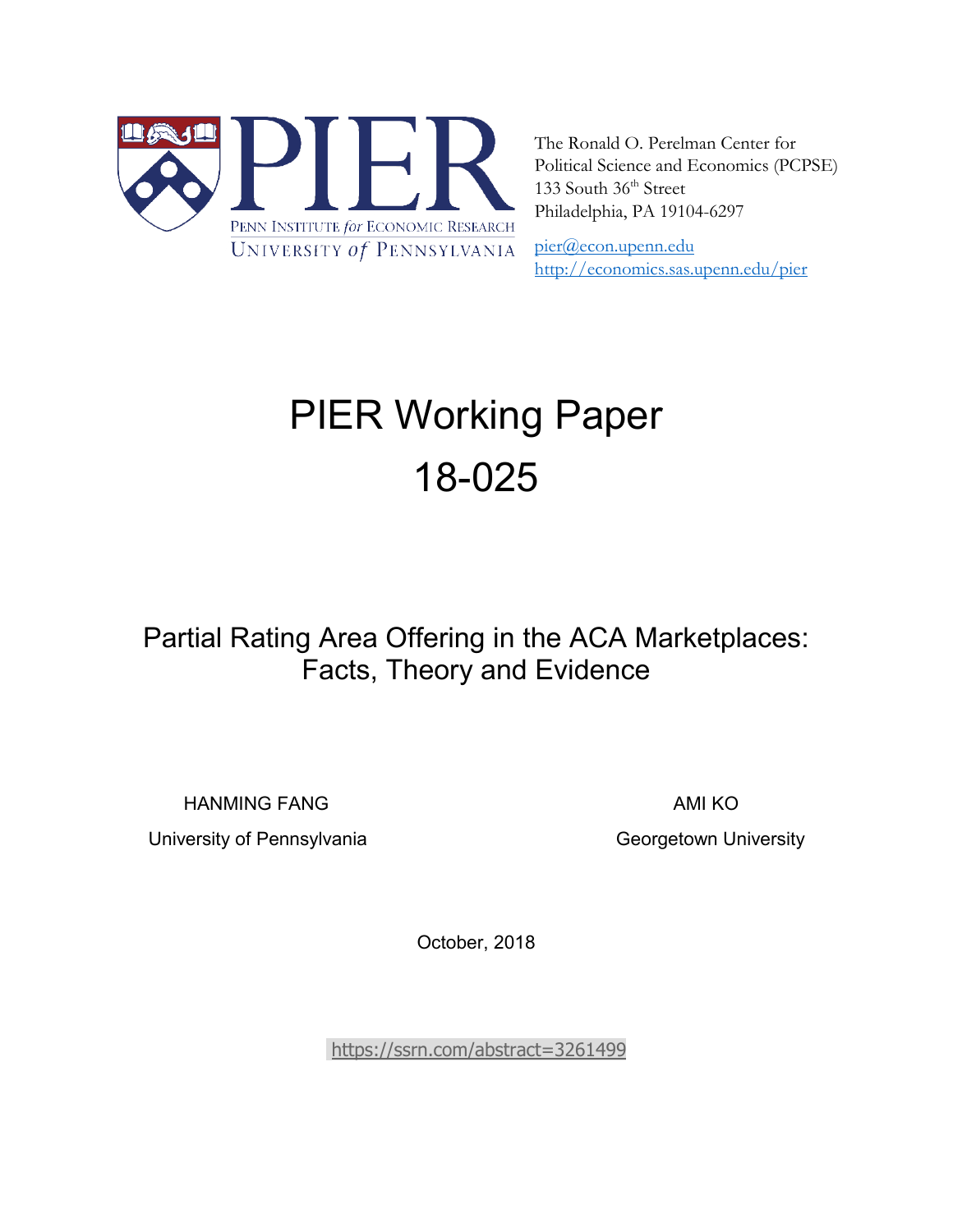# Partial Rating Area Offering in the ACA Marketplaces: Facts, Theory and Evidence <sup>∗</sup>

Hanming Fang† Ami Ko‡

October 2018

#### Abstract

In the health insurance marketplaces established by the Affordable Care Act (ACA), each state is divided into a set number of geographic "rating areas." The ACA mandates that an insurer price its health insurance plan *uniformly* in all counties within the same rating area, conditional on insurees' age and smoking status. However, the ACA does *not* require that an insurer sell its plan in all counties in a rating area. Using the federal marketplace data, we quantify the prevalence of a phenomenon, which we refer to as *partial rating area offering*, where insurers enter some but not all of the counties in a rating area. To understand why insurers selectively enter a subset of the counties in a rating area, we develop a simple model of insurer competition. The model implies that if common county characteristics, such as the county's risk distribution, market size and provider availability, are the primary drivers for the partial rating area offering phenomenon, then there would be a positive correlation among insurers' entry decisions. In contrast, if the partial rating area offering phenomenon is driven by market segmentation, then there would be a negative correlation. We develop a novel nonparametric correlation test and apply it to the federal marketplace data. We find strong evidence for a positive correlation of insurers' entry decisions, suggesting that common cost factors are the main driver for the partial rating area offering phenomenon. To the extent that it is a concern that many counties now have few insurers, our result suggests that it is important to offer insurers subsidies that are tied to county characteristics.

Keywords: Affordable Care Act; Health Insurance Marketplace; Rating Area; Service Area

#### JEL Classification Codes: I11, I13, L1

<sup>∗</sup>We thank Naoki Aizawa, Fatih Karahan, Andres Aradillas-Lopez, Xu Cheng, Phil Haile, Timothy Layton, Daniel Polsky, Robert Porter, Holger Sieg, Amanda Starc, Petra Todd and seminar participants at Wisconsin-Madison, Federal Reserve Bank of New York and NBER Summer Institute for helpful comments and suggestions.

†University of Pennsylvania, Department of Economics, 133 S. 36th Street, Philadelphia, PA 19104; and the NBER. E-mail: hanming.fang@econ.upenn.edu.

<sup>‡</sup>Georgetown University, Department of Economics, 37th and O Streets, Washington D.C. 20057. E-mail: ami.ko@georgetown.edu.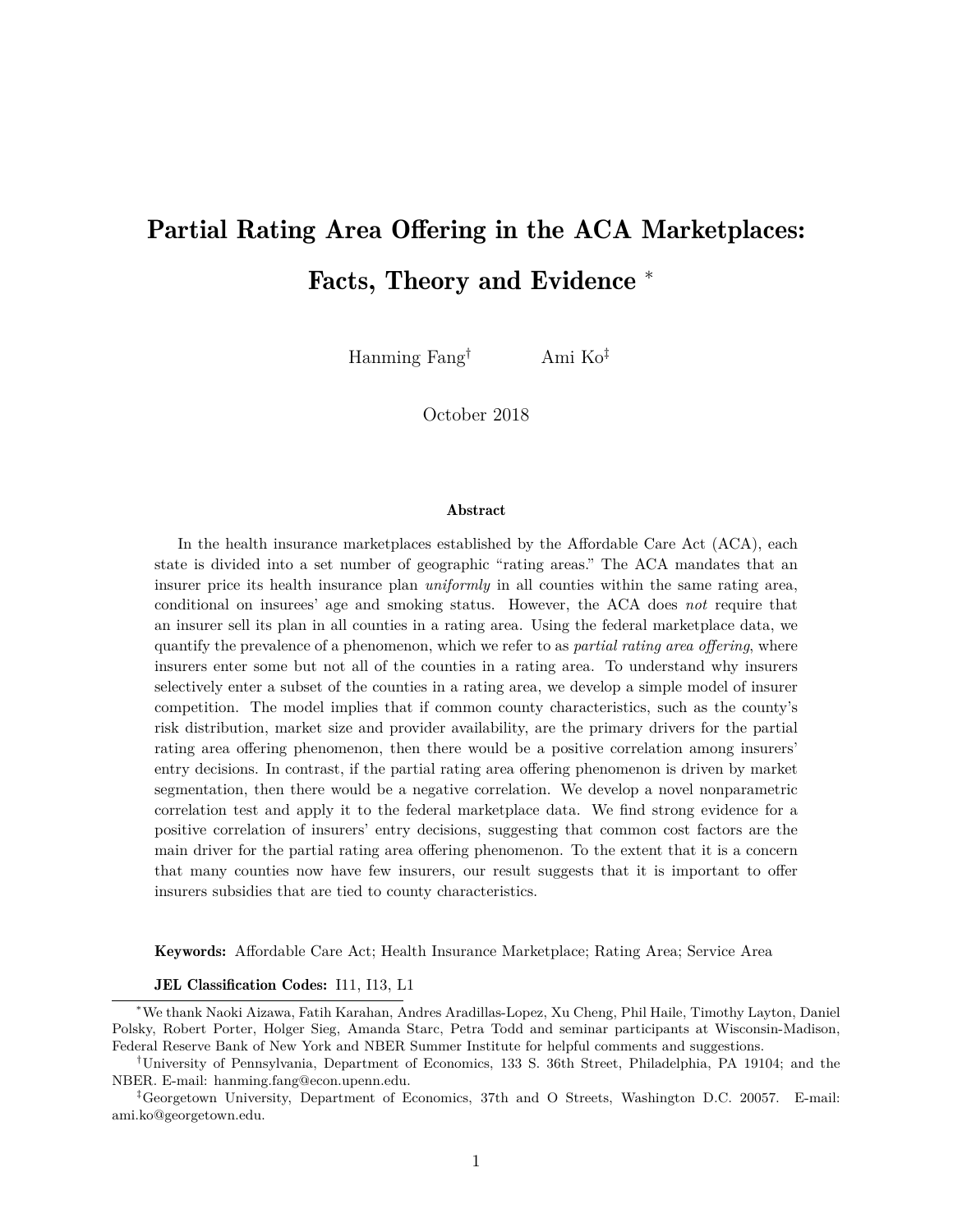# 1 Introduction

The Patient Protection and Affordable Care Act (ACA) established state-by-state health insurance marketplaces which came into full operation in October 2013. The ACA heavily regulates factors that insurers can use for pricing insurance plans. To limit insurers' ability to vary premiums by geographic region, each state is divided into a set number of geographic "rating areas" which were approved by the federal government before the opening of the marketplaces. The division of the rating areas was primarily based on differences in health care provider prices, and in most states, a rating area is composed of several counties. One of the most notable ACA regulations is the requirement that an insurer price its health insurance plan *uniformly* in all counties within the same rating area, conditional on insurees' age and smoking status. However, the ACA does *not* require that a plan be sold in *all* counties within the rating area.

In this paper, we investigate (1) whether insurers sell plans that cover only a strict subset of counties of a rating area – a phenomenon which we refer to as *"partial rating area offering"* – and if so, (2) what the underlying driving forces are. Note that if insurers in the marketplaces issue plans that are sold in some but not all counties of a rating area, then the geographic risk adjustments are effectively based on counties, and not rating areas. Furthermore, different insurer motives for the partial rating area offering phenomenon may call for different policy remedies. For example, if insurers are using partial rating area offering to divide up a rating area with their competitors and avoid head-on competition, then a direct regulation on insurers' *service area* could be called for.<sup>[1](#page-2-0)</sup> On the other hand, if insurers are not offering plans in high-cost counties where it is almost impossible to avoid a loss, then mandating all plans be offered in all counties of a rating area might instead trigger insurer exits. In this case, a different policy intervention should be considered such as providing subsidies that are tied to the risk scores of counties.

We first assess the prevalence of the partial rating area offering phenomenon in the health insurance marketplaces. Our main data come from the 2016 Marketplace Public Use Files collected by the Centers for Medicare and Medicaid Services. The dataset has the universe of individual health insurance plans sold in the 38 states that receive support from the Department of Health and Human Services for their marketplace operations. Based on various statistics developed in this paper, we find that partial rating area offering is quite common in the marketplaces: about 30% of

<span id="page-2-0"></span><sup>&</sup>lt;sup>1</sup>A service area of a marketplace health insurance plan is the set of counties where the plan is sold. Note that marketplace plans that partially cover a county are almost never approved by the federal government.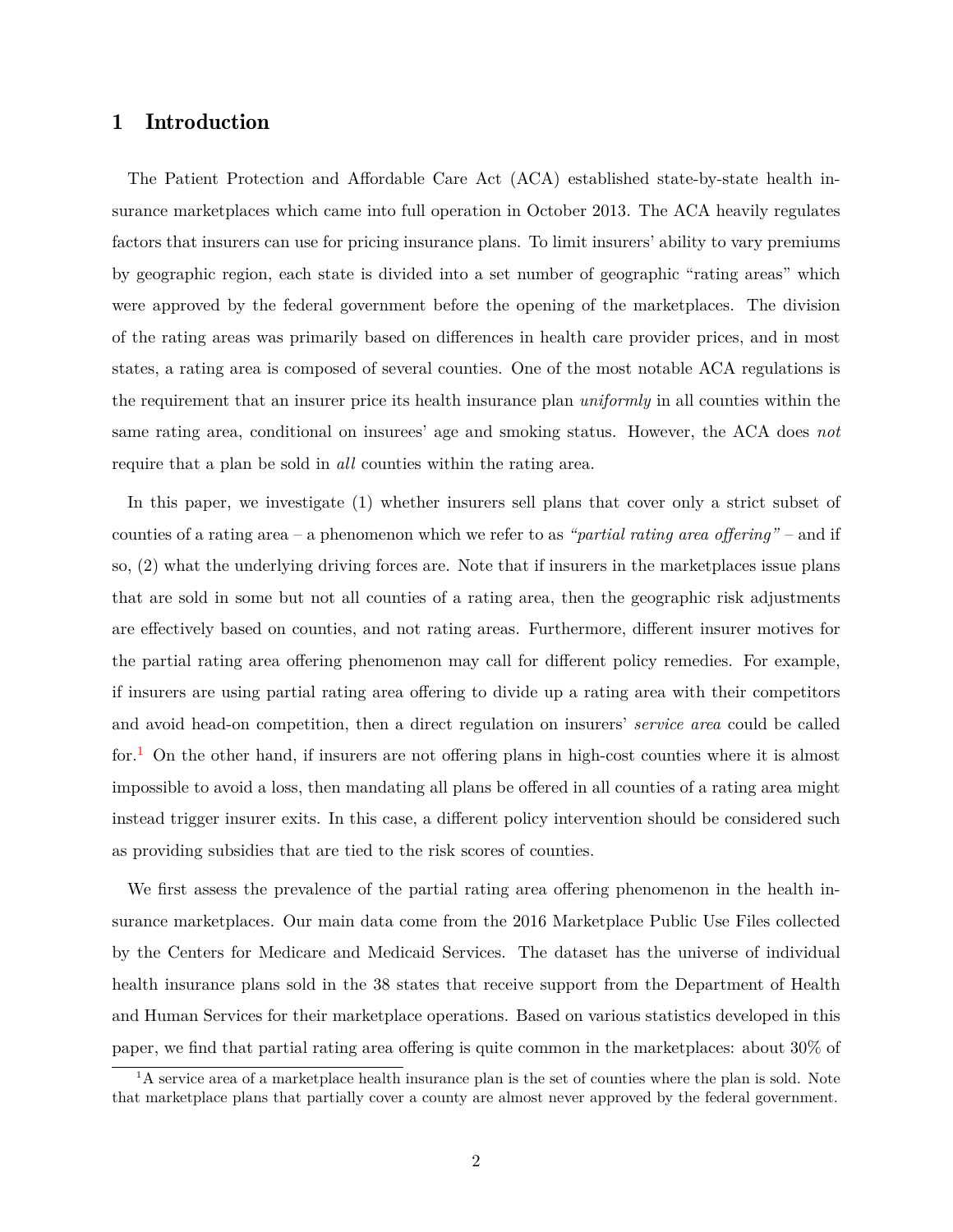the insurance companies exclude at least one county from their service area while selling plans to other counties in the same rating area.

We then present empirical facts that suggest that insurers avoid entering counties with unfavorable market conditions. Using county data from the Area Health Resources Files and the County Health Rankings, we find that counties with relatively fewer potential marketplace enrollees and a higher share of unhealthy consumers have lower insurer participation rates. As the division of rating areas was not strictly based on differences in health risks, counties belonging to the same rating area may have heterogeneous expected medical care spending distributions which could strengthen insurers' risk screening motives. Using the Medicare Advantage service area data, we also find that insurers' entry probability is lower in counties where they did not sell Medicare Advantage plans prior to the ACA. This descriptive pattern suggests that insurers may be less likely to enter counties where they face a large fixed cost of building a provider network.

Motivated by these facts, we develop a simple model of insurer competition within a rating area. Counties in the rating area are differentiated by their market size and their medical care spending distribution. In addition, each insurer faces a fixed cost of entry that varies by county. Insurers simultaneously decide which counties to enter and how to price their plans. An insurer's total fixed cost increases in the number of plans it offers in the rating area. If an insurer sells the same plan to multiple counties, then its price has to be the same for all of the serviced counties, as required by the ACA. Insurer competition in a county takes a form of Bertrand competition with a spurious product differentiation. In the Nash equilibrium, each insurer's entry and pricing decisions are best responses to those of its competitors.

We parameterize the model and numerically compute the equilibrium for a wide range of parameter values. The model implies that when partial rating area entry is driven by insurers' avoidance of counties with unfavorable market conditions (e.g., adverse risk distribution, low demand or high fixed cost of entry), insurers' county-level entry decisions are positively correlated within the rating area. For example, insurers would pool to not servicing the high cost counties. On the other hand, when partial rating area entry is driven by market segmentation, insurers' county entry decisions are negatively correlated as they avoid entering counties where competitors are present.

To test the relative importance of common market characteristics and market segmentation effect, we develop a novel nonparametric correlation test. Our measure of correlation quantifies the average alignment of insurers' county-level entry decisions in a given rating area. We construct a test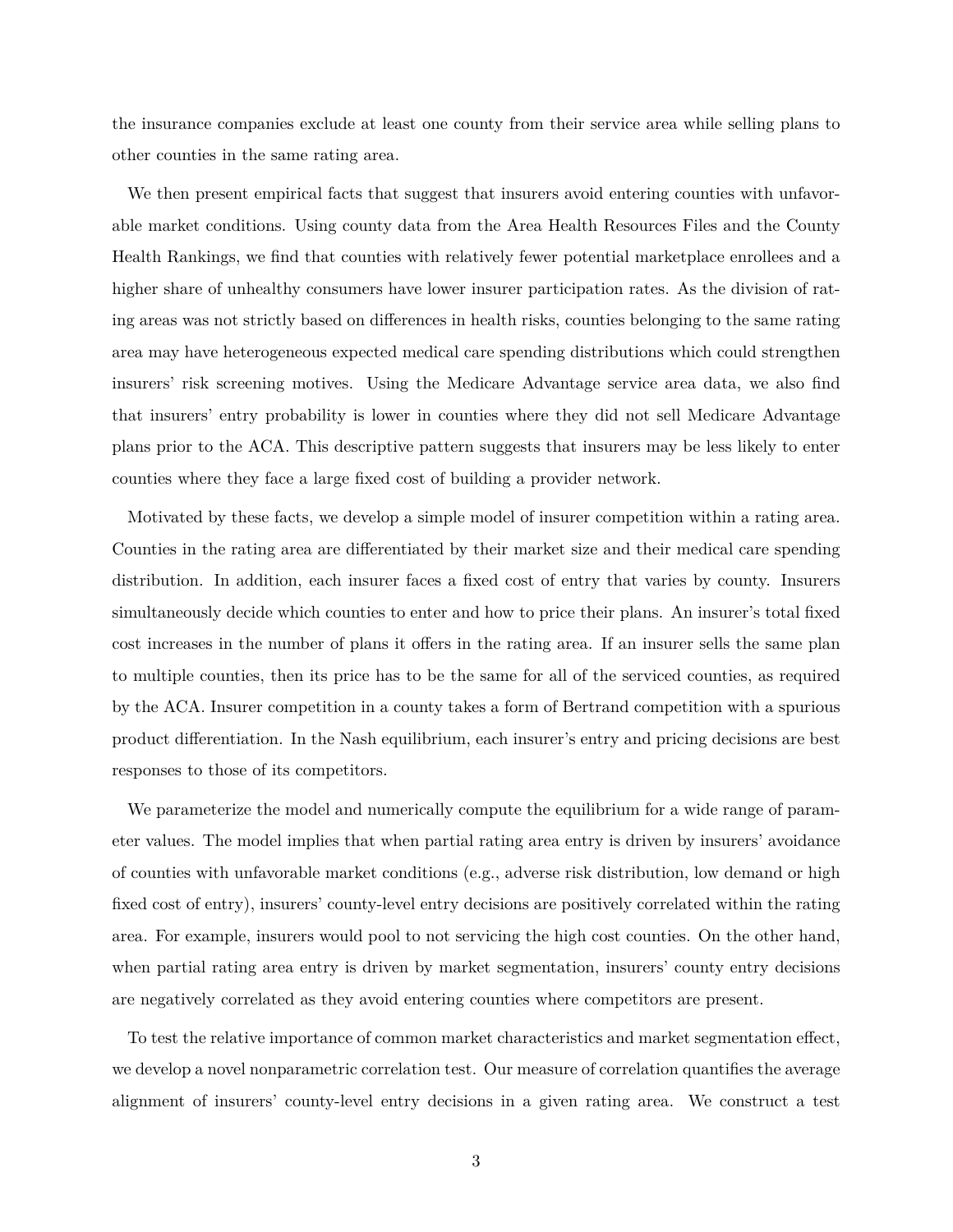statistic based on this correlation measure, and test the null hypothesis of independent and random entry against the alternative hypotheses of positively or negatively correlated entry. We reject the null in favor of positively correlated entry at a very small significance level. We therefore find that county characteristics have a larger impact on insurers' entry decisions than the market segmentation effect.

We also use regression analysis to examine which county characteristics are the primary drivers of the positive correlation in the insurers' entry patterns. When we control for heterogeneity in county health risks, market size, and provider costs, the positive correlation disappears, suggesting that these county characteristics are the primary factors driving the positive correlation. In particular, insurers avoid counties with worse health measures, which implies that, to encourage entry, geographic risk adjustments need to be effectively based on counties instead of rating areas.

The findings presented in this paper have several policy implications. First, rating area regulation only delivers an imperfect government control over insurers' ability to vary premiums by geographic region. As documented in this paper, residents of the same rating area can face *de facto* different premiums for the same plan depending on which counties they live. Second, the current risk adjustment program, which transfers funds from plans with lower risk enrollees to plans with higher risk enrollees, is not very effective in eliminating insurers' risk screening incentive. Counties with a higher share of unhealthy consumers are still more likely to be excluded from insurers' service area in the marketplaces. Third, providing insurers with subsidies that are tied to their service area could increase insurer participation, especially in counties that have traditionally had a difficult time attracting insurers.

Our paper is related to the literature on the design of the health insurance exchanges. Many papers in this literature use data from the Massachusetts health insurance exchange, which was established in 2006 and have regulation settings similar to the ACA marketplaces, such as agebased pricing [\(Ericson and Starc,](#page-34-0) [2015\)](#page-34-0), individual mandate [\(Hackmann et al.,](#page-34-1) [2015\)](#page-34-1), and subsidies [\(Finkelstein et al.,](#page-34-2) [2017;](#page-34-2) [Jaffe and Shepard,](#page-34-3) [2017\)](#page-34-3). Recent work by [Dafny et al.](#page-34-4) [\(2017\)](#page-34-4) and [Polsky](#page-34-5) [et al.](#page-34-5) [\(2016\)](#page-34-5) use ACA marketplace data to examine the prevalence of narrow provider networks and their potentials for lowering premiums.<sup>[2](#page-4-0)</sup> We contribute to this literature by documenting, for the first time to the best of our knowledge, the prevalence of the partial rating area offering

<span id="page-4-0"></span><sup>2</sup>Studies that use estimates based on non-individual health insurance markets, and use simulations to study ACA-like settings include [Handel et al.](#page-34-6) [\(2015\)](#page-34-6), [Aizawa and Fang](#page-33-0) [\(2015\)](#page-33-0), and [Azevedo and Gottlieb](#page-34-7) [\(2017\)](#page-34-7).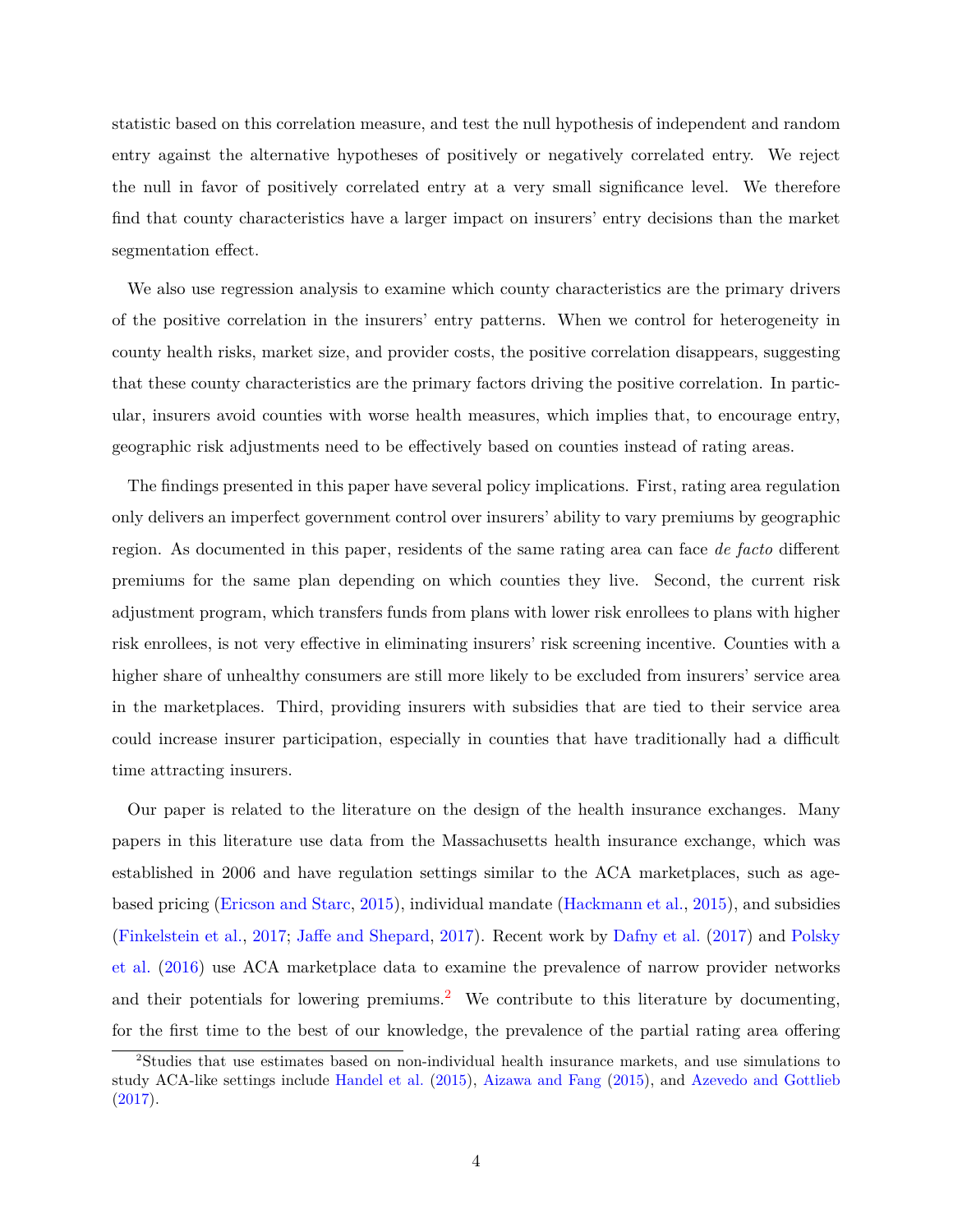phenomenon, and studying insurers' entry/exit responses to the community rating requirement based on geographic rating areas using a novel nonparametric correlation test.

The remainder of the paper is structured as follows. In Section [2,](#page-5-0) we describe our data. In Section [3,](#page-9-0) we demonstrate the prevalence of partial rating area offering and provide descriptive patterns. In Section [4,](#page-17-0) we present our model of insurer competition. In Section [5,](#page-23-0) we develop and implement a nonparametric correlation test. In Section [6,](#page-29-0) we conduct a regression analysis. Finally, in Section [7,](#page-33-1) we conclude.

# <span id="page-5-0"></span>2 Data

### 2.1 Brief Background on ACA Marketplaces and Rating Areas

Before the ACA, individual health insurance sold in most states was medically underwritten; insurers could deny coverage or charge a higher premium based on many factors including health status and medical history.[3](#page-5-1) The ACA aims to limit such underwriting practices, and mandates that in each state marketplace, premiums be adjusted only for an individual's age, tobacco use and geographic location. Each state has a set number of geographic rating areas that all insurers participating in the state's marketplace must uniformly use in their price setting. The default geographic rating areas for each state was the Metropolitan Statistical Areas (MSAs) plus the remainder of the state that is not included in a MSA. However, states were given a chance to seek approval from the Department of Health and Human Services (HHS) for a different division method, provided that the division method was based on counties, three-digit zip codes, or MSAs/non– MSAs. Furthermore, states had to demonstrate how the new division method would (1) reflect significant differences in health care costs by rating area, (2) lead to stability in rates over time, (3) apply uniformly to all insurers in a market, and (4) not be unfairly discriminatory.[4](#page-5-2)

If a state already had an existing rule to divide the state into rating areas, the state frequently kept the division rule to minimize shocks to insurers [\(Giovannelli et al.,](#page-34-8) [2014\)](#page-34-8). States without such legacy used differences in provider costs to divide the state. In doing so, some states explicitly ruled out morbidity and health risk differences as the ACA prohibits price discrimination based on health.

<span id="page-5-1"></span><sup>3</sup>Source: Kaiser Family Foundation.

<span id="page-5-2"></span><sup>4</sup>Source: Centers for Medicare and Medicaid Services.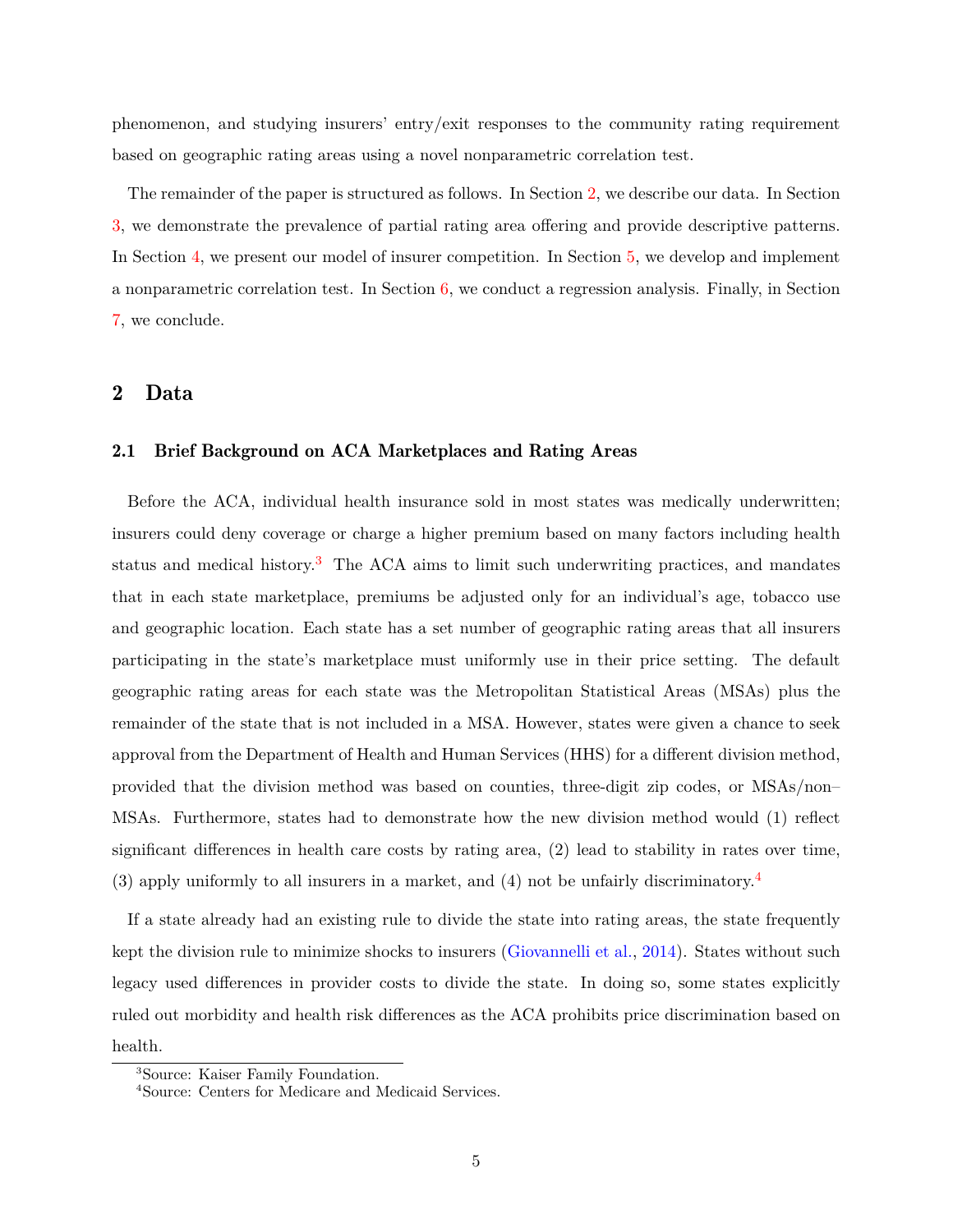Table [A1](#page-36-0) in Appendix [A](#page-36-1) provides information about each state's method for dividing the state into rating areas. The geographic scope of implemented rating areas varies greatly by state. Seven states (Alabama, New Mexico, North Dakota, Oklahoma, Texas, Virginia, and Wyoming) have the federal default MSAs+1. Six states (Delaware, Hawaii, New Hampshire, New Jersey, Rhode Island, and Vermont) and District of Columbia have a single rating area, meaning that there is no premium adjustment for geographic location within the state. On the other extreme, states like Florida and South Carolina have single-county rating areas, implying that premiums vary by county within the state.

### 2.2 Data

Marketplace Public Use Files. Our main data come from the 2016 Marketplace Public Use Files (PUF) provided by the Centers for Medicare and Medicaid Services (CMS). The data cover 38 states participating in federally-facilitated marketplaces; the last column in Table [A1](#page-36-0) indicates whether a state has a federally-facilitated marketplace.<sup>[5](#page-6-0)</sup> From the data, we can obtain information on plan characteristics including benefits, copayments, premiums, and the set of counties where a plan is sold, which is referred to as the plan's *service area*. In Section [3,](#page-9-0) we use this service area information to assess how prevalently insurers enter a strict subset of counties in a rating area.

There are 4,125 individual health plans offered in 38 federally-facilitated marketplaces in year 2016. We impose the following set of restrictions on the data. First, we exclude two states, Alaska and Nebraska, that use zip codes, rather than counties, to define rating areas. This is because our unit of analysis is at the county level.<sup>[6](#page-6-1)</sup> Imposing this restriction leaves us with 4,059 plans offered by 235 insurers in 36 states and 405 rating areas. Second, we only keep plan-rating area combinations for which we have both service area and premium information. This restriction reduces the number of plan-rating area combinations from 20,569 to 19,991. Table [1](#page-7-0) summarizes our sample after imposing this restriction. Lastly, we exclude rating areas that consist of a single county because in such rating areas, there can be no partial rating area offering by definition. Out of the 405 rating areas, 146 have just one county and we exclude them from the sample. Imposing this restriction

<span id="page-6-0"></span><sup>&</sup>lt;sup>5</sup>The degree to which states rely on the HHS varies; 27 states have marketplaces that are entirely operated by the HHS, 7 states perform in-person consumer assistance while delegating all other functions to the HHS, and 4 states are responsible for performing their own marketplace functions, except that they rely on the federal IT platform. In this paper, we refer to the 38 states that rely on the HHS for any support as having federally-facilitated marketplaces.

<span id="page-6-1"></span><sup>6</sup>We focus on insurers' entry decisions at the county level because the federal government almost never approves plans that are not sold to all residents of a county.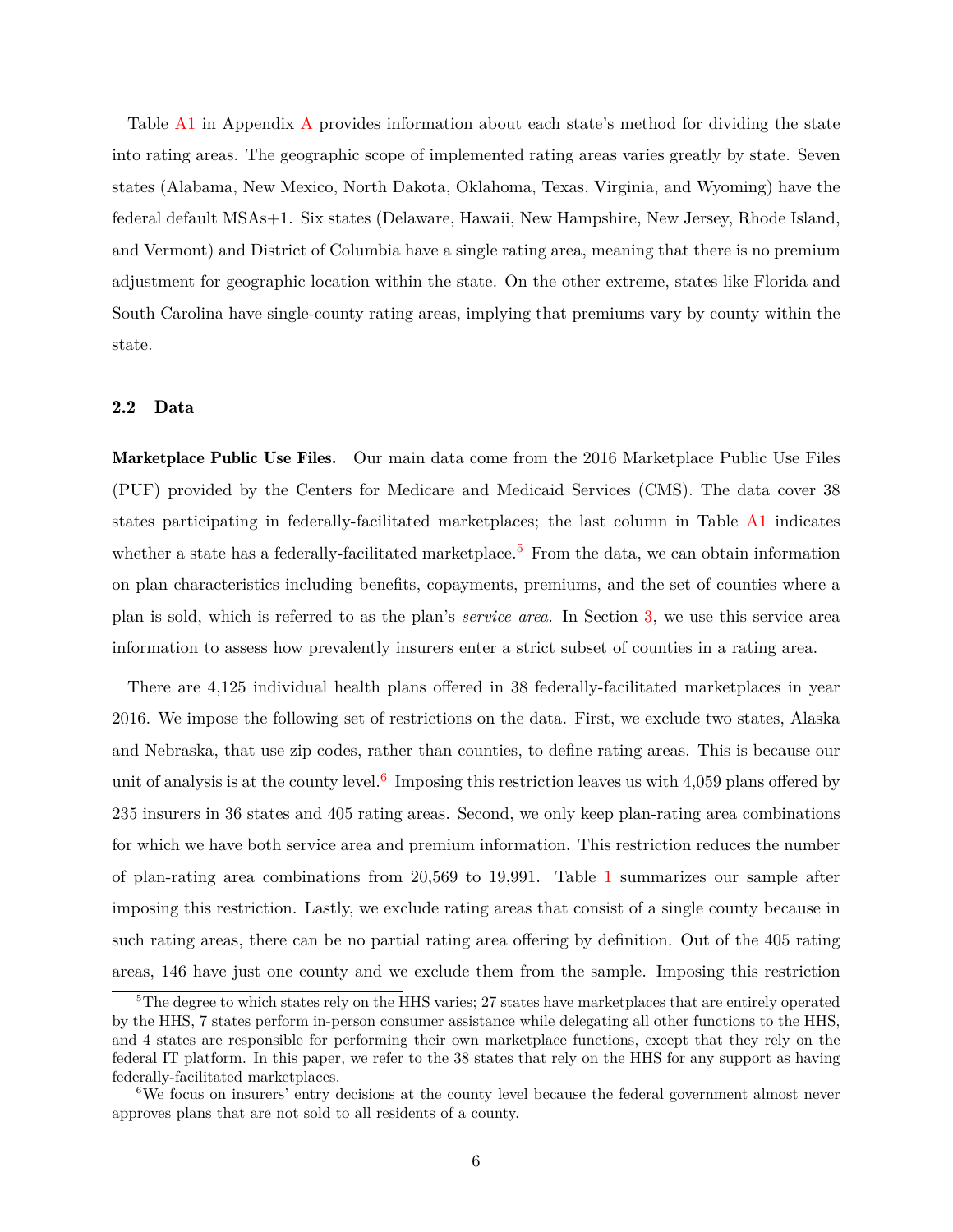<span id="page-7-0"></span>

|  |                      |  | Plans Insurers Networks States RAs Non Single County RAs Counties Plan-RA |              |
|--|----------------------|--|---------------------------------------------------------------------------|--------------|
|  | 4,059 235 471 36 405 |  | 259                                                                       | 2,481 19,991 |

<span id="page-7-1"></span>Table 1: 2016 Marketplace PUF Sample Before Excluding Single County RAs *Notes*: Only individual health plans offered in federally-facilitated marketplaces are considered. Alaska and Nebraska are excluded as they use zip codes to define rating areas.

|           | Plans Insurers Networks States RAs Counties Plan-RA |  |              |        |
|-----------|-----------------------------------------------------|--|--------------|--------|
| 3,442 214 | 423                                                 |  | 34 259 2,335 | 13,029 |

Table 2: 2016 Marketplace PUF Sample After Excluding Single County RAs

*Notes*: Only individual health plans offered in federally-facilitated marketplaces are considered. Rating areas that have only one county are excluded. Alaska and Nebraska are excluded as they use zip codes to define rating areas. Florida and South Carolina are excluded as their rating areas always consist of one county.

excludes all plans from Florida and South Carolina as their rating areas always consist of a single county.

Table [2](#page-7-1) reports the summary statistics of the final Marketplace PUF sample. We have 3,442 individual health plans offered by 214 insurers in 34 states. The number of non single county rating areas is 259, and we have a total of 2,335 counties and 13,029 plan-rating area combinations.

Table [3](#page-8-0) reports the average characteristics of the plans in our final Marketplace PUF sample by their metal class. Metal classes are determined by the actuarial value of a plan, and it increases from Catastrophic, Bronze, Silver, Gold, to Platinum. Most of the plans are either Silver or Bronze, followed by Gold plans. Catastrophic plans have the highest maximum out of pocket expenditures and deductibles, followed by Bronze, Silver, Gold and Platinum plans. The average premium is the lowest for Catastrophic plans, and rises with metal levels. For a given plan, the average premium increases with enrollees' age.

Table [4](#page-8-1) shows the share of each plan type in the sample. Different types of plans put different restrictions on consumers' provider choice outside the plans' networks. Exclusive Provider Organization (EPO) and Health Maintenance Organization (HMO) plans do not cover providers outside their networks, while Point of Service (POS) and Preferred Provider Organization (PPO) plans cover out-of-network providers for an additional cost.<sup>[7](#page-7-2)</sup> HMOs have the largest share (52%), followed by PPO  $(31\%)$ , POS  $(10\%)$ , and EPO  $(8\%)$ .

<span id="page-7-2"></span>Table [5](#page-8-2) provides summary statistics of insurer participation in the 2016 marketplaces. On average,

<sup>7</sup>The main difference between EPOs and HMOs is that HMOs require primary care physicians while EPOs do not. The main difference PPO and POS is that while POSs usually require primary care physicians and their referrals to see a specialist, PPOs do not have such requirements.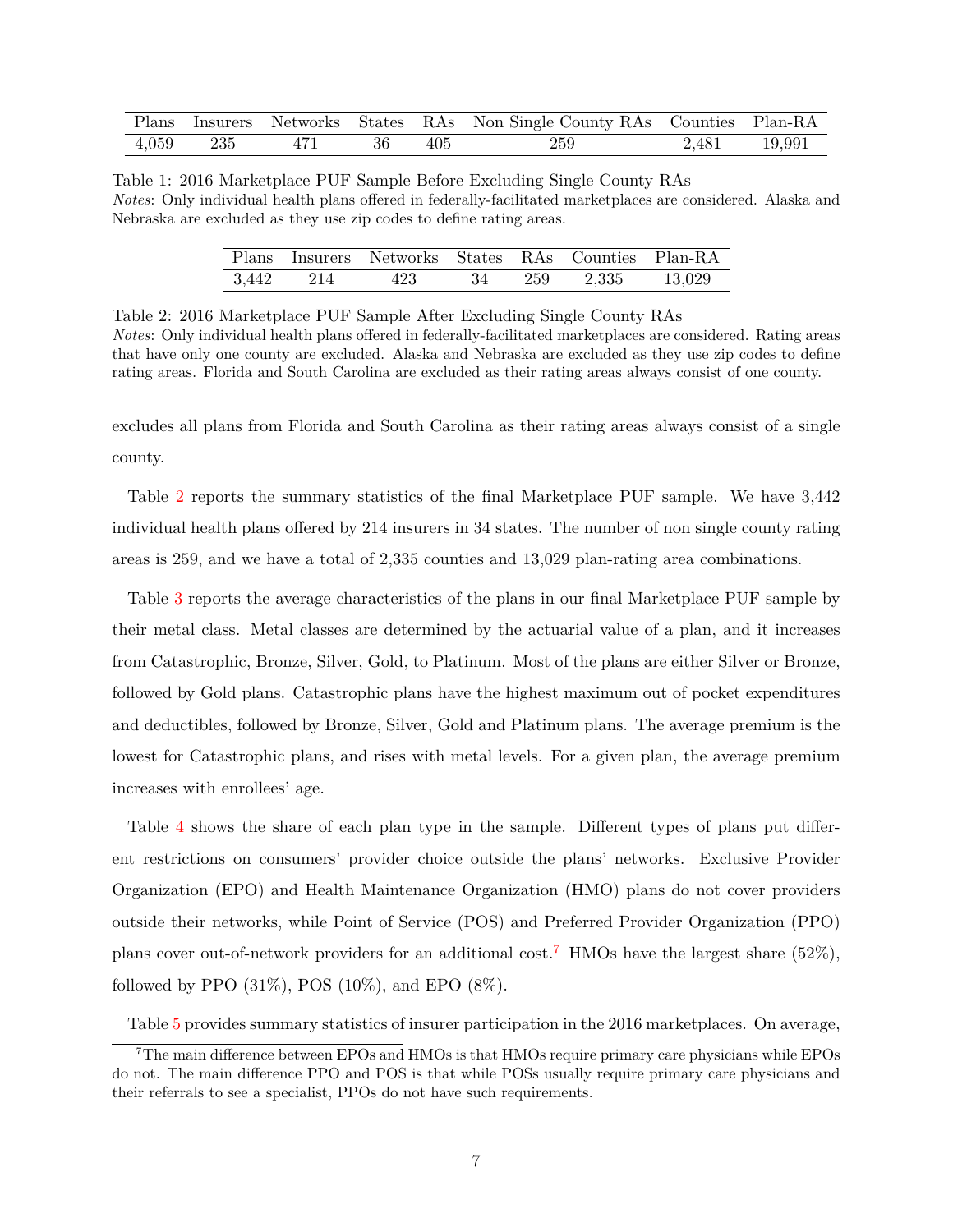<span id="page-8-0"></span>

| Metal         | Plans     | Premium 21 | Premium 45 | Premium 64 | OOP Max | Deductible |
|---------------|-----------|------------|------------|------------|---------|------------|
| Catastrophic  | 230       | 170        | 246        | 509        | 6,850   | 6,850      |
| <b>Bronze</b> | $1,\!061$ | 211        | 306        | 634        | 4,913   | 4,326      |
| Silver        | 1,282     | 261        | 378        | 782        | 3,656   | 1,848      |
| Gold          | 767       | 313        | 455        | 940        | 3,429   | 928        |
| Platinum      | 102       | 373        | 541        | 1.120      | 1,613   | 209        |

<span id="page-8-1"></span>Table 3: Average Plan Characteristics of the 2016 Marketplace PUF Sample *Notes*: Premium 21, 45, and 64 represent the average monthly rate for a non-smoking 21-year-old, 45-yearold, and 65-year-old, respectively. OOP Max represents the annual out-of-pocket maximum. For the sample restriction, see Table [2](#page-7-1) and the text.

| Plan Type    | Plans | Share |
|--------------|-------|-------|
| <b>EPO</b>   | 263   | 0.08  |
| <b>HMO</b>   | 1,778 | 0.52  |
| <b>POS</b>   | 350   | 0.10  |
| <b>PPO</b>   | 1,051 | 0.31  |
| Observations | 3,442 |       |

Table 4: Plan Types of the 2016 Marketplace PUF Sample

<span id="page-8-2"></span>*Notes*: EPO stands for Exclusive Provider Organization, HMO for Health Maintenance Organization, POS for Point of Service, and PPO for Preferred Provider Organization.

|                                     | Mean Std. Min Max |           |              |     | Obs      |
|-------------------------------------|-------------------|-----------|--------------|-----|----------|
| $\#$ of Active Insurers in a County | 3.51 1.79         |           | $\sim$ 1     |     | 13 2.335 |
| $\#$ of Active Insurers in a RA     |                   | 4.77 2.69 | $\mathbf{1}$ | 13. | 259      |
| $\#$ of Active Insurers in a State  |                   | 6.29 4.65 | $\sim 1$     | -17 | -34      |

Table 5: Insurer Participation in the 2016 Marketplace PUF Sample *Notes*: The table reports the summary statistics of insurer participation.

there were about 3.5 insurers in a county, and every county had at least one marketplace insurer. The average number of insurers in a rating area was about 4.8, and the average number of insurers in a state was about 6.3.

Later in the paper, we also use the 2017 Marketplace PUF to present some of the meaningful changes that took place from 2016 to 2017. In Appendix  $\mathbf{F}$ , we provide summary statistics of the 2017 Marketplace PUF data.

Medicare Advantage Service Area Data. To proxy insurers' county-level entry costs into the marketplace, we use information about their Medicare Advantage (MA) service area obtained from the data provided by the CMS. The idea is that, if a marketplace insurer had sold managed MA plans in a county before the ACA, then the insurer probably faced a low entry cost in that county as it could use the legacy from its MA provider networks. The sample period of the MA data is from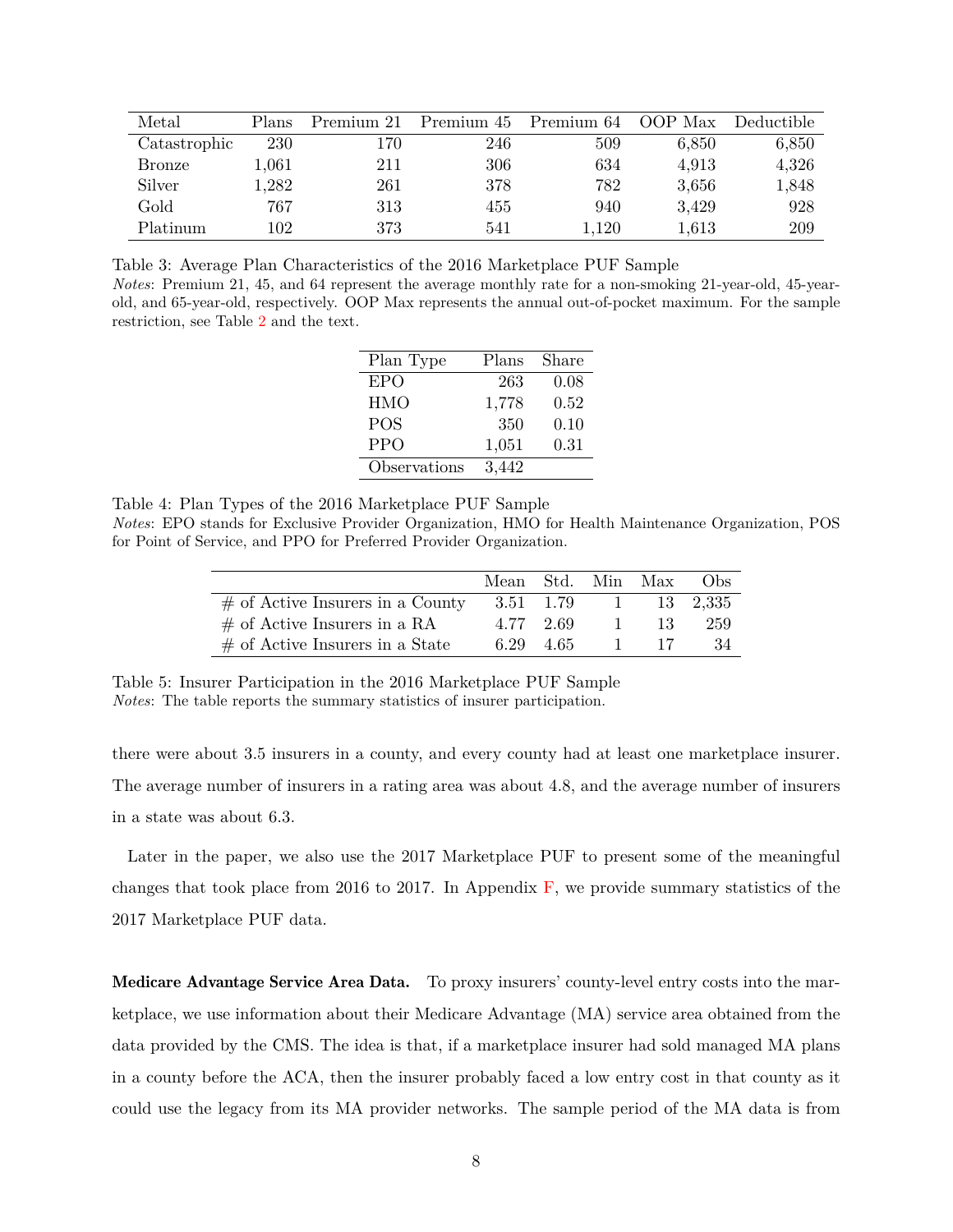August 2012 to July 2013, which covers 12 months prior to the first-ever deadline for insurers to submit marketplace plan information to the government. We further restrict the data to *managed* MA plans (which are the majority) because other plan types such as fee-for-service do not have a well defined network at the county level, and therefore would be an uninformative proxy for insurer-county level entry costs. Using this dataset, we know for each marketplace insurer and each county, the number of managed MA plans (HMO or Local PPO) that the insurer had sold in the county during one year prior to the opening of the marketplaces.

County Data. To obtain additional information about the counties, we use the Area Health Resources Files (AHRF) provided by the HHS as well as the County Health Rankings by the Robert Wood Johnson Foundation (CHR). The AHRF and CHR provide county level data on various health and socioeconomic characteristics.

# <span id="page-9-0"></span>3 Prevalence of Partial Rating Area Offering

In this section, we assess how prevalently insurers selectively enter counties within a rating area. To this end, we develop various measures based on insurers' service area. We also develop analogous measures using plans' service area, and the results are reported in Appendix [B.](#page-37-0)

#### 3.1 Prevalence of Partial Rating Area Offering

We index health insurance plans by  $p = 1, ..., P$ ; rating areas by  $r = 1, ..., R$ ; counties by  $c =$ 1, ..., C; and insurers by  $i = 1, ..., I$ . For each plan  $p, \mathbb{I}_P(p) \in \{1, ..., I\}$  denotes the insurer who offers plan *p*.  $\mathcal{C}(r)$  denotes the set of counties in rating area *r*. Using the Marketplace PUF data, we can construct the following indicator of whether a plan is sold in a county:

$$
O(p, c) = \begin{cases} 1 & \text{if plan } p \text{ is sold in county } c, \\ 0 & \text{otherwise.} \end{cases}
$$
 (1)

Using these notations, we can construct several auxiliary objects reported in Table [6](#page-10-0) which will be helpful for notational clarity throughout the rest of the paper. As described in Table [6,](#page-10-0) we say an insurer is active in a county if it sells at least one plan in the county. We say an insurer is active in a rating area if it is active in at least one of the counties that belong to the rating area.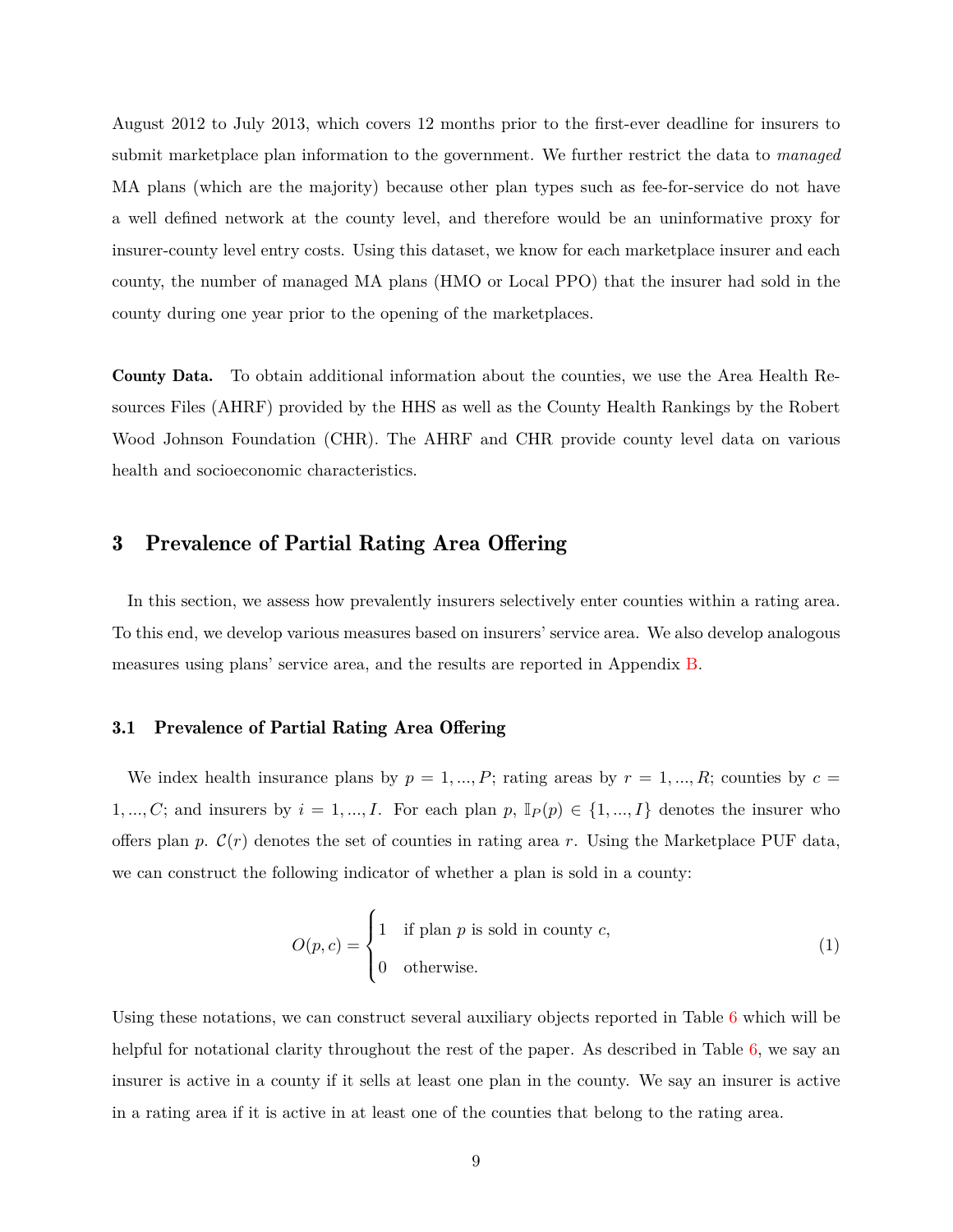<span id="page-10-0"></span>

| <b>Notations</b>                                                                                                                        | Descriptions                                |
|-----------------------------------------------------------------------------------------------------------------------------------------|---------------------------------------------|
| Set of Plans                                                                                                                            |                                             |
| $\mathcal{P}_I(i) = \{p : \mathbb{I}_P(p) = i\}$                                                                                        | Set of plans offered by insurer $i$ .       |
| $\mathcal{P}_C(c) = \{p : O(p, c) = 1\}$                                                                                                | Set of plans offered in county $c$ .        |
| $\mathcal{P}_R(r) = \bigcup_{c \in \mathcal{C}(r)} \mathcal{P}_C(c)$                                                                    | Set of plans offered in rating area $r$ .   |
| Set of Insurers                                                                                                                         |                                             |
| $\mathcal{I}_C(c) = \{i : i = \mathbb{I}_P(p) \text{ for } p \in \mathcal{P}_C(c)\}\$                                                   | Set of active insurers in county $c$ .      |
| $\mathcal{I}_R(r) = \bigcup_{c \in \mathcal{C}(r)} \mathcal{I}_C(c) = \{i : i = \mathbb{I}_P(p) \text{ for } p \in \mathcal{P}_R(r)\}\$ | Set of active insurers in rating area $r$ . |
| Set of Counties                                                                                                                         |                                             |
| $\mathcal{C}_I(i) = \{c : \mathcal{P}_I(i) \cap \mathcal{P}_C(c) \neq \emptyset\}$                                                      | Set of counties in which insurer $i$ is ac- |
|                                                                                                                                         | tive.                                       |
| $\mathcal{C}_P(p) = \{c : O(p, c) = 1\}$                                                                                                | Set of counties in which plan $p$ is of-    |
|                                                                                                                                         | fered.                                      |
| Set of Rating Areas                                                                                                                     |                                             |
| $\mathcal{R}_I(i) = \{r : \mathcal{C}(r) \cap \mathcal{C}_I(i) \neq \emptyset\}$                                                        | Set of rating areas in which insurer $i$ is |
|                                                                                                                                         | active.                                     |
| $\mathcal{R}_P(p) = \{r : \mathcal{C}(r) \cap \mathcal{C}_P(p) \neq \emptyset\}$                                                        | Set of rating areas in which plan $p$ is    |
|                                                                                                                                         | offered.                                    |

Table 6: Notations and Definitions

*Notes*: The table defines and describes various sets for notational clarity.  $\mathbb{I}_P(p) \in \{1, ..., I\}$  denotes the insurer who sells plan p,  $\mathcal{C}(r)$  denotes the set of counties in rating area r, and  $O(p, c)$  is the indicator for whether plan *p* is sold in county *c*.

We develop three statistics to evaluate how prevalently insurers selectively enter counties within a rating area. First, we develop an insurer-rating area level measure to assess how comprehensively an insurer serves a rating area. For every insurer *i* and for every rating area *r* where the insurer is active, we compute the share of counties where the insurer offers at least one plan:

$$
B_1^I(i,r) = \frac{|\mathcal{C}_I(i) \cap \mathcal{C}(r)|}{|\mathcal{C}(r)|}.
$$
\n(2)

The denominator is the number of counties in rating area r and the numerator is the number of counties in rating area *r* in which insurer *i* offers at least one plan (see Table [6](#page-10-0) for the definition of the set  $C_I(i)$ ). For example, if insurer *i* offers at least one plan in every county in rating area *r*, then  $B_1^I(i,r) = 1$ . In contrast, if insurer *i* only offers plans in one of the three counties, then  $B_1^I(i,r) = \frac{1}{3}.$ 

Second, we develop a county level measure to evaluate how completely a county is serviced by insurers active in its rating area. For every county *c*, we compute the fraction of active insurers in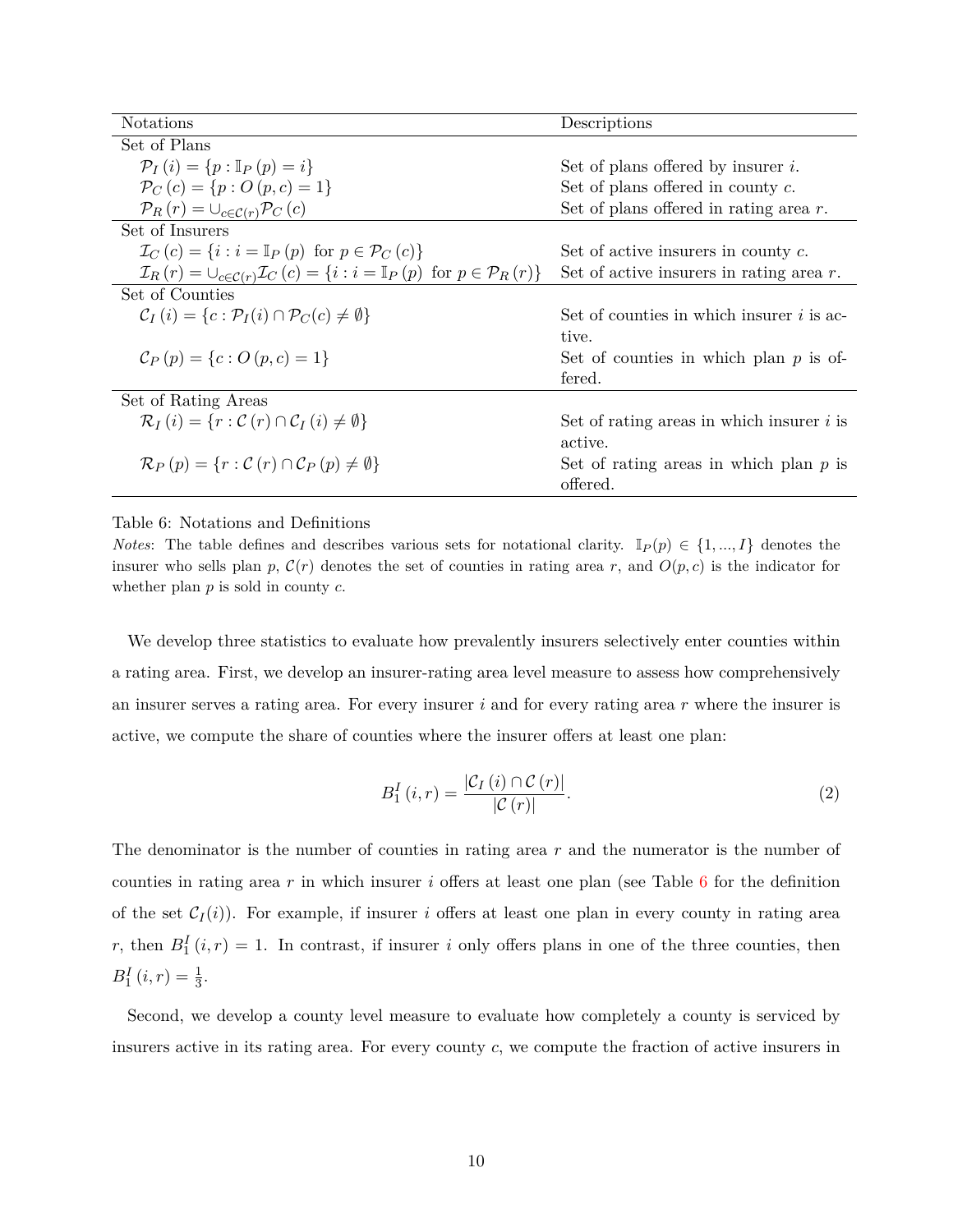<span id="page-11-1"></span>

| Measure Unit |                               |     | Obs. Share of Obs. $\lt 1$ Mean Std |                      |  |
|--------------|-------------------------------|-----|-------------------------------------|----------------------|--|
|              | $B_1^I(i,r)$ Insurer-RA 1,236 |     |                                     | $0.29$ $0.85$ $0.28$ |  |
| $B_2^I(c)$   | $County$ 2,335                |     | 0.41                                | $0.83$ 0.26          |  |
| $B_3^I(r)$   | RA                            | 259 | 0.52                                | $0.89$ 0.14          |  |

Table 7: Insurer Coverage Measures

*Notes*: The table reports summary statistics on the three measures of marketing breadth using insurer coverage.

its rating area that sell at least one plan in the county:

<span id="page-11-2"></span>
$$
B_2^I(c) = \frac{|\mathcal{I}_C(c)|}{|\mathcal{I}_R(r) : c \in \mathcal{C}(r)|}
$$
\n(3)

where the denominator is the number of active insurers in rating area *r* to which county *c* belongs, and the numerator is the number of active insurers in county *c*. [8](#page-11-0)

Third, we develop a rating area level measure to quantify how comprehensively insurers serve counties in a rating area. To do this, we compute the average of the first measure,  $B_1^I(i, r)$ , or the second measure,  $B_2^I(c)$ , both of which yield the same result:

$$
B_3^I(r) = \frac{1}{|\mathcal{I}_R(r)|} \sum_{i \in \mathcal{I}_R(r)} B_1^I(i, r)
$$

$$
= \frac{1}{|\mathcal{C}(r)|} \sum_{c \in \mathcal{C}(r)} B_2^I(c).
$$
(4)

Table [7](#page-11-1) reports the summary statistics of the three measures. Using the first measure  $B_1^I(i, r)$ , we find that in 29% of the 1,236 instances where an insurer is active in a rating area, the insurer enters some, but not all of the counties in a rating area, resulting in  $B_1^I(i,r) < 1$ . On average, an insurer offers plans in 85% of the counties in a rating area where it is active. Indeed, we find that out of the 214 insurers in our sample, 116 insurers (about 54%) engage in partial rating area offering by not selling any plans in at least one county that belongs to a rating area where they are active. From the second measure  $B_2^I(c)$ , we find that 41% of the 2,335 counties in our sample are excluded by at least one insurer who is active in their rating areas. On average, a county is excluded by 17% of active insurers in its rating area. Finally, using the third measure  $B_3^I(r)$ , we find that 52% of the 259 rating areas with multiple counties have some active insurers who do not operate in all of their counties. On average, a rating area has an insurer participation rate of 89%.

<span id="page-11-0"></span><sup>&</sup>lt;sup>8</sup>The definitions for sets  $\mathcal{I}_C(c)$  and  $\mathcal{I}_R(r)$  are provided in Table [6.](#page-10-0)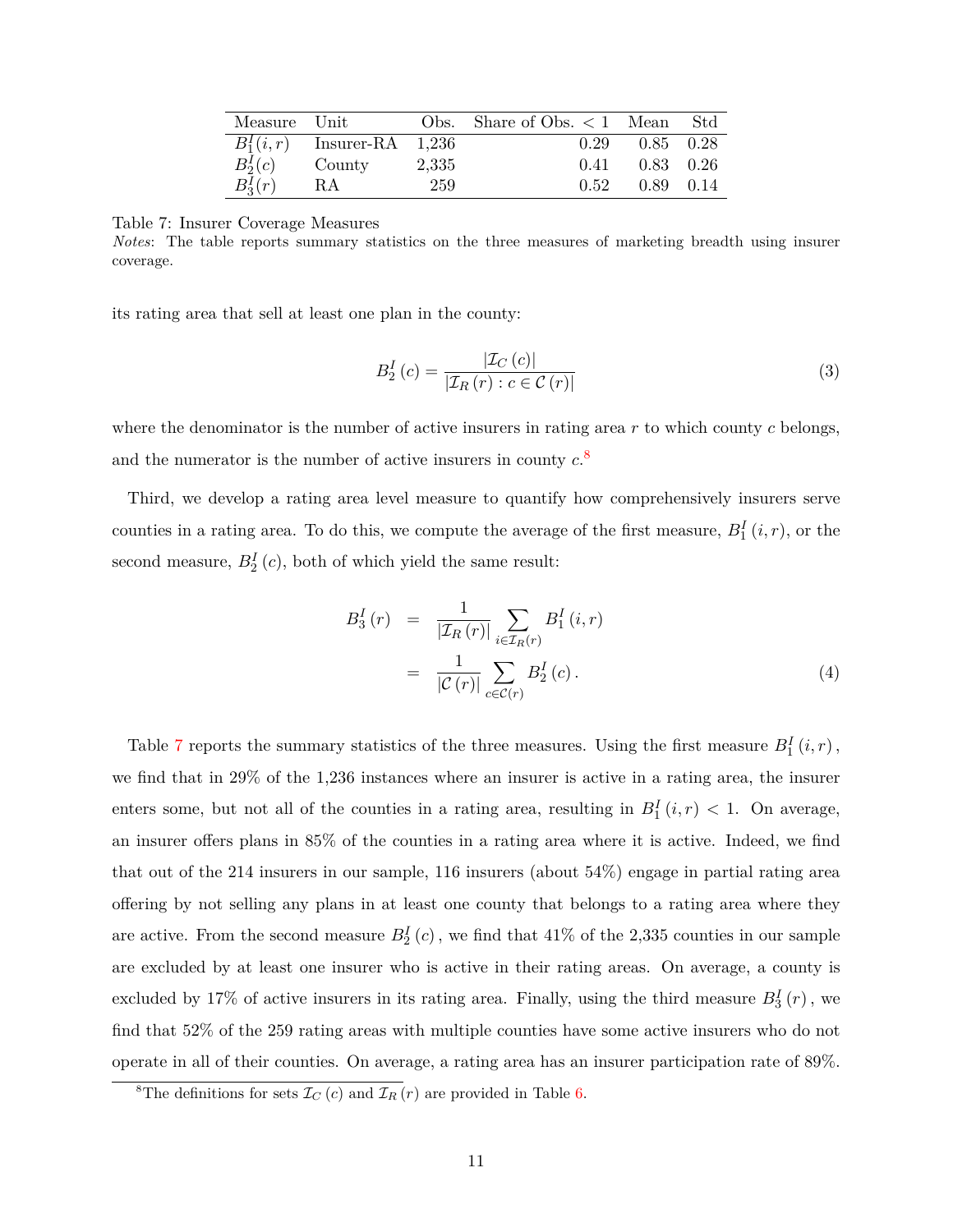<span id="page-12-0"></span>

Figure 1: Partial Rating Area Offering by State

*Notes:* The sample consists of the 2016 Marketplace PUF data including single county rating areas (as summarized in Table [1\)](#page-7-0). For each state, we compute the number of counties in each of its rating areas. The x-axis represents the state's median number of counties in its rating areas. For example, if a state has three rating areas, and each rating area consists of 5 counties, the state's x-axis value is 5. The y-axis represents for each state, the mean value of  $B_3^I(r)$  among rating areas that belong to the state.

To sum, partial rating area entry does happen in the marketplaces, and it is not uncommon to observe insurers selectively entering counties within a rating area.

#### 3.2 Descriptive Patterns

To understand why insurers selectively enter counties within a rating area, we examine descriptive patterns between insurers' county entry decisions and various factors such as county characteristics and fixed costs of entry.

We first examine the prevalence of partial rating area offering by state. In particular, we ask if partial rating area offering is driven by the geographic scope of a rating area. For instance, it may be harder for insurers to be active in the entire rating area when the rating area consists of many counties. If this were true, then we would observe more prevalent partial rating area entry in states with large rating areas. Figure [1](#page-12-0) shows that this is not always true. For example, South Dakota is divided into large rating areas that consist of 18 counties on average. However, all insurers in the state's marketplace are active in each and every county, implying that there is no partial entry in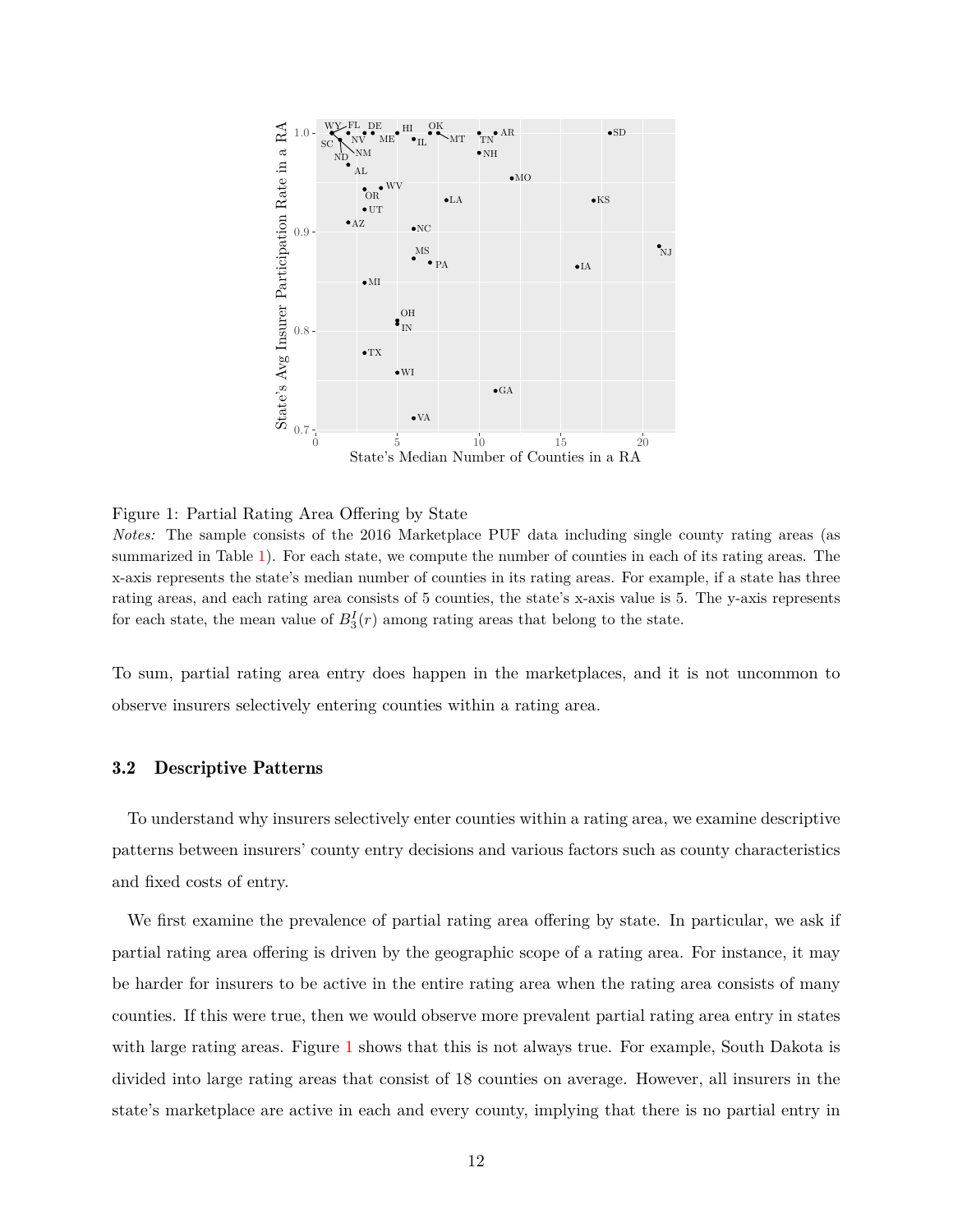<span id="page-13-0"></span>

Figure 2: County Market Size and Insurer Participation Rate

*Notes:* The sample consists of the final 2016 Marketplace PUF data (as summarized in Table [2\)](#page-7-1). For each county *c*, we measure the number of potential marketplace enrollees as individuals aged below 65 years old whose incomes are less than  $400\%$  FPL. Call this variable  $x_c$ . Then, for each rating area  $r$ , we compute the average value of  $x_c$  using counties that belong to the rating area. Call this variable  $\bar{x}_r$ . To compute the demeaned number of potential enrollees in a county, we do  $x_c - \overline{x}_r$  (assuming county *c* belong to rating area *r*). The x-axis represents the quantiles of  $x_c - \overline{x}_r$ . The y-axis represents the mean of  $B_2^I(c)$  (insurer participation rate in a county) for each quantile.

any of the state's rating areas. Also, partial rating area entry is very common in Wisconsin and Virginia, but these states have moderately-sized rating areas consisting of 5 or 6 counties. Figure [1](#page-12-0) therefore suggests that the geographic scope of a rating area is not a primary factor explaining insurers' partial entry decisions.

Second, we examine how insurers' county-level entry decisions within a rating area are correlated with the county market size. It may be the case that insurers are avoiding counties with relatively fewer potential marketplace enrollees as they may not be able to recover the fixed costs of entry. For each county, we measure the number of potential marketplace enrollees as individuals aged less than 65 years old whose incomes fall below the 400% FPL. This is because premium subsidies are only available for individuals with incomes below the 400% FPL. Since we are interested in examining insurers' county entry decisions *within* a rating area, what matters is how small a county's market size is relative to other counties in the same rating area. We therefore demean each county's market size by their respective rating area average. Figure [2](#page-13-0) shows the relationship between a county's demeaned demand size and the insurer participation rate in the county, i.e.,  $B_2^I(c)$  as defined in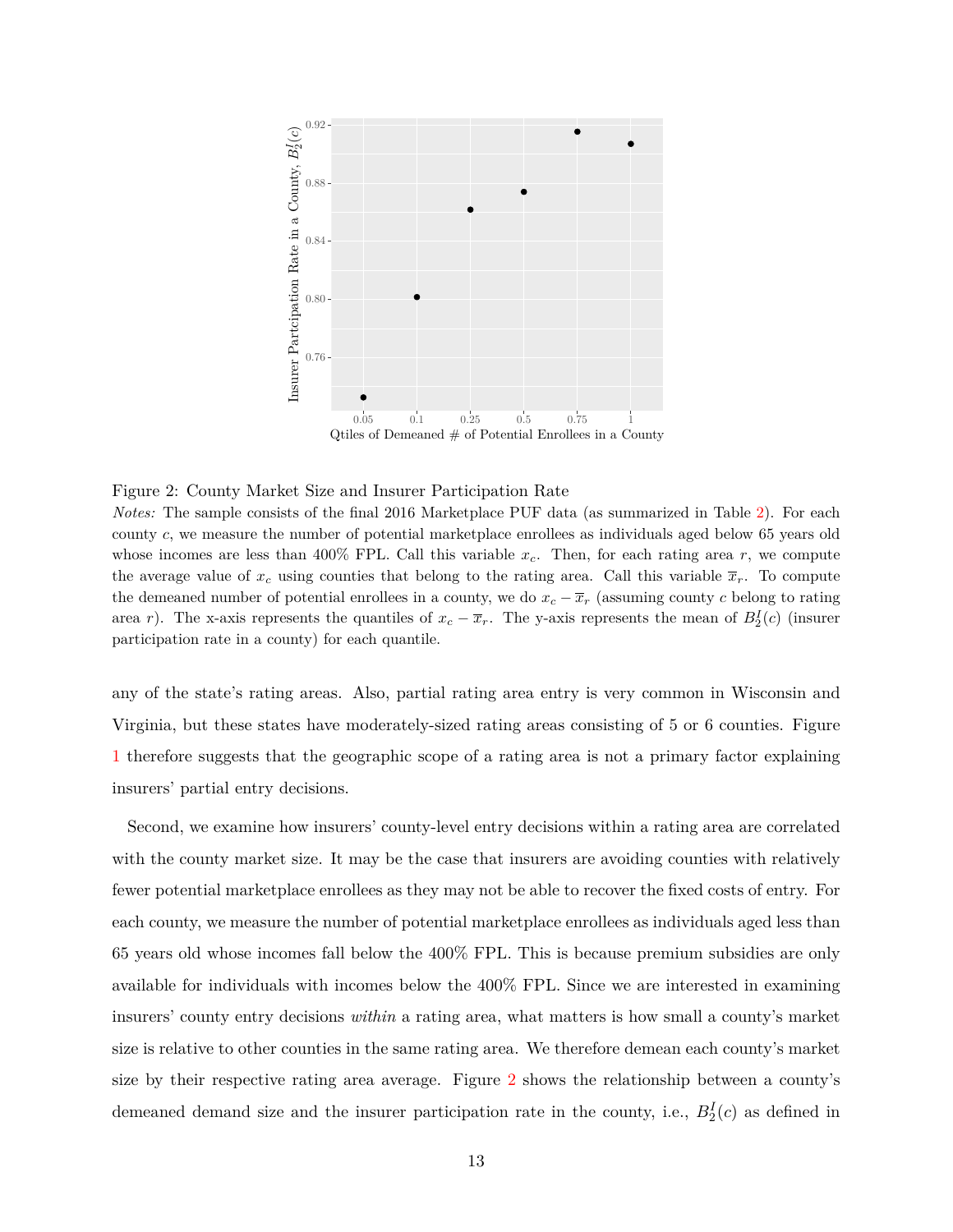Equation [\(3\)](#page-11-2). The insurer participation rate falls quite substantially at the bottom quantiles, suggesting that the partial entry phenomenon may be explained in part by insurers' desire to avoid low demand counties.

Third, we ask if insurers are avoiding relatively high risk counties in a given rating area. As argued by [Hendren](#page-34-9) [\(2013\)](#page-34-9), insurers have an incentive to reject observably high risk individuals (rather than charging them a high price) because they are likely to have greater amounts of private information which would aggravate adverse selection. Since the division of rating areas was primarily based on the differences in health care provider prices, counties within a rating area may have heterogeneous health risk distributions, which could strengthen insurers' risk screening motives.

We use various county health measures from the CHR data, including self-reported physically and mentally unhealthy days per month and the share of heavy drinkers, to study the relationship between the insurer participation rate in a county,  $B_2^I(c)$ , and county health risks. Again, we demean county health measures by their respective rating area average to examine how risky a county is relative to other counties in the same rating area. Figure [3](#page-15-0) reports the results. The insurer participation rate drops substantially at the top quantile which represents the highest risk counties. Such descriptive patterns provide suggestive evidence for risk screening.

Finally, we consider how the fixed costs of setting up a provider network are correlated with insurers' county entry decisions. For instance, insurers may be reluctant to sell marketplace plans in counties where they do not already have established provider networks. To examine if this were true, for each marketplace insurer and each rating area where the insurer is active, we classify a county in the rating area as an MA county if the insurer had sold MA plans in the county before the ACA, and as a non-MA county otherwise. We then compute the share of MA counties and the share of non-MA counties where the insurer sells marketplace plans. The former can be thought of as the insurer's marketplace entry probability in its MA counties, and the latter as the insurer's marketplace entry probability in its non-MA counties. Table [8](#page-16-0) summarizes the results. On average, a marketplace insurer enters 91% of counties in a rating area where it sold managed MA plans before the ACA. In contrast, the insurer enters only about 79% of counties where it did not have any MA plans. This pattern suggests that insurers may be avoiding counties in a rating area where they face relatively larger fixed costs of building a provider network.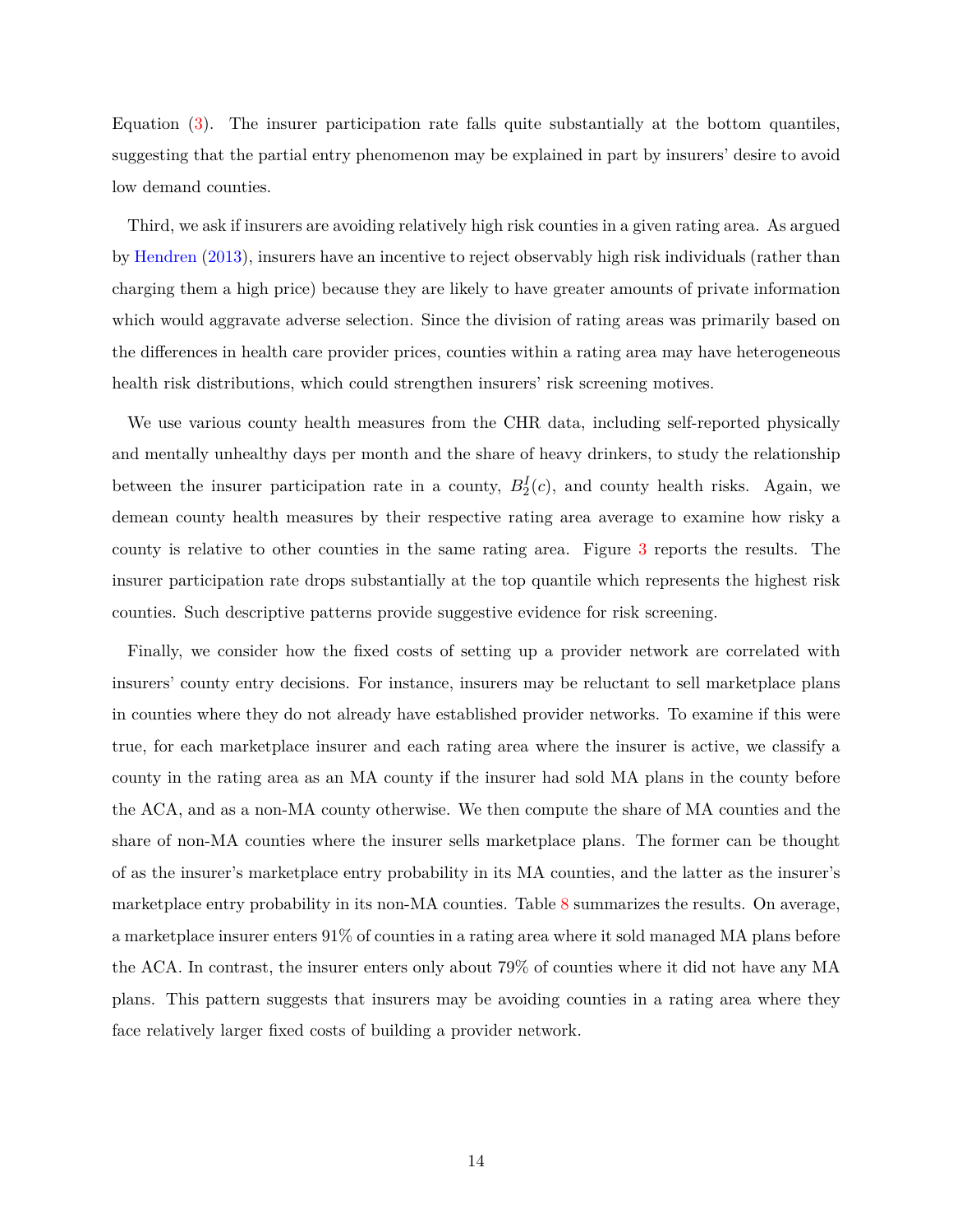<span id="page-15-0"></span>

Figure 3: County Health Risks and Insurer Participation Rate

*Notes:* The sample consists of the final 2016 Marketplace PUF data (as summarized in Table [2\)](#page-7-1). Let *x<sup>c</sup>* represent a county health measure that is either (1) the average number of physically unhealthy days per month, (2) the average number of mentally unhealthy days per month, (3) the share of the county population reporting poor health, or (4) the share of the county population that are heavy drinkers. For each rating area *r*, we compute the average value of  $x_c$  using counties that belong to the rating area, denoted by  $\bar{x}_r$ . We compute the demeaned county health measure as  $x_c - \overline{x}_r$  (assuming county *c* belong to rating area *r*). The x-axis represents the quantiles of  $x_c - \overline{x}_r$ . The y-axis represents the mean of  $B_2^I(c)$  (insurer participation rate in a county) for each quantile.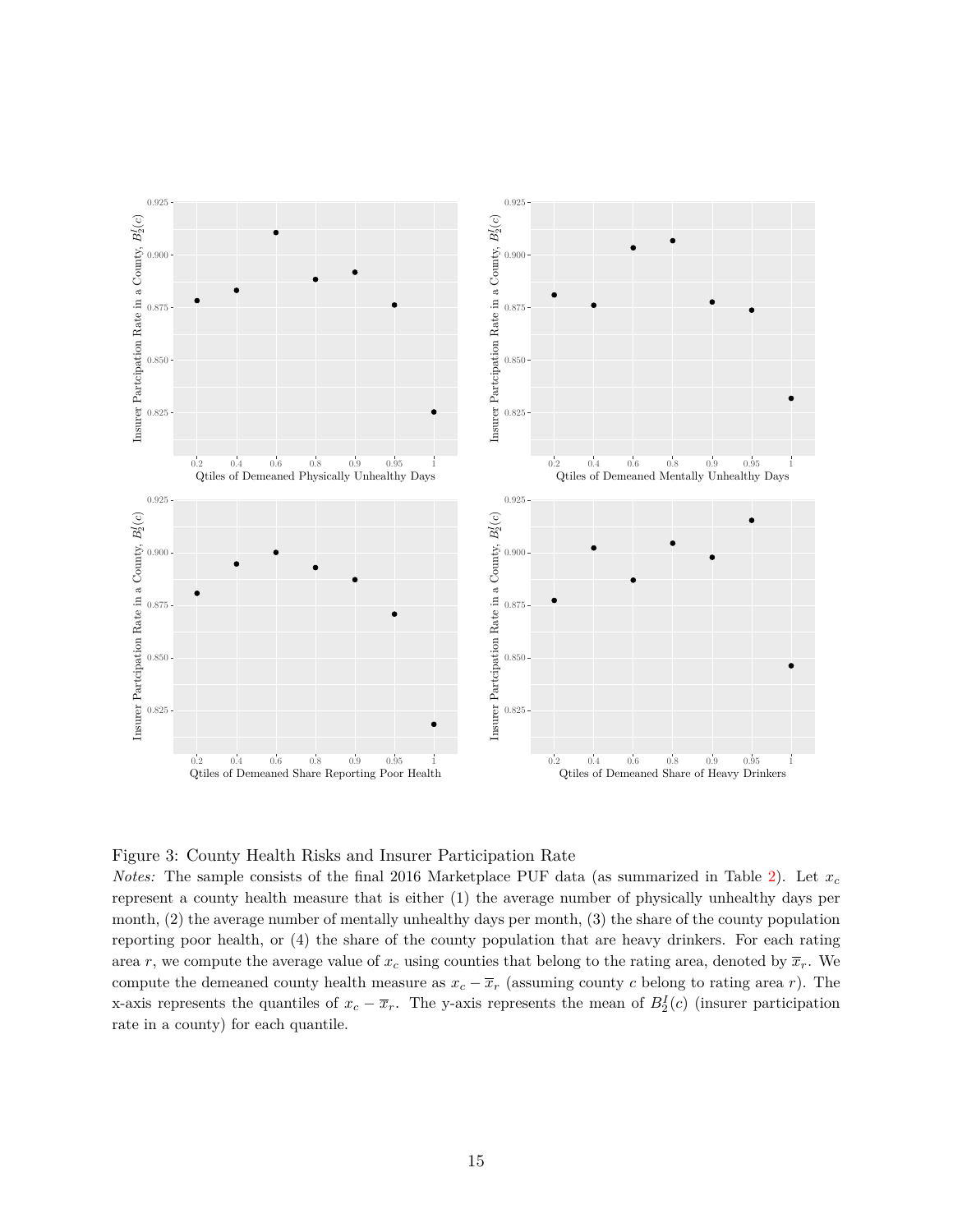<span id="page-16-0"></span>

|                                                  |       | Mean 1st quartile 3rd quartile |  |
|--------------------------------------------------|-------|--------------------------------|--|
| Marketplace entry probability in MA counties     | 0.91  |                                |  |
| Marketplace entry probability in non-MA counties | 0.79  | $0.6^{\circ}$                  |  |
| Observations (insurer-rating area combinations)  | 1.236 |                                |  |

Table 8: Marketplace Entry Probability in MA vs. non-MA counties

*Notes*: The table reports the summary statistics of marketplace insurers' county entry probabilities in counties (1) where they had sold managed Medicare Advantage plans before the ACA, and (2) where they had not sold any managed Medicare Advantage plans. See the text for more details.

#### 3.3 Possible Explanations

The descriptive patterns presented in this section imply that common county characteristics such as the market size and the risk distribution may be important in understanding insurers' countylevel entry decisions in a rating area. In particular, given that the division of rating areas was not strictly based on the differences in health risks, insurers may have a strong risk screening incentive as suggested in Figure [3.](#page-15-0) In such a scenario, we suspect that insurers' entry decisions would be positively correlated because county characteristics such as the market size and the risk distribution affect insurers' profits in a similar manner.

In contrast, considering that the average number of insurers in a county is only 3.5, the desire to avoid competition may also explain insurers' partial entry in a rating area.<sup>[9](#page-16-1)</sup> In such a scenario, we suspect that insurers' county entry decisions would be negatively correlated. For instance, insurers would be less likely to enter counties where competitors are present.

Finally, we speculate that the fixed costs of entry could contribute to either a positive or negative correlation among insurers' entry decisions. For example, if insurers have very similar fixed costs of entry, then all else equal, insurers' entry decisions will be alike. In contrast, if insurers face very heterogeneous fixed costs of entry, then their entry decisions will be very different. In the next section, we develop a model of insurer competition in a rating area to formalize the above channels and derive testable implications.

<span id="page-16-1"></span> $9$ The degree of insurer competition is higher in other health insurance markets; for example, according to the Kaiser Family Foundation, the average person on Medicare in 2017 had 6 Medicare Advantage insurers to choose from.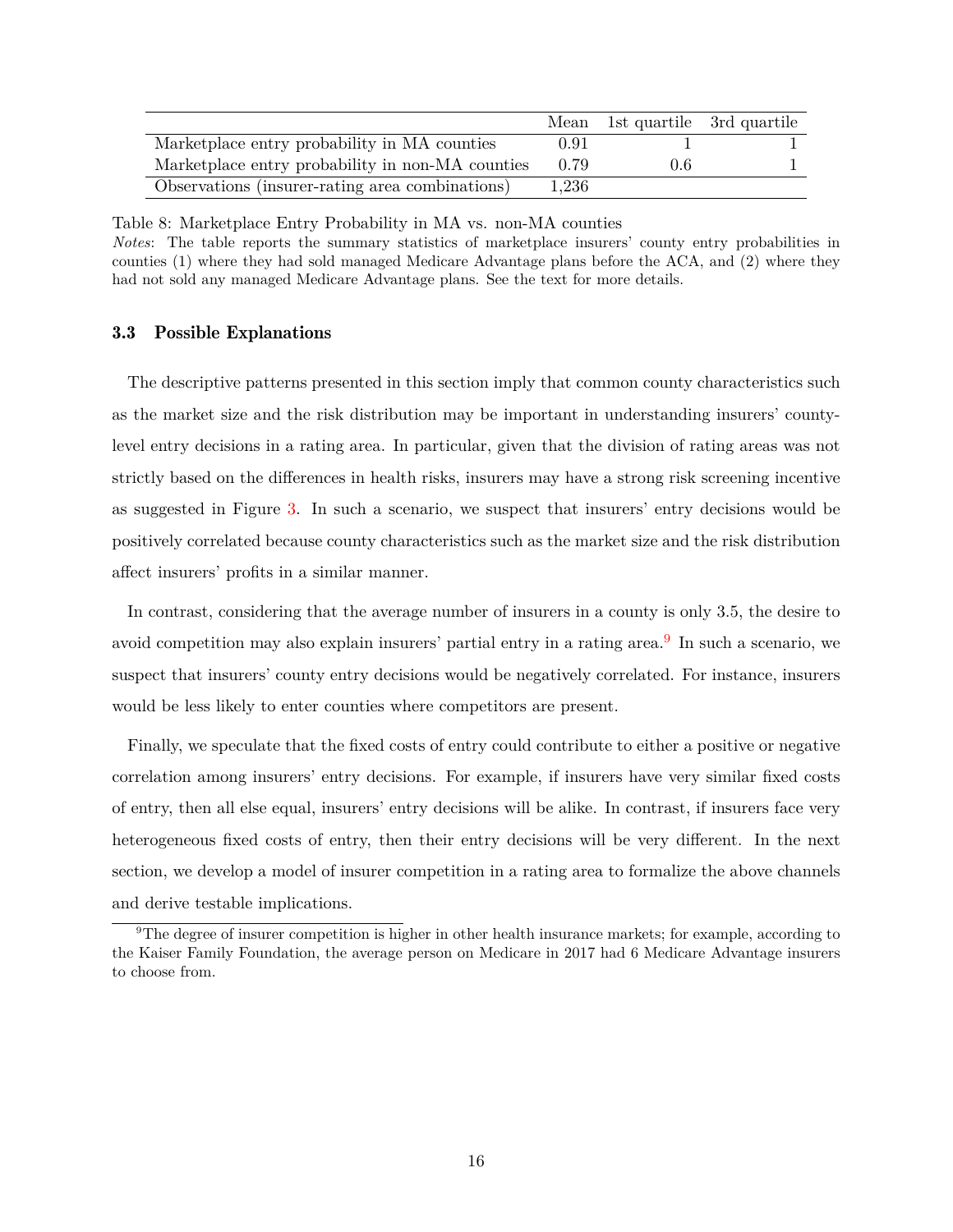## <span id="page-17-0"></span>4 Model

### 4.1 Model Description

**Market Environment.** Consider a rating area that consists of two counties indexed by  $c \in \{A, B\}$ . The distribution of health expenditure  $\theta$  in county *c* is given by CDF  $H_c(\theta)$ . The willingness to pay for insurance of a type- $\theta$  consumer is given by  $v(\theta)$ . We assume that  $v(\theta) > \theta$ . The population size of county *c* is given by  $\lambda_c > 0$ .

There are two insurance companies indexed by  $i \in \{1, 2\}$ . Each insurer can sell at most one plan in each county. Let  $p_i^c$  denote the price of a health plan sold to county *c* by insurer *i*. Each insurer chooses a vector of prices,  $p_i = (p_i^A, p_i^B) \geq 0$ , to maximize its profit given its competitor's vector of prices,  $p_{i'} = (p_{i'}^A, p_{i'}^B)$ . If insurer *i*'s price in county *c* is infinite, i.e.,  $p_i^c = +\infty$ , it implies that insurer *i* is inactive in county *c*. A finite price, on the other hand, implies that insurer *i* is active in county *c*. If an insurer were to offer an identical plan in both county *A* and county *B*, the ACA regulation requires that the prices be the same, i.e.,  $p_i^A = p_i^B$ .

Let  $C_i^c$  represent insurer *i*'s fixed cost of entering county *c* which includes the cost of building a provider network and other administrative costs. The total fixed cost function for insurer *i* is given as below:

$$
TFC_i(p_i) = \begin{cases} C_i^c & \text{if } i \text{ is active in county } c \text{ only, i.e., } p_i^c < \infty \text{ and } p_i^{c'} = \infty, \\ C_i^A + C_i^B & \text{if } i \text{ offers two county-specific plans, i.e., } p_i^A \neq p_i^B, p_i^A < \infty \text{ and } p_i^B < \infty, \\ C_i^A + C_i^B - D & \text{if } i \text{ offers the same plan to both countries, i.e., } p_i^A = p_i^B < \infty. \end{cases}
$$
(5)

That is, if an insurer enters only one county, the total fixed cost is  $C_i^c$  which represents the cost of building a provider network in that county and other administrative costs. If the insurer enters both counties and sells two separate plans (one for each county), then the total fixed cost is simply the sum of the insurer's county-specific entry costs. If the insurer sells the same plan to both counties at the same price (as required by the ACA), then compared to the case of selling two county-specific plans, there is a reduction in the administrative costs,  $D \geq 0.10$  $D \geq 0.10$ 

<span id="page-17-1"></span><sup>&</sup>lt;sup>10</sup>Under the ACA, each and every health plan must be certified by the government before they can be sold at marketplaces. As this process can be lengthy and costly, we assume there is a reduction in the administrative costs when an insurer manages fewer plans.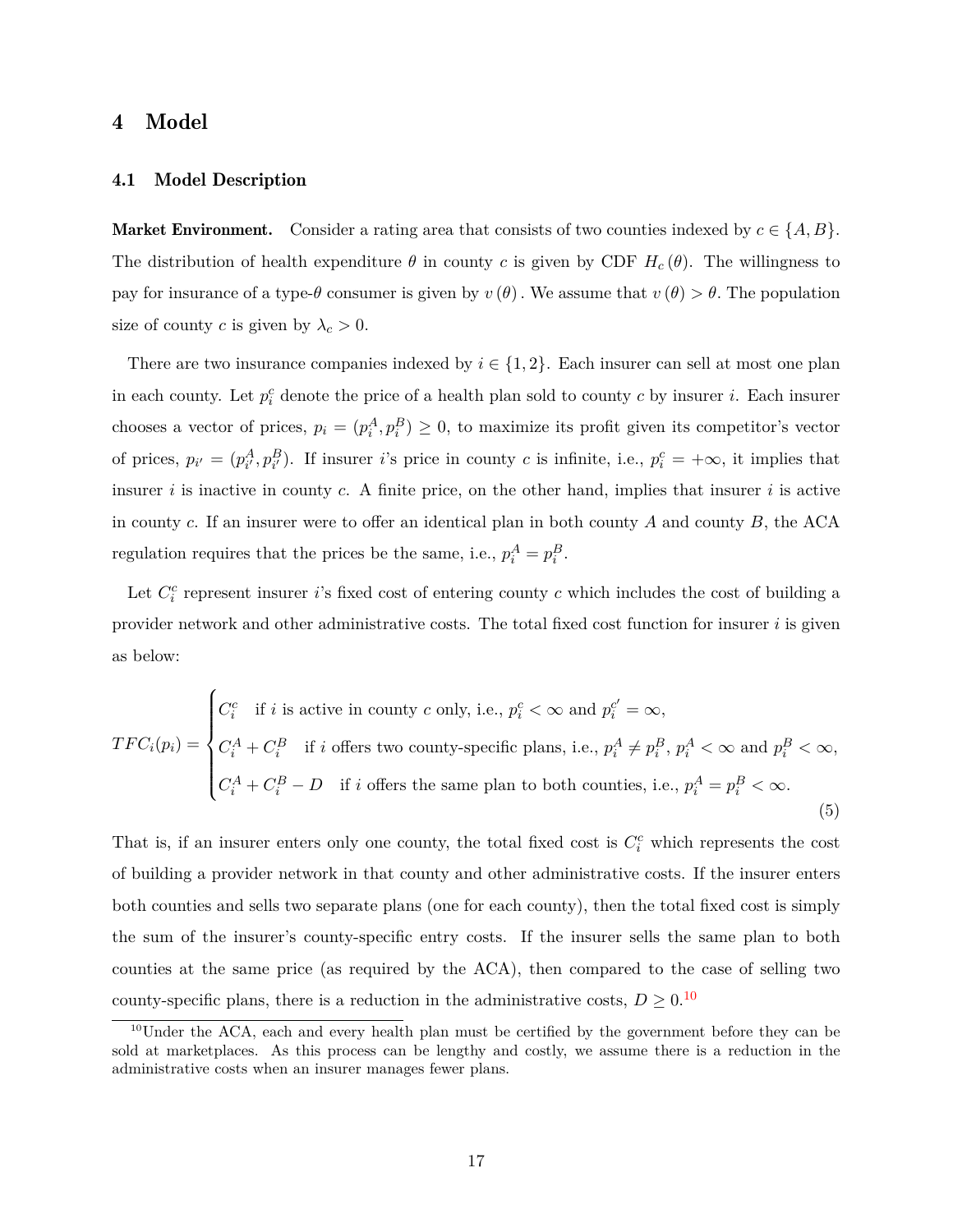Imperfect Competition. Following [Fang and Wu](#page-34-10) [\(2018\)](#page-34-10), we model the competition between the two insurers in a county as a form of modified Bertrand competition. Different from the standard Bertrand competition in which the insurer with the lowest price gets the entire market, we assume that consumers cannot compare prices perfectly. Instead, a consumer receives a noisy signal about which of the two insurers has a lower price. The consumer inspects the actual price of the insurer indicated by the noisy signal, and decides whether to buy from the insurer. The noisy signal creates spurious product differentiation and induces imperfect competition.<sup>[11](#page-18-0)</sup>

Specifically, given the vector of prices posted by the two insurers in county  $c, (p_1^c, p_2^c)$ , the noisy signal, *s*, is determined by:

$$
s = \begin{cases} 1 & \text{if } p_1^c - p_2^c + \epsilon \le 0, \\ 2 & \text{otherwise,} \end{cases}
$$
 (6)

where  $\epsilon \sim \mathcal{N}(0, \sigma_s^2)$ . It is clear that a consumer always follows the signal: if  $s = i$ , the consumer will find out the actual price  $p_i^c$  and decide between purchasing insurance at price  $p_i^c$  and staying uninsured. Hence, conditional on price vector  $(p_1^c, p_2^c)$ , the probability that a consumer considers purchasing from insurer *i* is  $\Phi\left(\frac{p_{i'}^c - p_i^c}{\sigma_s}\right)$ ), where  $\Phi$  is the normal CDF. Conditional on observing insurer *i*'s price  $p_i^c$ , the purchase decision of type- $\theta$  consumer is very simple: purchase at price  $p_i^c$  if and only if  $v(\theta) \ge p_i^c$ .

Game Between the Insurers. We denote an insurer's monopoly profit function in county c as  $\Pi_M^c(p)$  where *p* is the insurer's monopoly price. The monopoly profit function in county *c* is given by:

$$
\Pi_M^c(p) = \lambda_c \int_{v(\theta) \ge p} (p - \theta) dH_c(\theta).
$$
 (7)

Insurer *i*'s net profit as a function of its own price vector  $p_i$  and its opponent's price vector  $p_i$  is given by

$$
\Pi_i(p_i, p_{i'}) = \Phi\left(\frac{p_{i'}^A - p_i^A}{\sigma_s}\right) \Pi_M^A(p_i^A) + \Phi\left(\frac{p_{i'}^B - p_i^B}{\sigma_s}\right) \Pi_M^B(p_i^B) - TFC_i(p_i)
$$
\n(8)

where  $\Phi\left(\frac{p_{i'}^c - p_i^c}{\sigma_s}\right)$ ) represents the probability that consumers in county  $c$  receive a noisy signal indicating that insurer *i* has the lower premium. So insurer *i*'s net profit function is the sum of any

<span id="page-18-0"></span><sup>&</sup>lt;sup>11</sup>This is a modeling device to introduce imperfect competition in a tractable way, and not to be taken literally.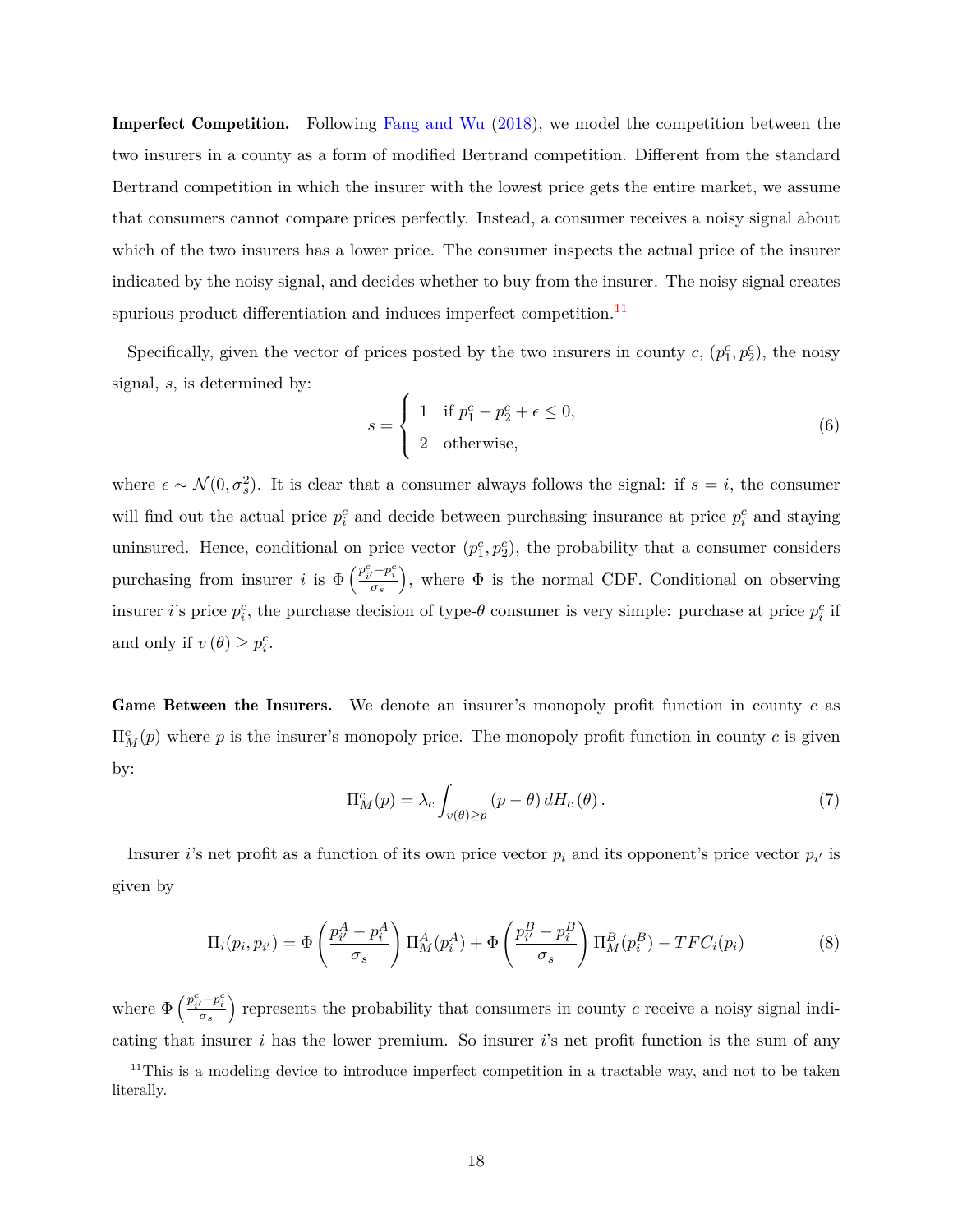profits from county *A* and county *B* minus the total fixed cost. Note that if insurer *i* is inactive in county *c*, then it is equivalent to charging an infinite price, which would result in zero profit from county *c*.

**Equilibrium.** A strategy profile  $(p_1^*, p_2^*)$  is a Nash equilibrium of the model described above if, for  $i \neq i',$ 

$$
\Pi_i(p_i^*, p_{i'}^*) \ge \Pi_i(p_i, p_{i'}^*) \quad \text{for all } p_i \ge 0 \text{ and } i = 1, 2. \tag{9}
$$

Despite its simplicity, the model cannot be analytically solved. We instead present numerical results below.

### 4.2 Parameterization

To numerically solve the model, we make several parametric assumptions. We parameterize the health expenditure distribution in county *c* as a log-normal distribution with location parameter  $\mu_c$  and scale parameter  $\sigma_c$ . We parameterize type- $\theta$ 's willingness to pay for a health plan as  $v(\theta) = (1 + \rho)\theta$  where  $\rho$  can be interpreted as the degree of risk aversion. The parameters of the model are therefore  $({\mu_c, \sigma_c, \lambda_c}_{c=A,B}, \sigma_s, \rho, {C_i^c}_{i=B=1,2,c=A,B}, D)$ .

### 4.3 Equilibrium Analysis

It is useful to categorize an insurer's pricing decision,  $p_i = (p_i^A, p_i^B)$ , into five broad categories: (1) charge different and finite prices to county  $A$  and county  $B$  ("2 plans", one for each county); (2) charge the same finite price to both county *A* and county *B* ("RA plan" offered to both counties); (3) charge a finite price to county *A* only ("*A* plan"); (4) charge a finite price to county *B* only ("*B* plan"); and (5) charge an infinite price to both counties ("Exit"). The reason why we categorize insurers' pricing decisions in this manner is because it would be easier to present equilibria of the game in terms of these market structures, rather than in terms of equilibrium prices.

Figures [4](#page-20-0) to [7](#page-23-1) present how various factors affect the equilibrium market structures of the game. Details of the simulation are reported in the footnotes of each figure. Figure [4](#page-20-0) shows that both insurers are likely to offer two separate plans, one for each county, when there is a large risk heterogeneity between the counties, and the savings from managing fewer plans are negligible. On the other hand, both insurers are likely to offer a single rating area plan to all counties when the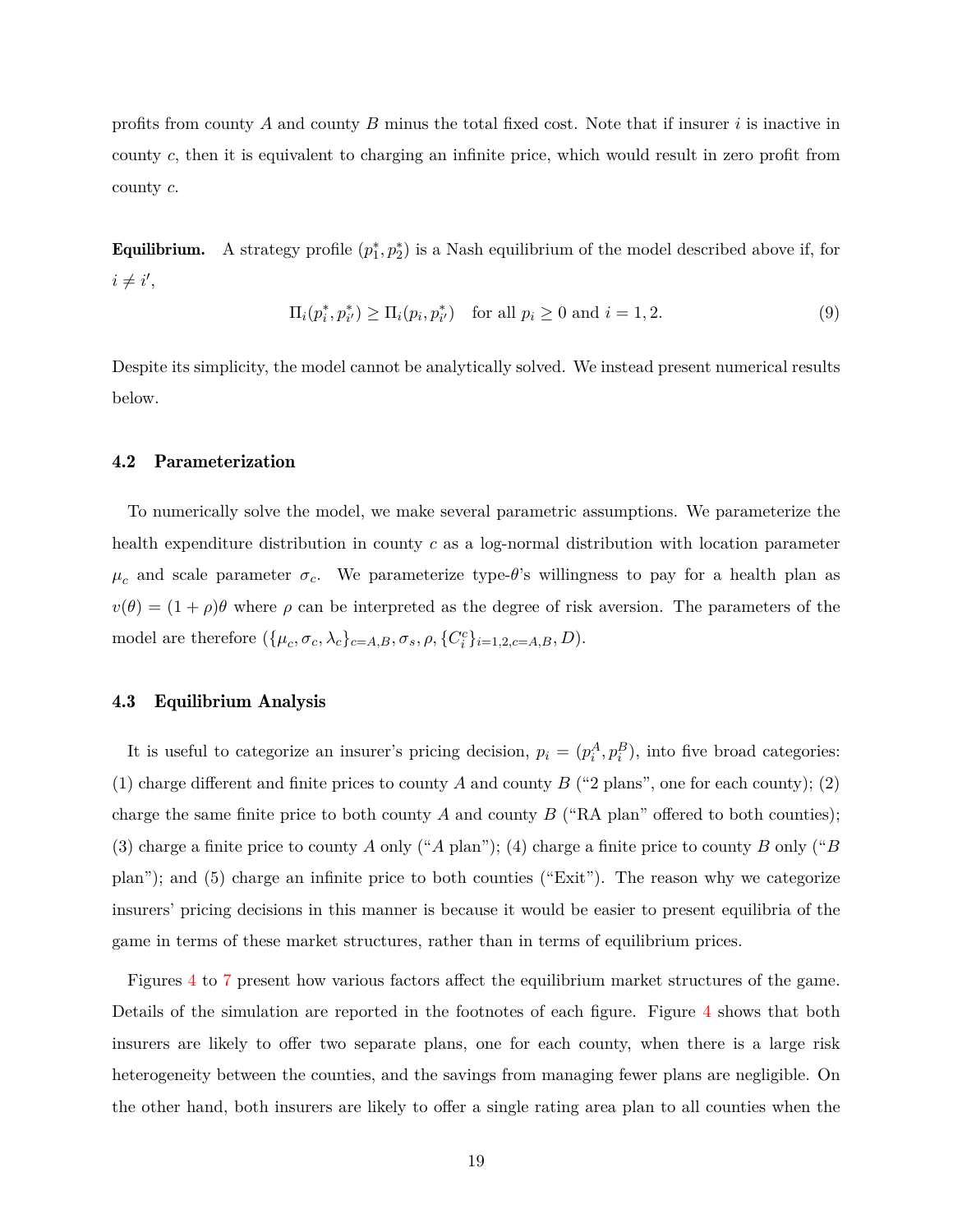<span id="page-20-0"></span>

Figure 4: Risk Heterogeneity, Administrative Costs and Nash Equilibrium

*Notes:* The figure reports the Nash equilibrium market structures for different values of  $\sigma_B$  and *D*. The x-axis represents  $\sigma_B$ , the scale parameter of the log-normal health expenditure in county *B*. In the figure,  $\sigma_B$ is equal to either  $\sigma_A$  (no risk heterogeneity) or  $2\sigma_A$  (large risk heterogeneity). The y-axis represents *D*, the reduction in administrative costs from offering a single rating area plan instead of two county-specific plans. In the figure, *D* is equal to either 0 (no benefit from offering a rating area plan) or 0*.*5*C* (large benefit from offering a rating area plan). The figure holds constant the rest of the parameters as the following: (1) the log-normal health expenditure in county *A* has  $\mu_A = 5.67$  and  $\sigma_A = 0.25$  implying the mean expenditure of \$300 and the standard deviation of \$75, (2) the log-normal health expenditure in county *B* has the location parameter set at  $\mu_B = \mu_A$ , (3) the county population size is  $\lambda_A = \lambda_B = 1$ , (4) the fixed cost of entering a county is the same for all insurers and counties with  $C_i^c = C = 20$  for  $i = 1, 2$  and  $c = A, B, (5)$  the standard deviation of the noisy price signal is  $\sigma_s = 150$  and the risk aversion parameter is  $\rho = 1$ .

counties in the rating area do not differ too much in their risk distributions and there is a substantial reduction in the administrative costs from managing fewer plans. The model therefore sheds light on why there is a substantial number of rating areas in which all plans are sold to all counties of the rating area, despite the presence of county heterogeneity.<sup>[12](#page-20-1)</sup>

Figure [5](#page-21-0) shows that counties with very small market size are avoided by insurers in equilibrium. The model can therefore rationalize the empirical pattern that counties with a small number of potential marketplace enrollees have lower insurer participation rates.

Figure [6](#page-22-0) presents the equilibrium market structures when for a given county, both insurers face the same fixed costs of entry, i.e.,  $C_1^c = C_2^c$  for  $c = A, B$ . For example, if the two insurers had sold

<span id="page-20-1"></span><sup>&</sup>lt;sup>12</sup>Using the 2016 Marketplace PUF sample, we find that 37% of the rating areas fall into this category (see Table [B1](#page-39-0) of Appendix [B\)](#page-37-0).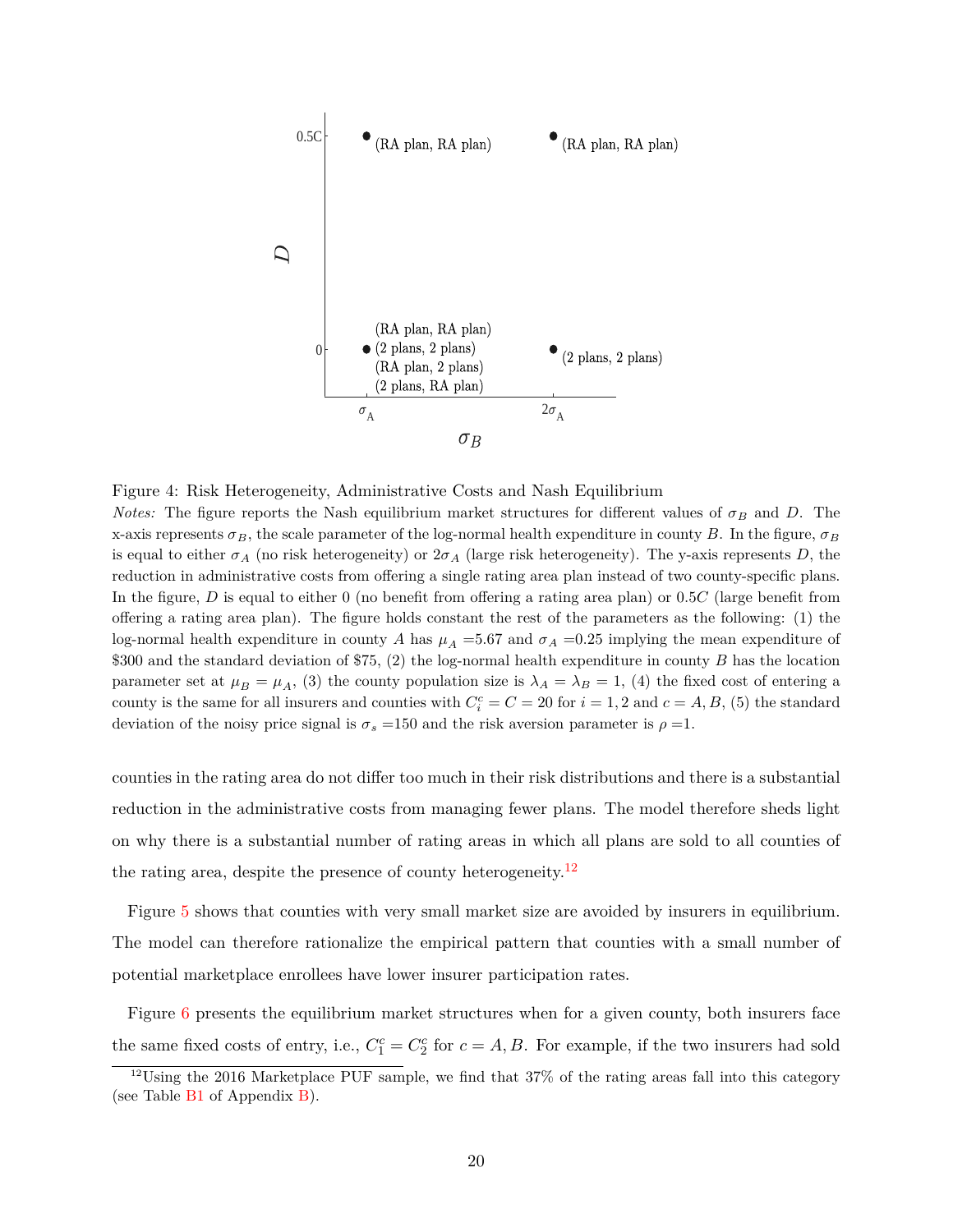<span id="page-21-0"></span>

Figure 5: County Market Size and Nash Equilibrium

*Notes:* The figure reports the Nash equilibrium market structures for different values of county market size. The x-axis represents  $\lambda_A$ , the marketplace market size in county *A* and the y-axis represents  $\lambda_B$ , the marketplace market size in county *B*. In the figure, for  $c = A, B, \lambda_c$  is equal to either 0.1 (very small demand size) or 1 (large demand size). The rest of the parameters are set such that when  $\lambda_c = 0.1$ , no insurer can earn a positive profit in county *c* regardless of the market structure. Specifically, the figure holds constant the rest of the parameters as the following: (1) county *A* and county *B* have the same log-normal health expenditure distribution with  $\mu_A = \mu_B = 5.67$  and  $\sigma_A = \sigma_B = 0.25$  implying the mean expenditure of \$300 and the standard deviation of \$75, (2) the fixed cost of entering a county is the same for all insurers and counties with  $C_i^c = C = 20$  for  $i = 1, 2$  and  $c = A, B, (3)$   $D = 0.05C$ , i.e., there is a small reduction in administrative costs when insurers offer a single rating area plan instead of two county-specific plans, (4) the standard deviation of the noisy price signal is  $\sigma_s = 150$  and the risk aversion parameter is  $\rho = 1$ .

MA plans in the same set of counties before the ACA, then for a given county, they probably faced very similar entry costs in the marketplaces. The figure shows that insurers do not enter counties with a large entry cost in equilibrium. The figure confirms our conjecture that under symmetric fixed costs of entry, insurers' entry decisions would be positively correlated.

Finally, Figure [7](#page-23-1) presents the equilibrium market structures when insurers have asymmetric entry costs in the sense that  $C_i^c = C_{i'}^{c'}$  $c_i^c$  for  $i \neq i'$  and  $c \neq c'$ . The figure shows that market segmentation is achieved in equilibrium when insurers face large entry costs in different counties. This would be the case, for example, if the two insurers had operated in completely different sets of counties before the ACA. Note that competitive pressure also helps to sustain market segmentation as an equilibrium outcome. In the figure, when insurer 1 faces a small entry cost in county *A* and a large entry cost in county *B*, insurer 1 enters county *A* only. However, if there were no insurer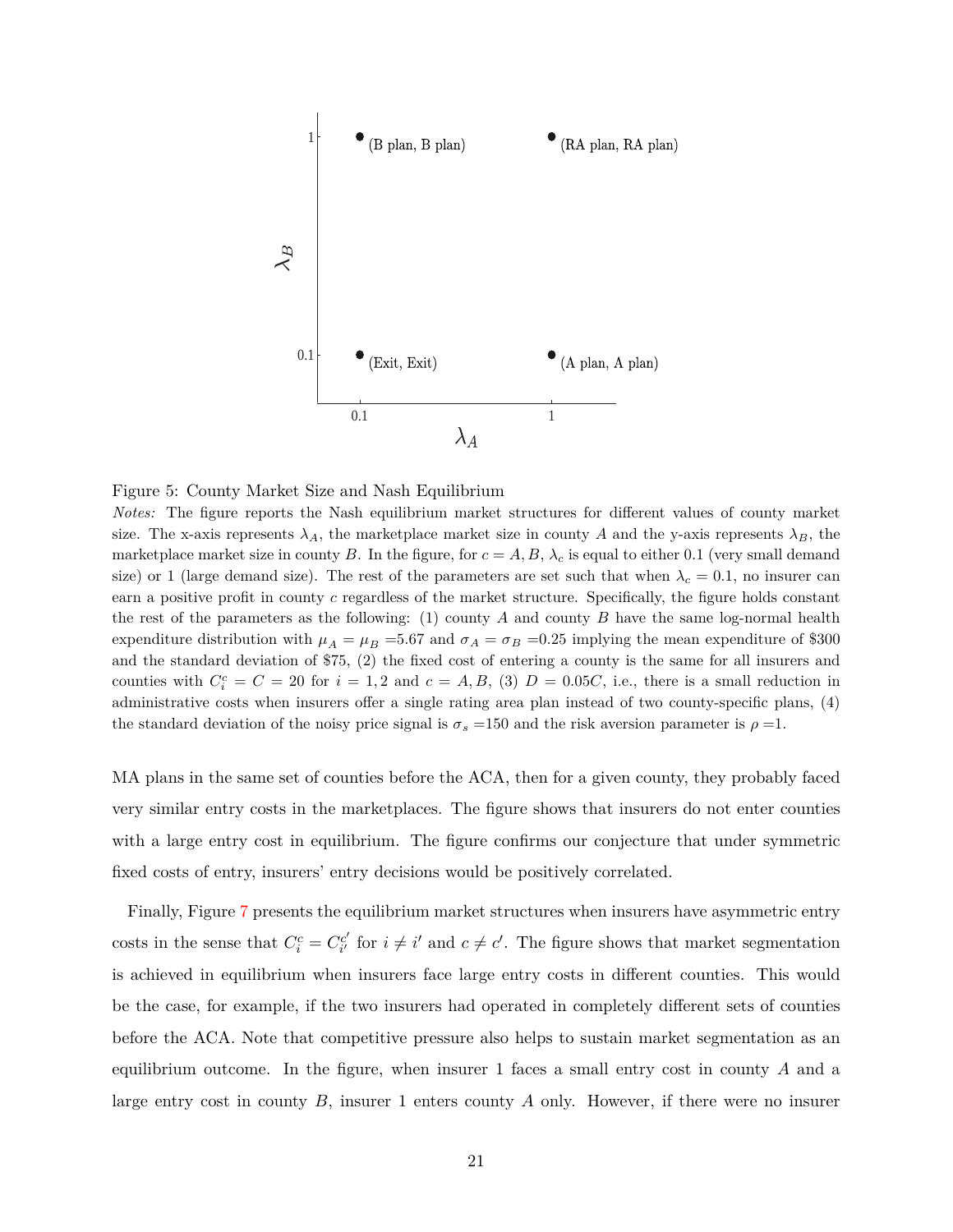<span id="page-22-0"></span>

Figure 6: Symmetric Fixed Costs and Nash Equilibrium

*Notes:* The figure reports the Nash equilibrium market structures when for a given county, insurers face the same fixed costs of entry, i.e.,  $C_1^c = C_2^c$  for  $c = A, B$ . The x-axis represents insurers' symmetric fixed costs of entry in county *A*, and the y-axis represents insurers' symmetric fixed costs of entry in county *B*. In the figure, the symmetric fixed cost of entry for a given county is either small (*C*) or large (7*C*) with  $C = 20$ . The rest of the parameters are set such that when  $C_i^c = 7C$ , no insurer can earn a positive profit in county *c* regardless of the market structure. That is, even the optimal monopoly profit after paying the fixed cost is less than zero. Specifically, the figure holds constant the rest of the parameters as the following: (1) county *A* and county *B* have the same log-normal health expenditure distribution with  $\mu_A = \mu_B = 5.67$  and  $\sigma_A = \sigma_B = 0.25$  implying the mean expenditure of \$300 and the standard deviation of \$75, (2) the county population size is  $\lambda_A = \lambda_B = 1$ , (3)  $D = 0.05C$ , i.e., there is a small reduction in administrative costs when insurers offer a single rating area plan instead of two county-specific plans, (4) the standard deviation of the noisy price signal is  $\sigma_s = 150$  and the risk aversion parameter is  $\rho = 1$ .

2, then insurer 1 would enter both counties.[13](#page-22-1) This implies that asymmetric entry costs *and* the competitive concern jointly help sustain market segmentation as an equilibrium outcome.

#### 4.4 Testable Implications

The model implies that we can categorize various factors that could be important for insurers' entry decisions into those that result in a positive correlation among insurers' entry statuses and those that result in a negative correlation. Symmetric fixed costs of entry and common market characteristics (such as risk distributions and market size) belong to the former while asymmetric

<span id="page-22-1"></span><sup>&</sup>lt;sup>13</sup>The parameters used to generate Figure [7](#page-23-1) ensure that insurer 1's optimal monopoly profit in county *B* after paying the large entry cost is still greater than zero. See the notes of the figure for more details.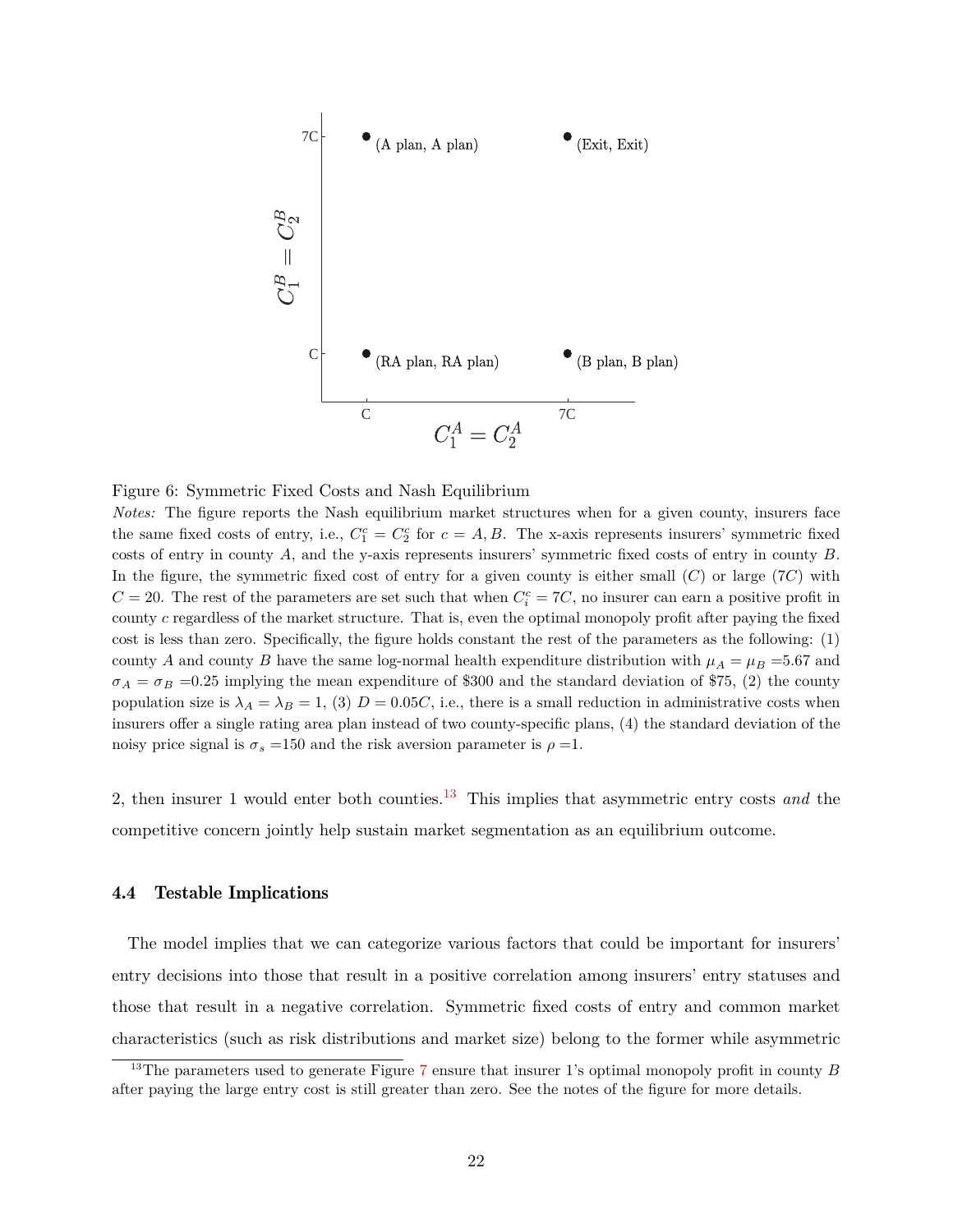<span id="page-23-1"></span>

Figure 7: Asymmetric Fixed Costs and Nash Equilibrium

*Notes:* The figure reports the Nash equilibrium market structures when insurers have asymmetric fixed costs in the sense that  $C_i^c = C_{i'}^{c'}$  for  $i \neq i'$  and  $c \neq c'$ . The x-axis represents insurer 1's fixed cost of entry in county *A* which is equal to insurer 2's fixed cost of entry in county *B*. Similarly, the y-axis represents insurer 1's fixed cost of entry in county *B* which is equal to insurer 2's fixed cost of entry in county *A*. In the figure,  $C_i^c$  is either small (*C*) or large (5*C*) with  $C = 20$ . The rest of the parameters take exactly the same values as those used to generate Figure  $6$  (see the notes for details). Note that under this set of parameter values, the optimal monopoly profit in county  $c = A, B$  after paying the large fixed cost of 5*C* is still greater than zero. This implies that market segmentation observed in equilibrium would not have been possible without competitive pressure. For example, if there were only insurer 1 in the entire rating area, insurer 1 would be active in both counties regardless of whether  $C_1^c$  is small  $(C)$  or large  $(5C)$ .

fixed costs and competitive pressure belong to the latter. In what follows, we develop a novel correlation test based on this implication, and further highlight the main driving forces for the insurers' partial rating area offering in the marketplaces.

# <span id="page-23-0"></span>5 Correlation Test

In this section, we develop a statistical test to examine whether insurers' county-level entry decisions are positively or negatively correlated in a rating area. If the test favors a positive correlation, then it implies that common market characteristics or symmetric fixed costs of entry are the primary considerations for insurers. In contrast, if the test favors a negative correlation, then it implies that market segmentation is prevalent in the marketplaces which could arise due to asymmetric fixed costs of entry or competitive pressure.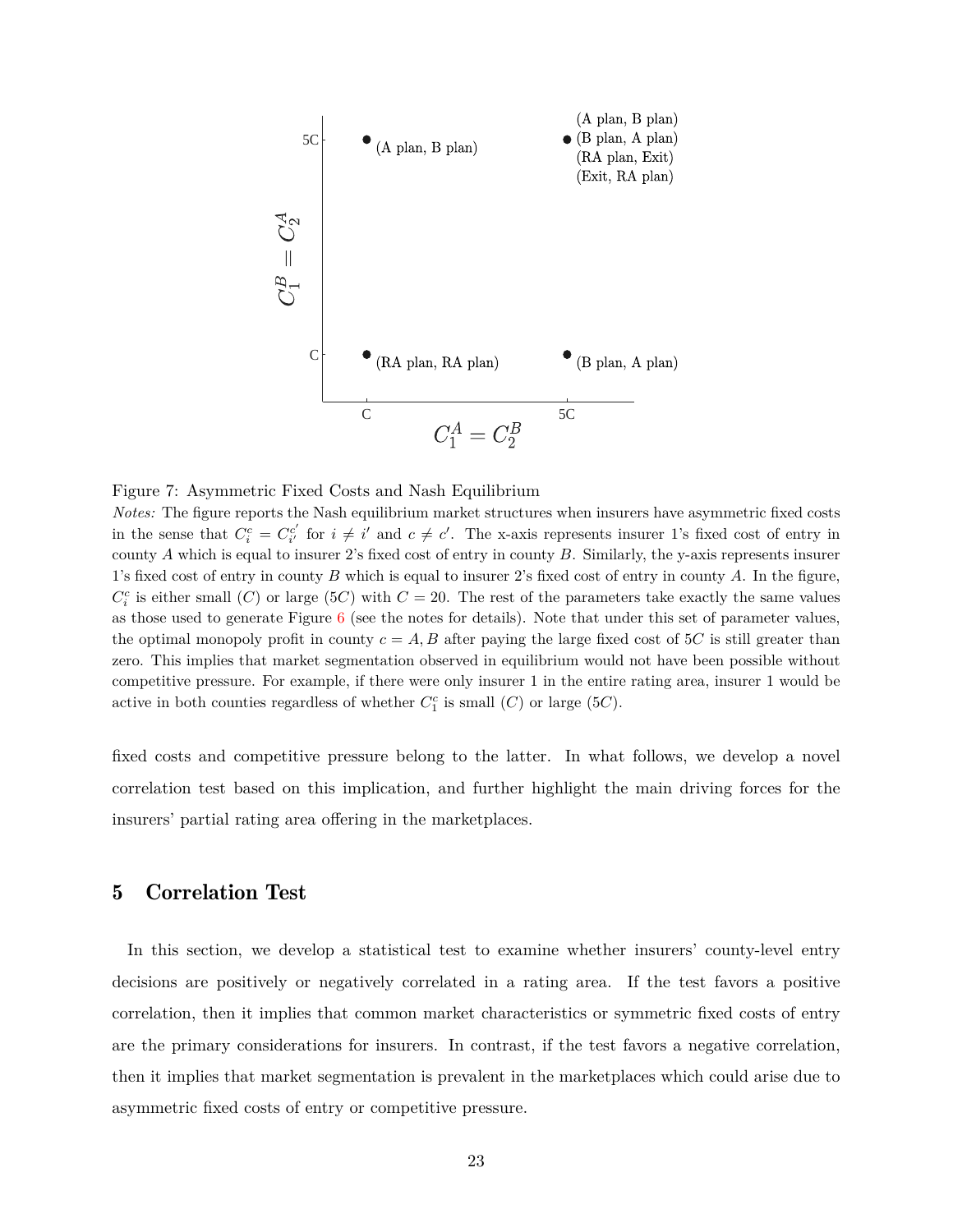#### 5.1 Correlation Construction

Using the notations introduced in Section [3,](#page-9-0) we construct a nonparametric measure of correlation. For each insurer *i* active in rating area  $r, i \in I_R(r)$ , and for each county that belongs to the rating area,  $c \in \mathcal{C}(r)$ , define an indicator  $O(i, c)$  as follows:

<span id="page-24-1"></span>
$$
O(i, c) = \begin{cases} 1 \text{ if } i \in \mathcal{I}_C(c), \\ 0 \text{ if } i \notin \mathcal{I}_C(c) \end{cases}
$$
 (10)

where  $\mathcal{I}_C(c)$  is the set of insurers active in county  $c$ .

Define  $\tilde{\mathcal{I}}_R(r) \subset \mathcal{I}_R(r) \times \mathcal{I}_R(r)$  as the set of all 2-combinations of  $\mathcal{I}_R(r)$ . For example, if  $\mathcal{I}_R(r)$  $\{i_1, i_2, i_3\}$ , then the set  $\tilde{\mathcal{I}}_R(r)$  consists of three pairs of insurers,  $\tilde{\mathcal{I}}_R(r) = \{(i_1, i_2), (i_1, i_3), (i_2, i_3)\}.$ The number of elements in  $\tilde{\mathcal{I}}_R(r)$  equals  $\sqrt{ }$  $\overline{\phantom{a}}$  $|\mathcal{I}_R(r)|$ 2  $\setminus$ . Similarly, define  $\tilde{\mathcal{C}}(r) \subset \mathcal{C}(r) \times \mathcal{C}(r)$  as the

set of all 2-combinations of  $\mathcal{C}(r)$ . The number of all possible 2-combinations is  $|\tilde{\mathcal{C}}(r)| =$  $\sqrt{ }$  $\overline{ }$  $|\mathcal{C}(r)|$ 2  $\setminus$  $\vert \cdot \vert$ 

For each pair of insurers active in the rating area  $(i, i') \in \tilde{\mathcal{I}}_R(r)$  and for each pair of counties that belong to the rating area  $(c, c') \in \tilde{C}(r)$ , we define  $o(i, i'; c, c')$  as the following:

<span id="page-24-2"></span>
$$
o(i, i'; c, c') = \begin{cases} 1 & \text{if } O(i, c) = O(i', c) \text{ and } O(i, c') = O(i', c'), \\ -1 & \text{if } O(i, c) \neq O(i', c) \text{ and } O(i, c') \neq O(i', c'), \\ 0 & \text{otherwise.} \end{cases}
$$
(11)

In words,  $o(i, i'; c, c')$  takes value 1 if insurers *i* and  $i'$  are completely aligned regarding their entry decisions in counties  $c$  and  $c'$ ;  $-1$  if they are completely opposed; and 0 for any other cases.

For a given rating area r, we define  $CORR(r)$  as the *average* value of  $o(i, i'; c, c')$  over all possible insurer pairs  $(i, i') \in \tilde{\mathcal{I}}_R(r)$  and county pairs  $(c, c') \in \tilde{\mathcal{C}}(r)$ :

<span id="page-24-0"></span>
$$
CORR(r) = \frac{1}{\begin{pmatrix} |\mathcal{I}_R(r)| \\ 2 \end{pmatrix} \cdot \begin{pmatrix} |\mathcal{C}(r)| \\ 2 \end{pmatrix}} \sum_{(i,i') \in \tilde{\mathcal{I}}_R(r)} \sum_{(c,c') \in \tilde{\mathcal{C}}(r)} o(i, i'; c, c'). \tag{12}
$$

In words, *CORR*(*r*) measures the average alignment of insurers' entry decisions across counties in a given rating area. We say insurers' county entry decisions are positively correlated in rating area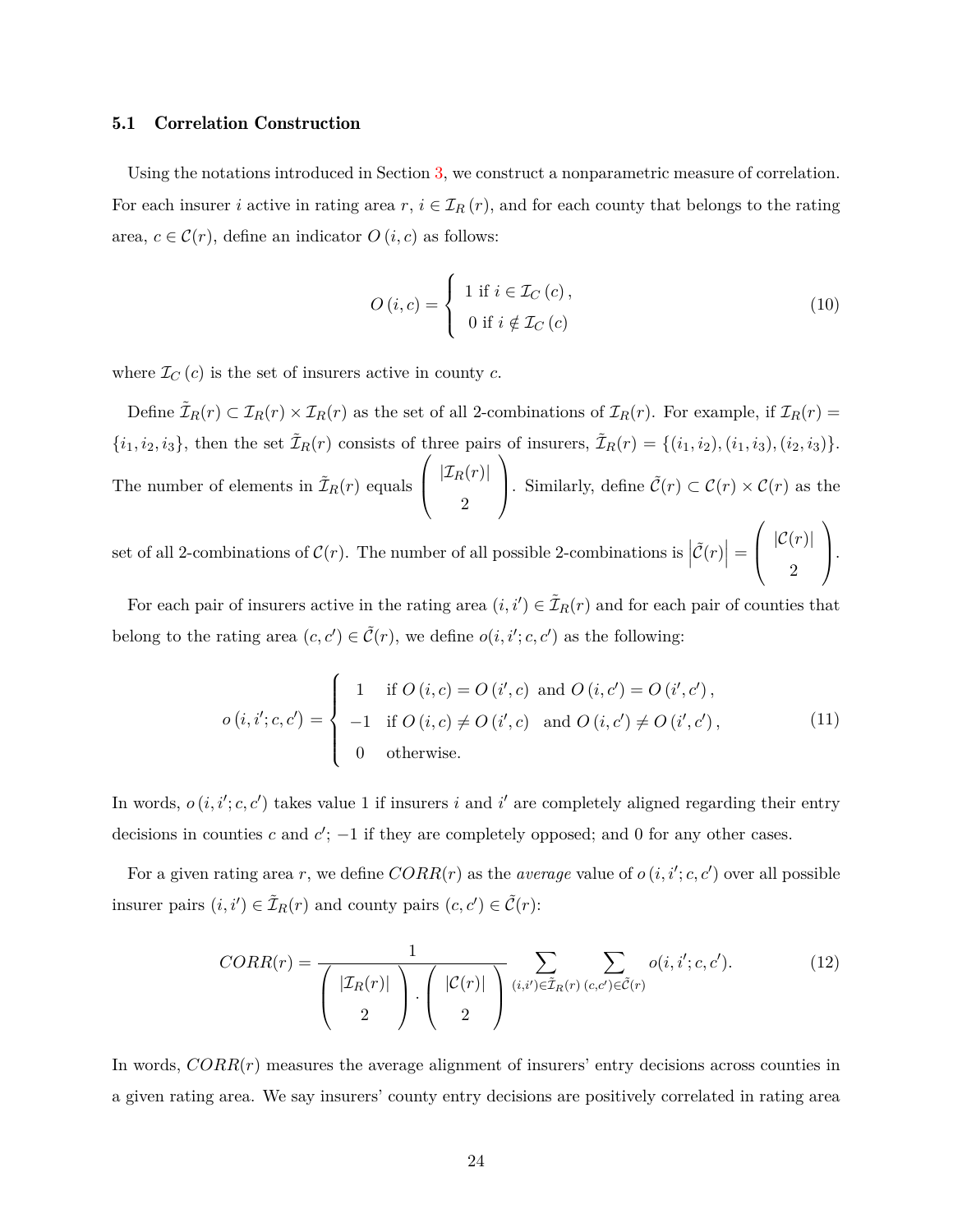*r* if  $CORR(r) > 0$  and negatively correlated if  $CORR(r) < 0$ .

Illustrative Examples. Consider the model presented in Section [4.](#page-17-0) If all insurers avoided county *B* and were active in county *A* only, then *CORR*(*r*) would be 1. If insurer 1 were active in county *A* only and insurer 2 were active in county *B* only, then *CORR*(*r*) would be −1. More illustrative examples are presented in Appendix [C.](#page-39-1)

### 5.2 Empirical Correlations

We compute the correlation measure  $CORR(r)$  for each rating area in our sample. To examine if there were any meaningful changes in the correlation between insurers' entry choices from 2016 to 2017, we also use the 2017 Marketplace PUF (see Appendix [F](#page-47-0) for more details about the 2017 Marketplace data).<sup>[14](#page-25-0)</sup> To compute the correlation measure  $CORR(r)$ , we restrict to rating areas with at least two insurers. This restriction reduces the number of rating areas from 259 to 247 in the 2016 sample, and from 267 to 205 in the 2017 sample.<sup>[15](#page-25-1)</sup> The greater reduction in the 2017 sample implies that the degree of competition decreased quite substantially from 2016 to 2017.

Table [9](#page-26-0) reports the empirical correlations computed for years 2016 and 2017. In 2016, there was partial entry in about 55% of the rating areas. That share increased to 62% by 2017, implying that partial rating area offering was still prevalent in 2017. Among the rating areas with partial entry, 90% had a strictly positive correlation in 2016. That share decreased to 62% in 2017. Correspondingly, the mean correlation decreased from 0.37 in 2016 to 0.25 in 2017. The main implication from Table [9](#page-26-0) is that positive correlations are much more likely to be observed in both years 2016 and 2017, despite the increase in the number of rating areas with negative correlations.

Entry Cost Correlation. We can also use our correlation measure to determine if insurers' fixed costs of entry are positively or negatively correlated within a rating area. For example, if we found that insurers' county entry decisions for their Medicare Advantage plans had been positively correlated before the ACA, then the result would imply that insurers faced relatively symmetric fixed costs of entry in the ACA marketplaces, contributing to the positive correlations presented in

<span id="page-25-0"></span> $14$ In 2017, Kentucky transitioned to the federal marketplace. Due to this change, the number of rating areas with multiple counties increased from 259 in 2016 to 267 in 2017.

<span id="page-25-1"></span><sup>&</sup>lt;sup>15</sup>In the 12 rating areas that are dropped from the 2016 sample due to having a single insurer, there was no partial entry, i.e.,  $B_3^I(r) = 1$ . Also, no partial entry was observed in the 62 rating areas with a single insurer in year 2017.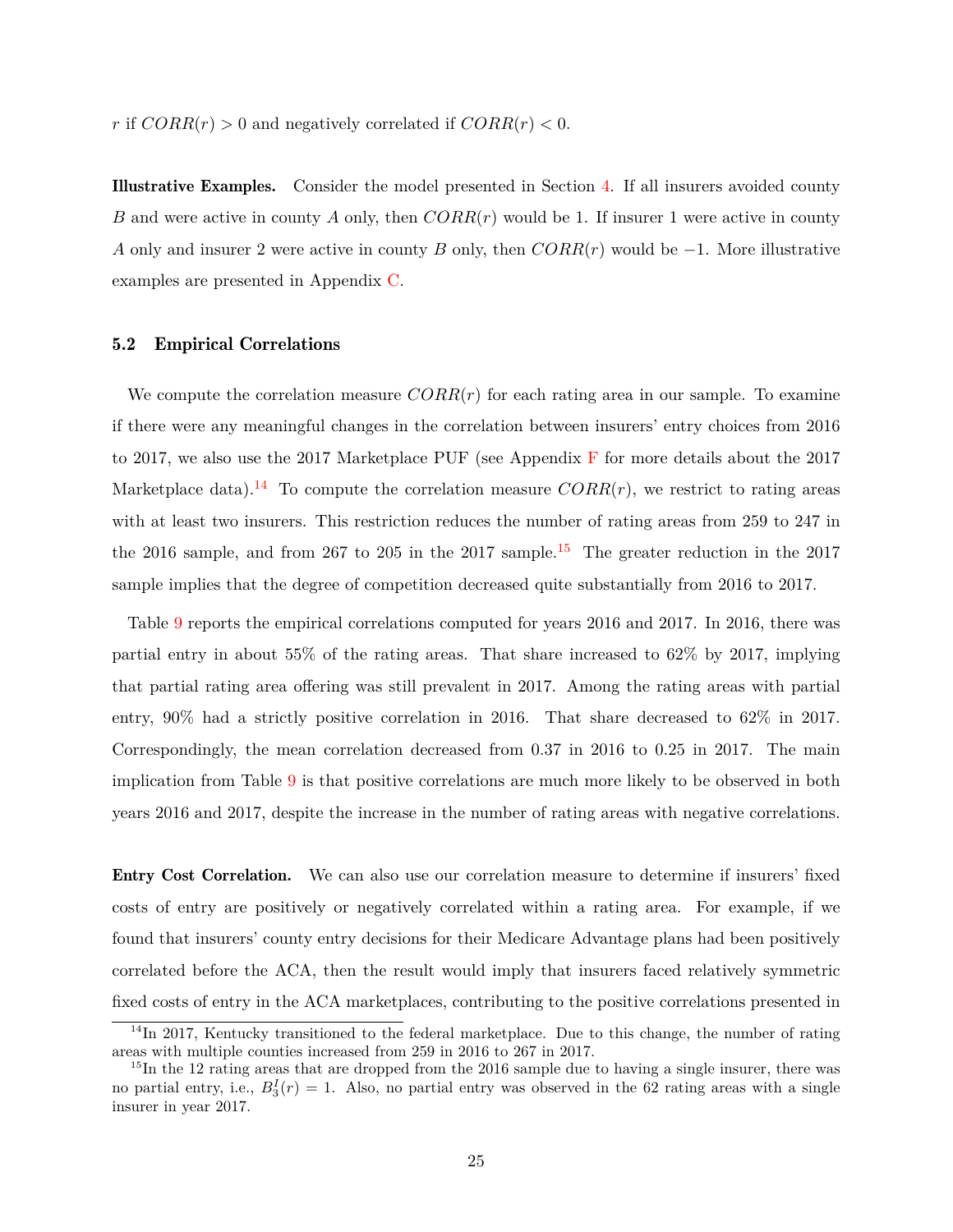<span id="page-26-0"></span>

|                                                | Year 2016 | Year 2017 |
|------------------------------------------------|-----------|-----------|
| # of RAs with partial entry, $B_3^1(r) < 1$    | 135       | 126       |
| : # of RAs with $CORR(r) > 0$                  | 121       | 78        |
| : # of RAs with $CORR(r) = 0$                  | 2         |           |
| : # of RAs with $CORR(r) < 0$                  | 12        | 41        |
| : Mean $CORR(r)$ using nonequal weights        | 0.37      | 0.25      |
| : Mean $CORR(r)$ using equal weights           | 0.34      | 0.13      |
| : Median $CORR(r)$                             | 0.34      | 0.12      |
| : Standard deviation of $CORR(r)$              | 0.27      | 0.36      |
| # of RAs with no partial entry, $B_3^I(r) = 1$ | 112       | 79        |
| Observations (RAs)                             | 247       | 205       |

Table 9: Empirical Correlations Among Insurers' County Entry Decisions *Notes*: The sample is restricted to rating areas with at least two counties and two active insurers. For each rating area with partial entry, we compute its weight as the denominator in Equation [\(12\)](#page-24-0) divided by the sum of this value for all rating areas with partial entry. These weights are used to compute the mean of *CORR*(*r*) using nonequal weights. For rating areas with no partial entry, the correlation measure is one by construction.

Table [9.](#page-26-0) Using the MA service area data, we compute the correlation among insurers' MA offering decisions in each rating area before the ACA. We denote this correlation measure by *CORRMA*(*r*).

We compute the MA correlation measure *CORRMA*(*r*) for each of the 135 rating areas that had partial entry in 2016. Figure [8](#page-27-0) reports the histogram of *CORRMA*(*r*). There is a big mass around zero and the average correlation is almost zero (the mean is 0.07 and the median is -0.05). This suggests that marketplace insurers' county entry decisions in the MA market before the ACA showed no meaningful correlation. While fixed costs of entry may be an important factor for each insurer's county entry decision, they may not be the primary explanation for why insurers' countylevel entry decisions in the marketplaces are positively correlated. In other words, the positive correlation that we detect in the ACA marketplaces may be due to common county characteristics and not symmetric fixed costs of entry.

#### 5.3 Test Construction

We now develop a test to determine if insurers' county entry decisions are positively correlated in a *statistically significant* way. We construct a null hypothesis of independent and random entry decisions by insurers and use our correlation measure to determine if the null can be rejected in favor of positive or negative correlations.

Consider a rating area where each insurer decides the set of counties to enter with the constraint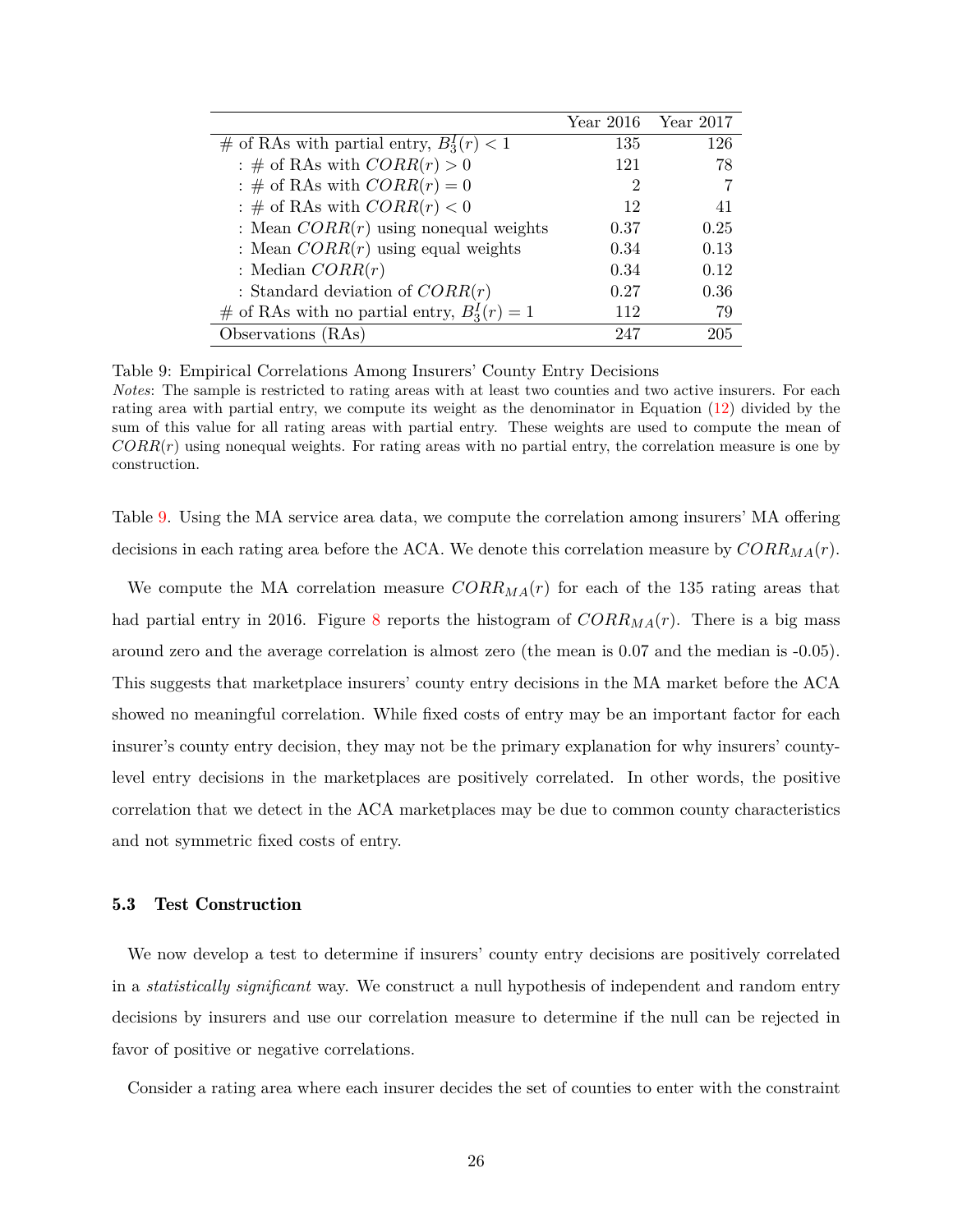<span id="page-27-0"></span>

Figure 8: Histogram of Correlation Measure *CORRMA*(*r*) *Notes:* The figure reports the histogram of the MA service area correlation measure, *CORRMA*(*r*), computed for each of the 135 rating areas with partial entry in 2016 (reported in the first row of Table [9\)](#page-26-0). The mean is 0.07 and the median is -0.05.

that it has to enter at least one county.<sup>[16](#page-27-1)</sup> Let  $a_i \in \{0,1\}^{|\mathcal{C}(r)|}$  denote insurer *i*'s choice, where the *k*th element in the vector *a<sup>i</sup>* denotes insurer *i*'s entry status in county *k*. For example, if there are three counties and insurer *i* chooses  $a_i = (1, 0, 0)$ , it implies that insurer *i* only enters county 1. Let  $\mathcal{A}(r)$  denote the set of possible choices, i.e.,  $a_i \in \mathcal{A}(r)$ . The set  $\mathcal{A}(r)$  excludes a zero vector because insurers have to be active in at least one county. The number of possible choices is given by

$$
|A(r)| = 2^{|C(r)|} - 1.
$$

For example, consider a rating area with two counties. The choice set  $\mathcal{A}(r)$  is given as  $\mathcal{A}(r)$  =  $\{(1,0), (0,1), (1,1)\}\$ and the number of choices in the set is  $|\mathcal{A}(r)| = 2^2 - 1 = 3$ .

Null Hypothesis. *In a given rating area r, county entry decisions are independent across insurers, and each insurer randomly chooses a set of counties to enter with an equal probability, i.e., each insurer chooses an action in the set*  $\mathcal{A}(r)$  *with probability*  $\frac{1}{|\mathcal{A}(r)|}$ .

To better illustrate the null, consider a rating area with two counties. Under the null, we have  $Pr(a_i, a_j) = Pr(a_i) \cdot Pr(a_j)$  for insurers  $i \neq j$  as insurers make independent county entry decisions.

<span id="page-27-1"></span><sup>&</sup>lt;sup>16</sup>We impose this constraint as we study correlations among insurers that are active in at least one of the counties in the rating area.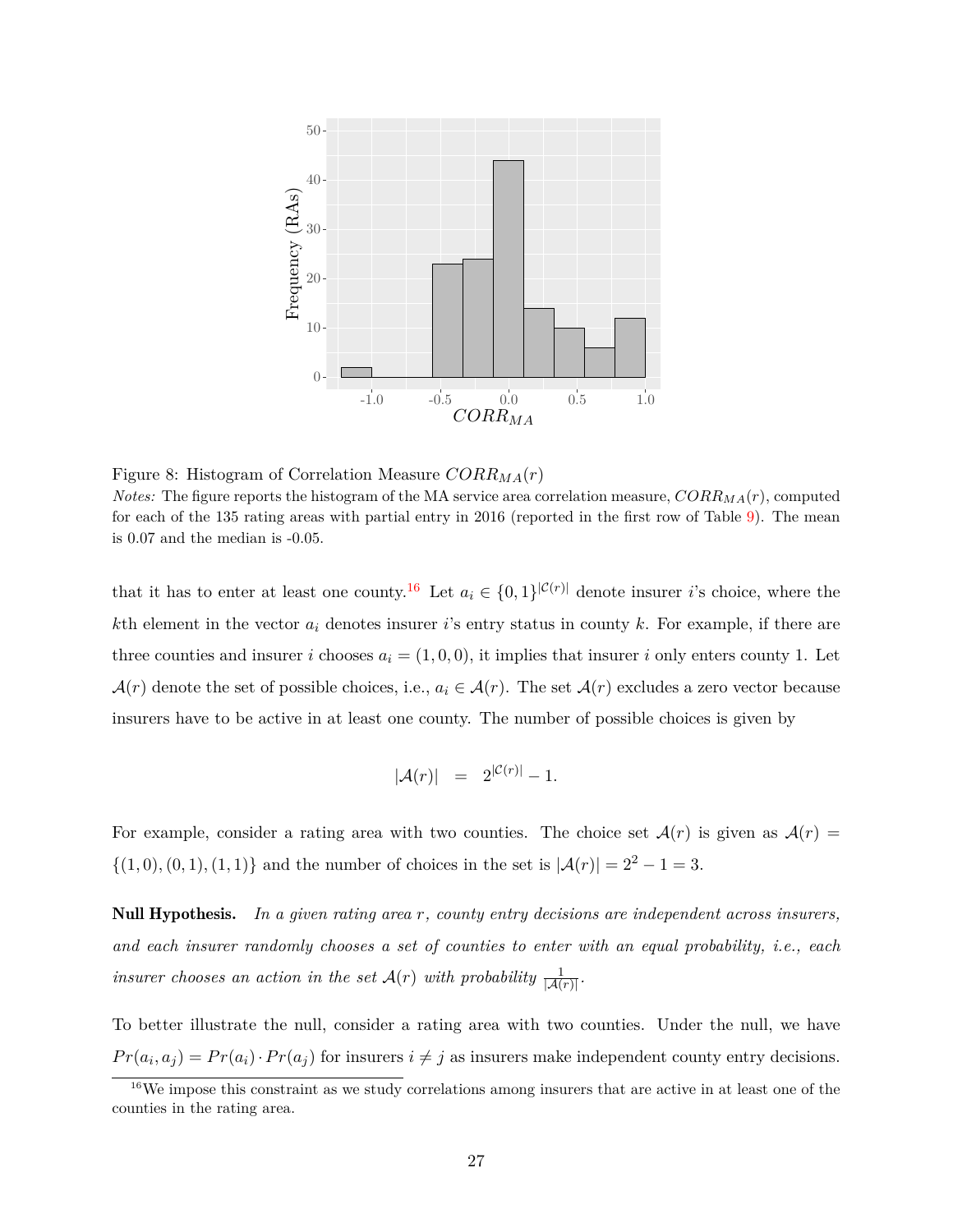The null therefore precludes the competition effect. Also, we have  $Pr(d_i = (1,0)) = Pr(d_i = 1)$  $(0,1)$  =  $Pr(d_i = (1,1)) = \frac{1}{3}$  for any insurer *i* as the null assumes random entry by insurers and therefore precludes the effects of entry costs or common county characteristics.

We can derive the analytical forms of  $E[CORR(r)]$  and  $Var[CORR(r)]$  under the null and we detail the derivation in Appendix [D.](#page-40-0) We find that under the null, *E*[*CORR*(*r*)] depends only on the number of counties in the rating area, and as the number of counties approaches to infinity,  $E[CORR(r)]$  converges to zero under the null.  $Var[CORR(r)]$  depends only on the number of counties and the number of insurers in the rating area.

We assume all rating area observations are independent, implying that correlation measures  ${CORR(r)}_{r=1}^{r=R}$  are also independent, where *R* is the total number of rating areas with at least two insurers and two counties. Define  $\overline{CORR} = \sum_{r=1}^{R=1} CORR(r)$ , which is the sum of all correlation measures. Then mean and variance of *CORR* under the null are given as the following:

$$
E[\overline{CORR}] = \sum_{r=1}^{R} E[CORR(r)], \text{ and } (13)
$$

$$
Var[\overline{CORR}] = \sum_{r=1}^{R} Var[CORR(r)]. \qquad (14)
$$

By the Lindeberg-Lyapunov Central Limit Theorem, we have

$$
t_R = \frac{\overline{CORR} - E[\overline{CORR}]}{\sqrt{\text{Var}[\overline{CORR}]} } \xrightarrow{d} N(0, 1)
$$
\n(15)

as  $R \longrightarrow \infty$ . Therefore, we reject the null of independence and randomization in favor of a positive correlation if the test statistic  $t_R$  is sufficiently large, and we reject the null in favor of a negative correlation if  $t_R$  is sufficiently small.<sup>[17](#page-28-0)</sup>

#### 5.4 Test Results

We implement the test for years 2016 and 2017. Table [10](#page-29-1) reports the results. For each year, we use two different samples: one sample consists of all rating areas with at least two insurers and two counties, and the other sample is further restricted to rating areas with partial entry. Using the 2016 data, we obtain a very large test statistic (higher than 25) for both samples, so we reject the

<span id="page-28-0"></span> $17$ In Appendix [E,](#page-46-0) we compare our correlation test with some recent nonparametric tests of affiliation in the auction literature.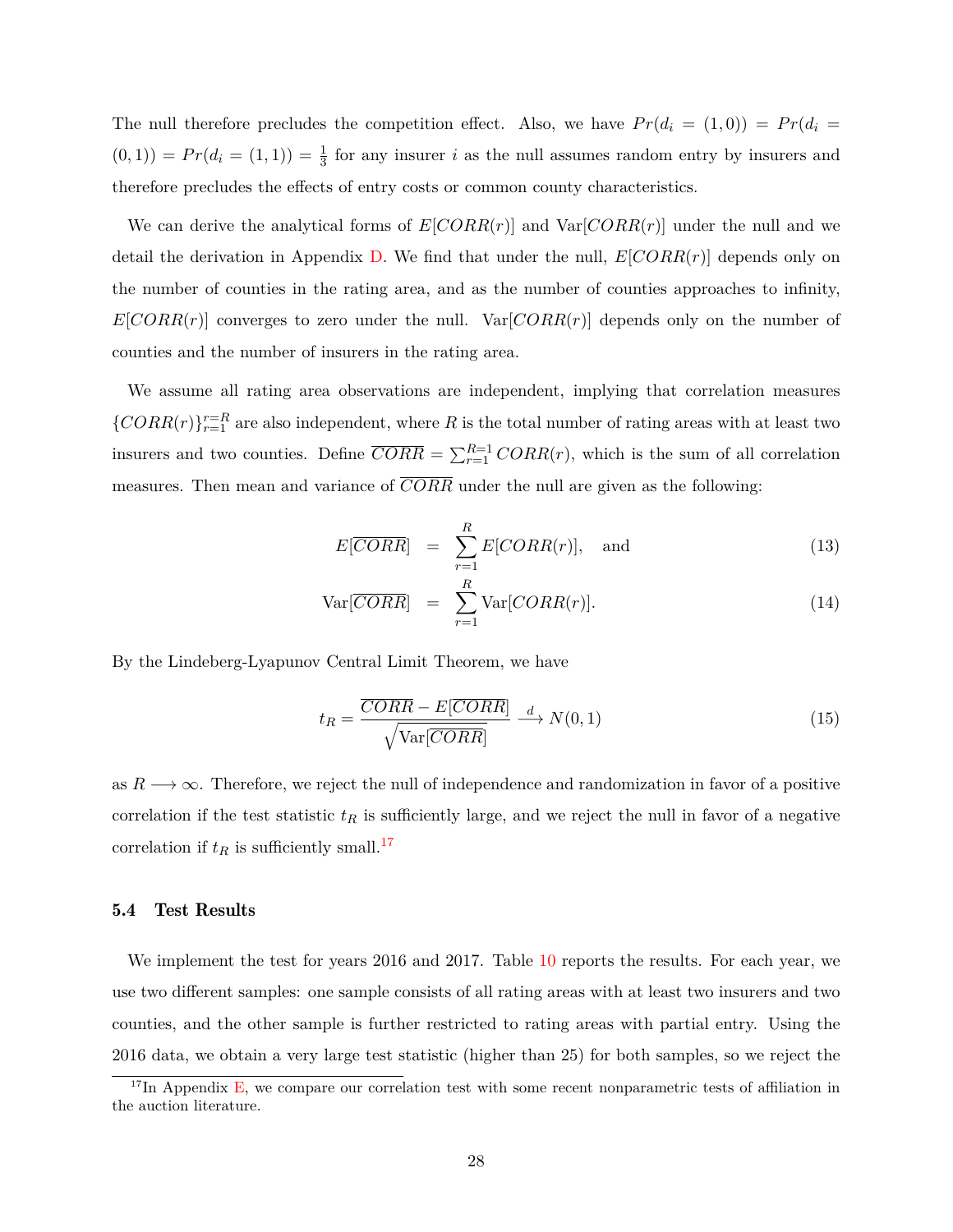<span id="page-29-1"></span>

|                    |          | Year $2016$            | $Year\ 2017$ |                        |  |  |
|--------------------|----------|------------------------|--------------|------------------------|--|--|
|                    | All RAs  | RAs with Partial Entry | All RAs      | RAs with Partial Entry |  |  |
| $\overline{CORR}$  | 158.42   | 46.42                  | 95.69        | 16.69                  |  |  |
| E[CORR]            | 4.04     | 1.49                   | 2.84         | 1.42                   |  |  |
| Var[ <i>CORR</i> ] | 15.47    | 3.20                   | 19.60        | 8.65                   |  |  |
| $t_R$              | 39.25    | 25.11                  | 20.97        | 5.19                   |  |  |
| p-value            | $<$ 1e-7 | $1e-7$                 | $<1e-7$      | $2.06e-7$              |  |  |
| Sample size $(R)$  | 247      | 135                    | 205          | 126                    |  |  |

Table 10: Correlation Test Results

*Notes*: The table reports the correlation test results for years 2016 and 2017. For each year, we implement the test twice; first, we use all rating areas with at least two insurers and two counties, and second, we further restrict the sample to rating areas where there is partial entry, i.e.,  $B_3^I(r) < 1$ .

null in favor of a positive correlation. The test statistic is much lower when we use the 2017 data, but we can still reject the null in favor of a positive correlation at a very small significance level. The results imply that the desire to avoid high-cost counties has a greater impact on insurers' county-level entry decisions than the desire to avoid competition. We now turn to a regression analysis to identify which common market characteristics are important in explaining the positive correlation that we find.

# <span id="page-29-0"></span>6 Regression Analysis

We estimate the following equation to understand which factors are the most relevant for the significantly positive correlation that we find:

<span id="page-29-2"></span>
$$
O(i,c) = \alpha \sum_{i' \neq i} O(i',c) + \beta MA_{i,c} + \gamma \textbf{COUNTY}_c + \tau_i + \eta_r + \epsilon_{i,c}.
$$
 (16)

The dependent variable is the indicator for insurer *i*'s entry status in county *c* as previously defined in Equation [\(10\)](#page-24-1). For a given insurer, this variable is constructed for each county that belongs to a rating area where the insurer is active. The term  $\sum_{i' \neq i} O(i', c)$  represents the number of competing insurers that are active in county *c*.  $MA_{i,c}$  is an indicator for whether insurer *i* had sold any MA plans in the county before the ACA and it captures insurer-county level entry costs. The vector *COUNT Y <sup>c</sup>* includes county characteristics such as residents' average health status, the number of potential marketplace enrollees, and the number of health care providers. We include insurer fixed effects denoted by  $\tau_i$  and rating area fixed effects denoted by  $\eta_r$ .

Table [11](#page-31-0) reports the summary statistics of the regression sample. We use the 2016 Marketplace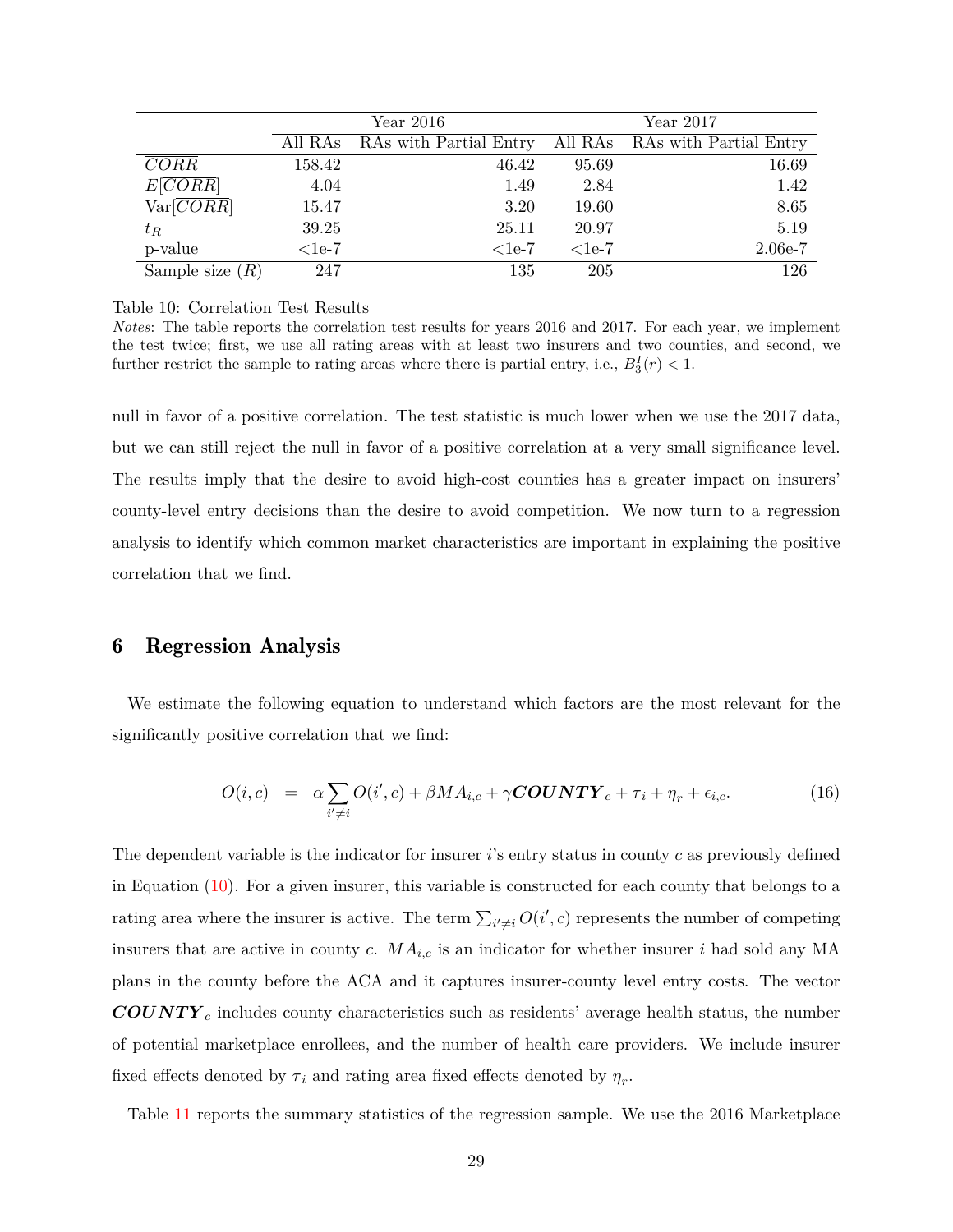PUF and restrict the sample to rating areas with partial entry.<sup>[18](#page-30-0)</sup> Table  $12$  reports the linear regression results.<sup>[19](#page-30-1)</sup> Column (1) in Table  $12$  reports the results when we regress an insurer's entry status in a county on the number of competing insurers only. The coefficient estimate for  $\alpha$  is positive and statistically significant which is consistent with the correlation test result reported in Table [10.](#page-29-1) Columns (2)-(5) estimate *α* controlling for different sets of factors that may be important in explaining the positive correlation among insurers' county entry statuses.

Column (2) estimates  $\alpha$  while controlling for  $MA_{i,c}$  only. Compared to Column (1), the estimate of  $\alpha$  does not change much, implying that insurers' fixed costs of entry are not the primary driver of the positive correlation that we detect.<sup>[20](#page-30-2)</sup> Columns (3)-(5) estimate  $\alpha$  conditional on county health measures, market size, and provider availability, respectively. The estimate of  $\alpha$  from each of the three regressions is substantially lower than the estimate of  $\alpha$  from Column (1). This suggests that such county characteristics are important in explaining the positively correlated entry patterns of insurers. In particular, insurers are less likely to enter counties with worse health measures, smaller market size, and lower urban population share. Finally, Column (6) reports the results when we estimate  $\alpha$  conditional on all of the regressors used in Columns (2)-(5). The coefficient estimate on the number of competing insurers is now negative and statistically significant. This suggests that once we control for county health risks, market size, and provider availability, the positive correlation among insurers' entry statuses disappears, and we observe the market segmentation effect.

To summarize, while both county characteristics and competitive pressure affect insurers' decisions to selectively enter counties within a rating area, the former has a greater impact. In particular, insurers avoid counties with a higher share of unhealthy consumers and a lower share of urban population. The findings suggest that providing insurers with subsidies that are better tied to the risk scores of the counties in the insurers' service area may increase insurer participation in counties with unfavorable market conditions.

<span id="page-30-0"></span><sup>&</sup>lt;sup>18</sup>We also estimate Equation  $(16)$  using all rating areas, and the results are qualitatively the same.

<span id="page-30-2"></span><span id="page-30-1"></span> $19\,\text{We also estimate probit and logit models, and the results are qualitatively the same.}$ 

 $20$ This is consistent with empirical findings presented in Figure [8](#page-27-0) which shows that insurers' fixed costs of entry are not correlated in a meaningful way. Note that our theoretical model implies that symmetric (asymmetric) fixed costs of entry would lead to a positive (negative) correlation in insurers' entry patterns.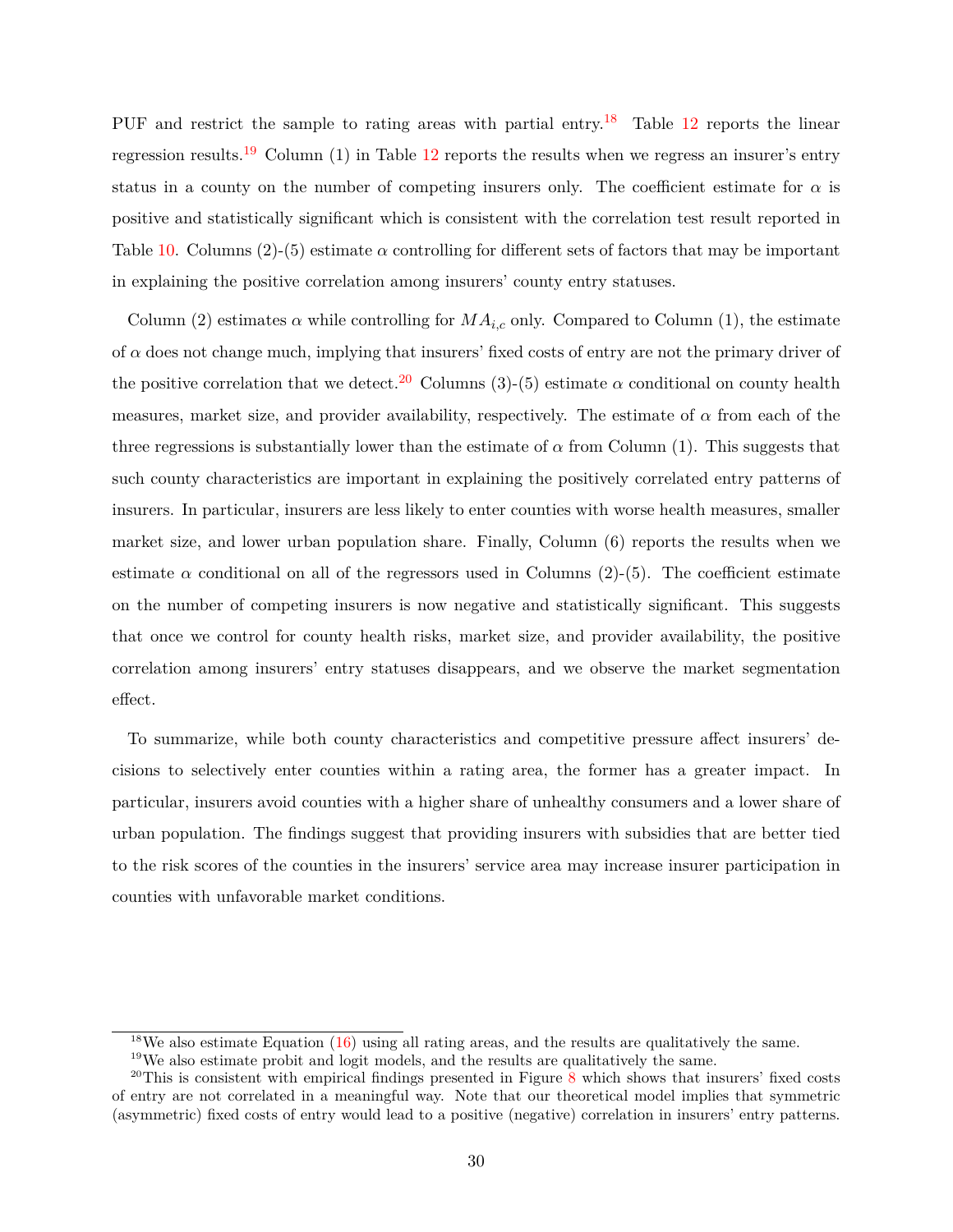<span id="page-31-0"></span>

|                                            | Mean   | Std.    | Min  | Max      |
|--------------------------------------------|--------|---------|------|----------|
| Insurer sells ACA plans in county          | 0.71   | 0.46    | 0.00 | 1.00     |
| Competing ACA insurers in county           | 4.11   | 2.21    | 0.00 | 12.00    |
| Insurer sold MA plans in county            | 0.36   | 0.48    | 0.00 | 1.00     |
| Obese share                                | 0.31   | 0.04    | 0.15 | 0.45     |
| Smoker share                               | 0.21   | 0.06    | 0.06 | 0.49     |
| No leisurely physical activity share       | 0.26   | 0.05    | 0.11 | 0.41     |
| Avg physically unhealthy days/mo           | 3.80   | 1.07    | 1.20 | 8.80     |
| Share with access to physical activity     | 0.67   | 0.20    | 0.01 | 1.00     |
| Access to good food $(0-1)$                | 0.73   | 0.11    | 0.09 | 1.00     |
| Non-elderly pop. below $400\%$ FPL $(10k)$ | 6.82   | 16.51   | 0.06 | 269.31   |
| MDs                                        | 332.63 | 1042.46 | 0.00 | 13427.00 |
| Hospitals                                  | 2.37   | 4.67    | 0.00 | 74.00    |
| Urban population share                     | 0.48   | 0.29    | 0.00 | 1.00     |
| Observations (insurer-county combinations) | 6,008  |         |      |          |

Table 11: Summary Statistics of the Regression Sample

*Notes*: The table provides summary statistics of the regression sample. Each observation represents an insurer-county combination. The sample is from the 2016 Marketplace data and is restricted to rating areas with partial entry.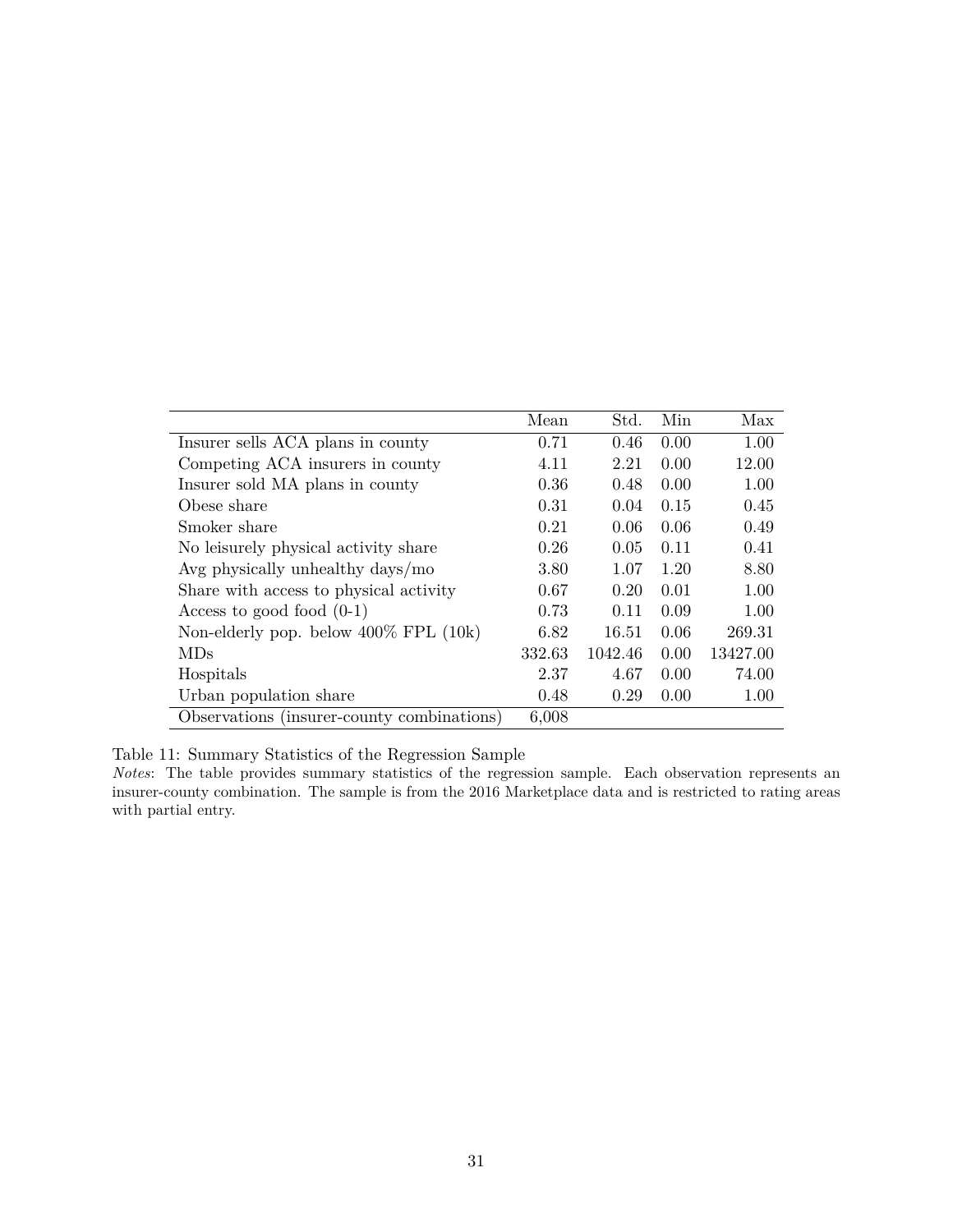<span id="page-32-0"></span>

|                                            |            |             | Insurer's county entry status |             |             |                        |
|--------------------------------------------|------------|-------------|-------------------------------|-------------|-------------|------------------------|
|                                            | (1)        | (2)         | (3)                           | (4)         | (5)         | (6)                    |
| Competing ACA insurers in county           | $0.0169**$ | 0.0115      | 0.0028                        | $-0.0002$   | $-0.0058$   | $-0.014\overline{4^*}$ |
|                                            | (0.0077)   | (0.0077)    | (0.0076)                      | (0.0078)    | (0.0079)    | (0.0080)               |
| Insurer sold MA plans in county            |            | $0.3685***$ |                               |             |             | $0.3415***$            |
|                                            |            | (0.0417)    |                               |             |             | (0.0422)               |
| Obese share                                |            |             | $-0.2361$                     |             |             | $-0.0388$              |
|                                            |            |             | (0.2120)                      |             |             | (0.2085)               |
| Smoker share                               |            |             | $-0.1150$                     |             |             | $-0.0758$              |
|                                            |            |             | (0.0970)                      |             |             | (0.0962)               |
| No leisurely physical activity share       |            |             | $-0.7433***$                  |             |             | $-0.5512***$           |
|                                            |            |             | (0.1807)                      |             |             | (0.1740)               |
| Avg physically unhealthy days/mo           |            |             | $-0.0069$                     |             |             | $-0.0070$              |
|                                            |            |             | (0.0049)                      |             |             | (0.0049)               |
| Share with access to physical activity     |            |             | $0.1447***$                   |             |             | 0.0274                 |
|                                            |            |             | (0.0331)                      |             |             | (0.0346)               |
| Access to good food $(0-1)$                |            |             | $-0.0072$                     |             |             | $0.1979**$             |
|                                            |            |             | (0.0874)                      |             |             | (0.0932)               |
| Non-elderly pop. below 400% FPL (10k)      |            |             |                               | $0.0032***$ |             | 0.0012                 |
|                                            |            |             |                               | (0.0005)    |             | (0.0011)               |
| MDs                                        |            |             |                               |             | 0.0000      | $-0.0000$              |
|                                            |            |             |                               |             | (0.0000)    | (0.0000)               |
| Hospitals                                  |            |             |                               |             | $0.0061**$  | 0.0052                 |
|                                            |            |             |                               |             | (0.0030)    | (0.0043)               |
| Urban population share                     |            |             |                               |             | $0.1202***$ | $0.0892***$            |
|                                            |            |             |                               |             | (0.0237)    | (0.0287)               |
| Observations (insurer-county combinations) | 6,008      | 6,008       | 6,008                         | 6,008       | 6,008       | 6,008                  |

# Table 12: Linear Regression Results

*Notes:*  $p < 0.10$ ,  $\alpha^* p < 0.05$ ,  $\alpha^* p < 0.01$ . The table reports the estimates from a linear probability model of whether the insurer is active in a county. All regressions include rating area and insurer fixed effects. Standard errors are clustered by insurer and are reported in parentheses.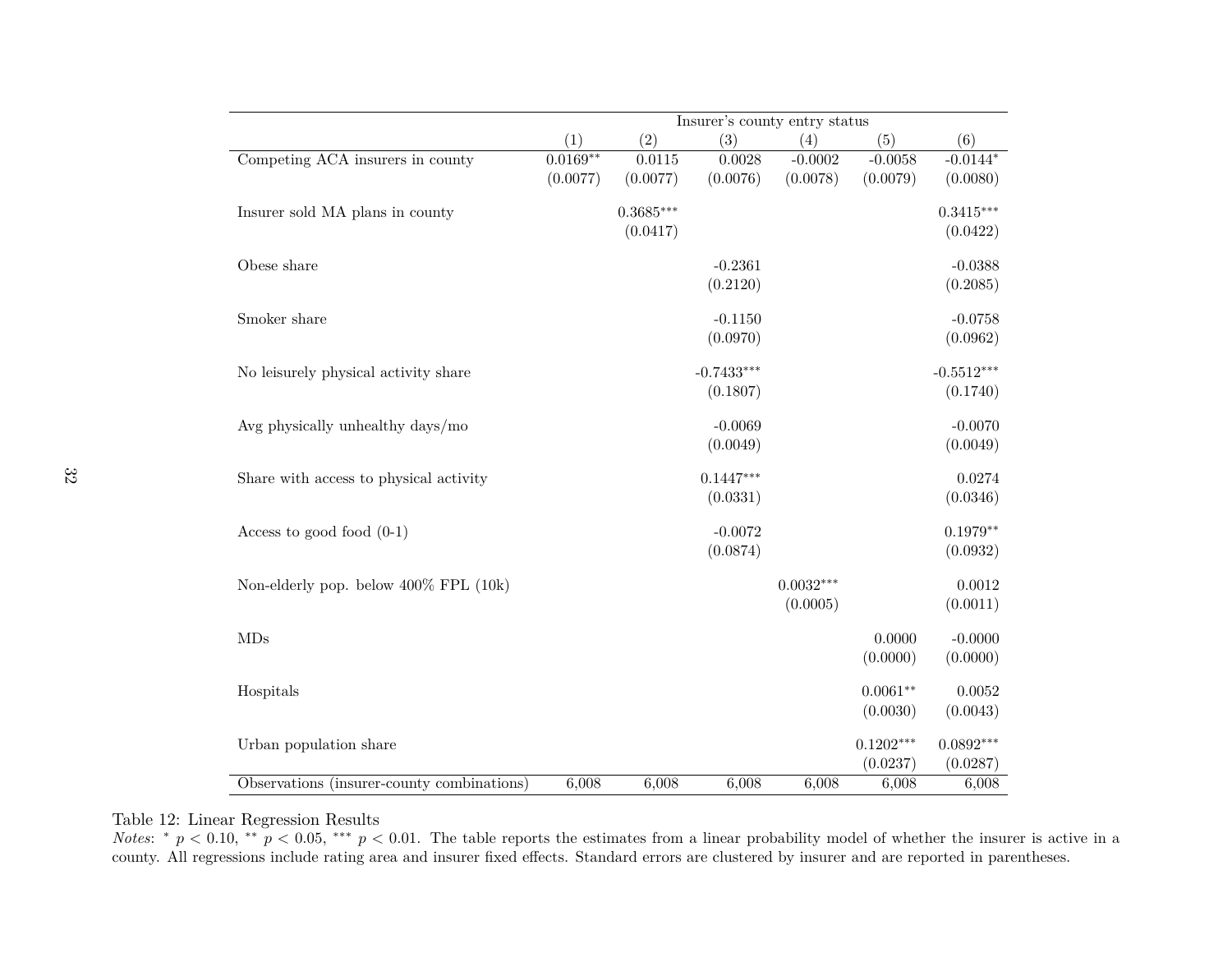# <span id="page-33-1"></span>7 Conclusion

In this paper, (1) we document the prevalence of the partial rating area offering phenomenon in the ACA marketplaces, where insurers selectively enter a strict subset of the counties within a geographic rating area, and (2) we study the primary motives that drive the phenomenon. Using publicly available data on individual health insurance plans sold in the federally-facilitated marketplaces, we find that about a third of the insurers enter some, but not all, counties of a rating area. We use a simple model of insurer competition to derive a testable implication that (1) if insurers selectively entered counties to avoid servicing markets with unfavorable conditions (higher risk, smaller market size or potentially larger entry costs), then their county entry decisions would be positively correlated, and (2) if they selectively entered counties to segment a rating area and avoid competition, their county entry decisions would be negatively correlated. We propose and implement a novel nonparametric correlation test and find strong empirical evidence for a positive correlation. Our finding implies that the partial rating area offering phenomenon is driven mostly by insurers' avoidance of counties with unfavorable market conditions.

The findings presented in this paper have several policy implications. First, to the extent that insurers can choose not to offer a plan in all counties of a rating area, the ACA community rating regulation based on rating areas only delivers an imperfect government control over insurers' ability to vary premiums by geographic region. Second, if the government aims to increase insurer participation in counties with few marketplace insurers, our findings suggest that the insurers need to be provided with subsidies that are tied to their service areas. Mandating that all plans be offered in all counties of a rating area, including the counties with higher risks and counties where the insurers do not have legacy provider networks, may instead trigger the insurers to exit the rating area altogether.

# References

- <span id="page-33-0"></span>Aizawa, N. and H. Fang (2015): "Equilibrium Labor Market Search and Health Insurance Reform," *Working paper*.
- <span id="page-33-2"></span>Aradillas-Lopez, A. (2016): "Nonparametric Tests for Conditional Affiliation in Auctions and Other Models," *Working paper*.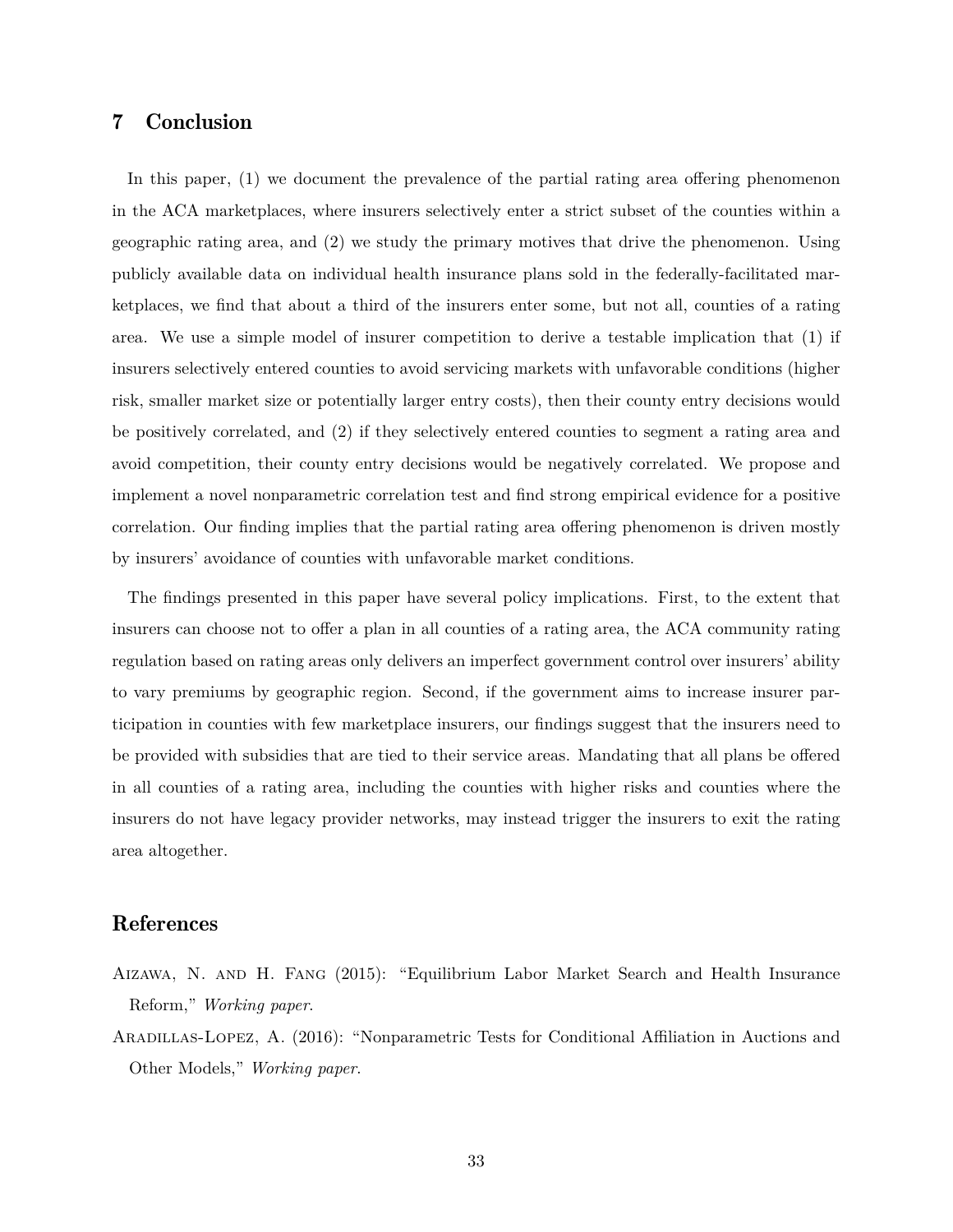- <span id="page-34-14"></span>Aradillas-Lopez, A., P. Haile, K. Hendricks, and R. Porter (2017): "Testing Competition in U.S. Offshore Oil and Gas Lease Auctions," *Working Paper*.
- <span id="page-34-7"></span>AZEVEDO, E. M. AND D. GOTTLIEB (2017): "Perfect Competition in Markets with Adverse Selection," *Econometrica*, 85, 67–105.
- <span id="page-34-4"></span>DAFNY, L. S., I. HENDEL, V. MARONE, AND C. ODY (2017): "Narrow Networks On The Health Insurance Marketplaces: Prevalence, Pricing, And The Cost Of Network Breadth," *Health Affairs*, 36, 1606–1614.
- <span id="page-34-12"></span>DE CASTRO, L. AND H. PAARSCH (2010): "Testing Affiliation in Private-Values Models of First-Price Auctions Using Grid Distributions," *Annals of Applied Statistics*, 4, 2073–2098.
- <span id="page-34-0"></span>ERICSON, K. AND A. STARC (2015): "Pricing Regulation and Imperfect Competition on the Massachusetts Health Insurance Exchange," *Review of Economics and Statistics*, 97, 667–682.
- <span id="page-34-10"></span>Fang, H. and Z. Wu (2018): "Multidimensional Private Information, Market Structure and Insurance Markets," *Rand Journal of Economics*, 49, 751–787.
- <span id="page-34-2"></span>FINKELSTEIN, A., N. HENDREN, AND M. SHEPARD (2017): "Subsidizing Health Insurance for Low-Income Adults: Evidence from Massachusetts," *NBER Working Paper No. 23668*.
- <span id="page-34-8"></span>GIOVANNELLI, J., K. LUCIA, AND S. CORLETTE (2014): "Implementing the Affordable Care Act: State Approaches to Premium Rate Reforms in the Individual Health Insurance Market," *Commonwealth Fund*.
- <span id="page-34-1"></span>HACKMANN, M. B., J. T. KOLSTAD, AND A. KOWALSKI (2015): "Adverse Selection and an Individual Mandate: When Theory Meets Practice," *American Economic Review*, 105, 1030– 1066.
- <span id="page-34-6"></span>Handel, B., I. Hendel, and M. Whinston (2015): "Equilibria in Health Exchanges: Adverse Selection versus Reclassication Risk," *Econometrica*, 83, 1261–1313.
- <span id="page-34-9"></span>Hendren, N. (2013): "Private Information and Insurance Rejections," *Econometrica*, 81, 1713– 1762.
- <span id="page-34-3"></span>JAFFE, S. P. AND M. SHEPARD (2017): "Price-Linked Subsidies and Health Insurance Markups," *NBER Working Paper No. 23104*.
- <span id="page-34-13"></span>Jun, S., J. Pinkse, and Y. Wan (2010): "A Consistent Nonparametric Test of Affiliation in Auction Models," *Journal of Econometrics*, 159, 46–54.
- <span id="page-34-11"></span>Milgrom, P. and R. Weber (1982): "A Theory of Auctions and Competitive Bidding," *Econometrica*, 50, 1089–1122.
- <span id="page-34-5"></span>POLSKY, D., Z. CIDAV, AND A. SWANSON (2016): "Marketplace Plans With Narrow Physician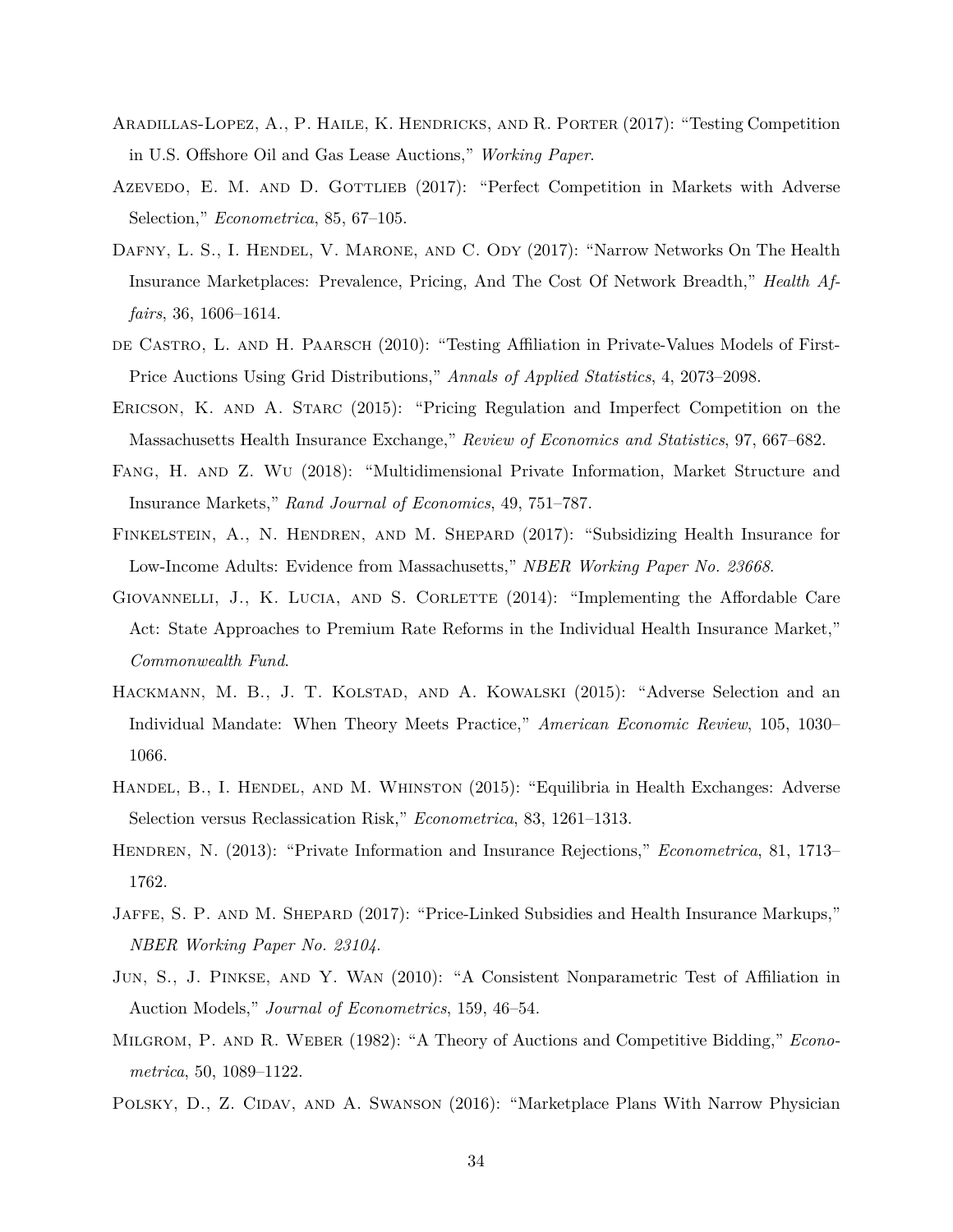Networks Feature Lower Monthly Premiums Than Plans With Larger Networks," *Health Affairs*, 35, 1842–1848.

<span id="page-35-0"></span>Roosen, J. and D. Hennessy (2004): "Testing for the Monotone Likelihood Ratio Assumption," *Journal of Business and Economic Statistics*, 22, 358–366.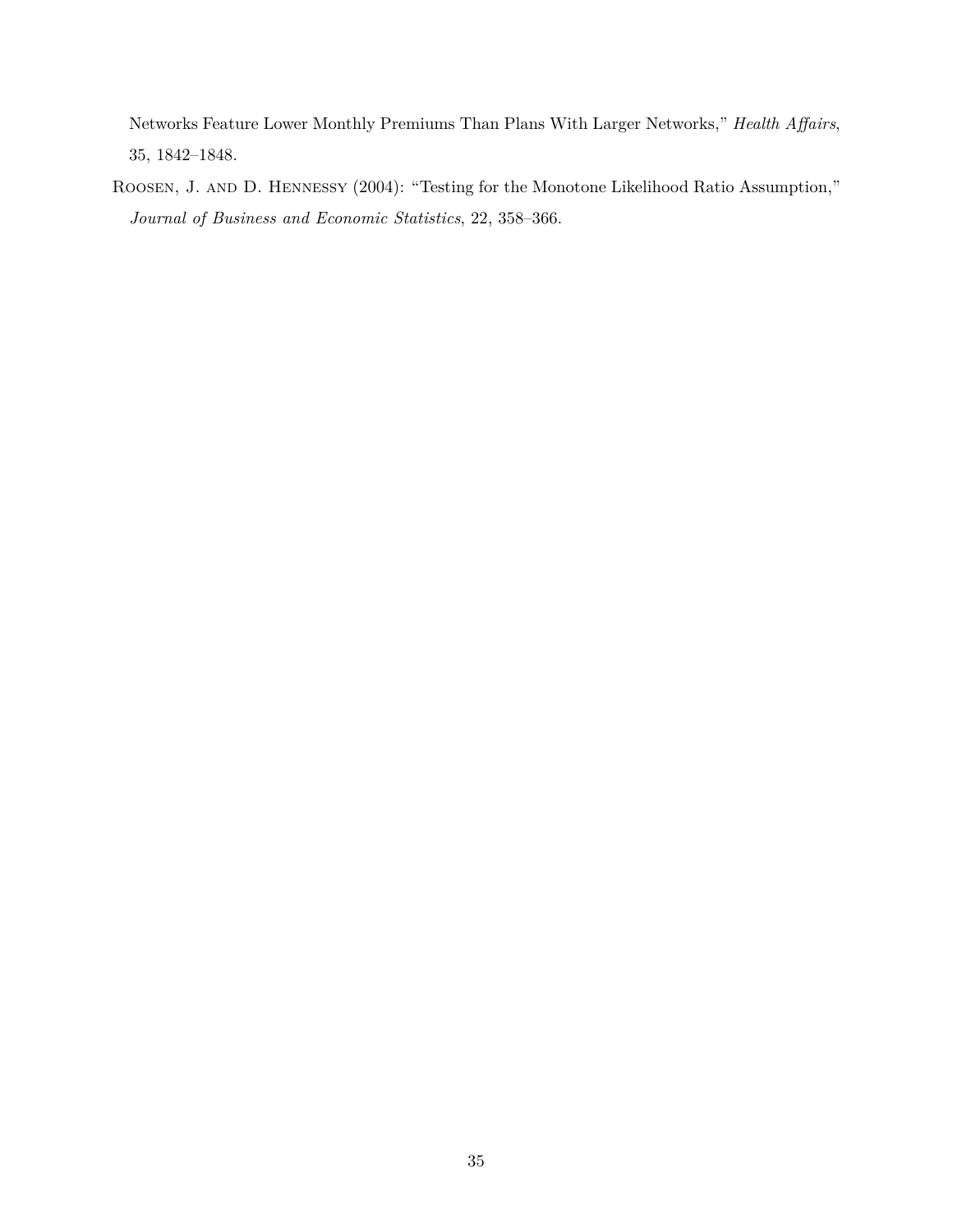<span id="page-36-0"></span>

| State                | Division                   | RAs              | Non Single County RAs | Counties | <b>FFM</b>       |
|----------------------|----------------------------|------------------|-----------------------|----------|------------------|
| Alabama              | $MSAs+1$                   | $13\,$           | $8\,$                 | 67       | $\mathbf{1}$     |
| Alaska               | 3-Digit Zip Codes          | 3                |                       | 29       | $\mathbf{1}$     |
| Arizona              | Counties                   | 7                | $\bf 5$               | 15       | $\mathbf{1}$     |
| Arkansas             | Counties                   | 7                | $\overline{7}$        | 75       | $\mathbf{1}$     |
| California           | Counties/3-Digit Zip Codes | 19               |                       | 58       | $\boldsymbol{0}$ |
| Colorado             | Counties                   | 9                | $\overline{4}$        | 64       | $\theta$         |
| Connecticut          | Counties                   | $8\,$            | $\boldsymbol{0}$      | $8\,$    | $\boldsymbol{0}$ |
| Delaware             | Counties                   | 1                | 1                     | 3        | 1                |
| District of Columbia | Counties                   | $\mathbf{1}$     | $\boldsymbol{0}$      | 1        | $\theta$         |
| Florida              | Counties                   | 67               | $\theta$              | 67       | $\mathbf{1}$     |
| Georgia              | Counties                   | 16               | 16                    | 159      | $\mathbf 1$      |
| Hawaii               | Counties                   | 1                | $\mathbf{1}$          | 5        | 1                |
| Idaho                | 3-Digit Zip Codes          | $\overline{7}$   |                       | 44       | $\boldsymbol{0}$ |
| Illinois             | Counties                   | $13\,$           | 12                    | 102      | $\mathbf{1}$     |
| Indiana              | Counties                   | 17               | 16                    | 92       | $\mathbf{1}$     |
| Iowa                 | Counties                   | 7                | 7                     | 99       | 1                |
| Kansas               | Counties                   | $\!\!7$          | $\overline{7}$        | 105      | 1                |
| Kentucky             | Counties                   | $8\,$            | $8\,$                 | 120      | $\theta$         |
| Louisiana            | Counties                   | 8                | 8                     | 64       | $\mathbf 1$      |
| Maine                | Counties                   | $\overline{4}$   | 4                     | 16       | 1                |
| Maryland             | Counties                   | $\overline{4}$   | 4                     | 24       | $\boldsymbol{0}$ |
| Massachusetts        | 3-Digit Zip Codes          | 7                |                       | 14       | $\boldsymbol{0}$ |
| Michigan             | Counties                   | 16               | 15                    | 83       | $\mathbf 1$      |
| Minnesota            | Counties                   | 9                | 9                     | 87       | $\theta$         |
| Mississippi          | Counties                   | $6\phantom{.}6$  | 6                     | 82       | $\mathbf{1}$     |
| Missouri             | Counties                   | 10               | 10                    | 115      | 1                |
| Montana              | Counties                   | $\overline{4}$   | $\overline{4}$        | 56       | $\mathbf 1$      |
| Nebraska             | 3-Digit Zip Codes          | 4                |                       | 93       | $\mathbf{1}$     |
| Nevada               | Counties                   | $\overline{4}$   | $\sqrt{3}$            | 17       | $\mathbf{1}$     |
| New Hampshire        | Counties                   | 1                | $1\,$                 | $10\,$   | $\mathbf{1}$     |
| New Jersey           | Counties                   | $\mathbf 1$      | $\mathbf 1$           | $21\,$   | $\mathbf{1}$     |
| New Mexico           | $MSAs+1$                   | $\overline{5}$   | $\overline{2}$        | $33\,$   | $\mathbf{1}$     |
| New York             | Counties                   | 8                | 8                     | 62       | $\boldsymbol{0}$ |
| North Carolina       | Counties                   | 16               | 16                    | 100      | $\mathbf{1}$     |
| North Dakota         | $MSAs+1$                   | $\overline{4}$   | $\overline{2}$        | $53\,$   | $\mathbf{1}$     |
| Ohio                 | Counties                   | 17               | 17                    | 88       | $\mathbf{1}$     |
| Oklahoma             | $MSAs+1$                   | $\bf 5$          | $\overline{4}$        | $77\,$   | $\mathbf{1}$     |
| Oregon               | Counties                   | 7                | 7                     | $36\,$   | $\mathbf{1}$     |
| Pennsylvania         | Counties                   | $\boldsymbol{9}$ | $\boldsymbol{9}$      | 67       | $\mathbf{1}$     |
| Rhode Island         | Counties                   | 1                | $\mathbf{1}$          | $\bf 5$  | $\boldsymbol{0}$ |

# <span id="page-36-1"></span>A Appendix: Additional Tables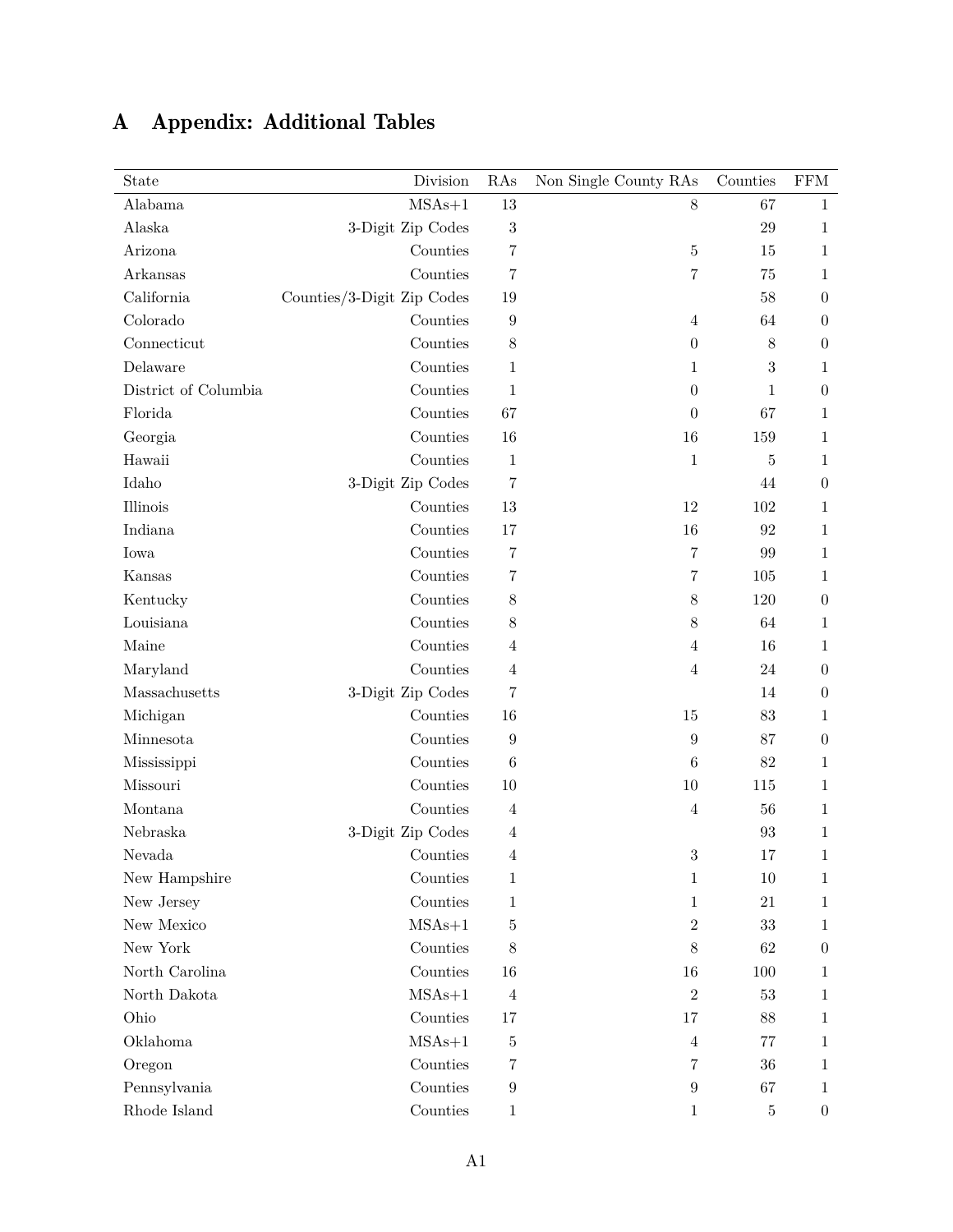| South Carolina | Counties | 46  | $\boldsymbol{0}$ | 46    |          |
|----------------|----------|-----|------------------|-------|----------|
| South Dakota   | Counties | 4   | 4                | 66    |          |
| Tennessee      | Counties | 8   | 8                | 95    | 1        |
| Texas          | $MSAs+1$ | 26  | 16               | 254   | 1        |
| Utah           | Counties | 6   | $\bf 5$          | 29    |          |
| Vermont        | Counties |     | 1                | 14    | $\theta$ |
| Virginia       | $MSAs+1$ | 12  | 12               | 134   | 1        |
| Washington     | Counties | 5   | $\overline{4}$   | 39    | $\theta$ |
| West Virginia  | Counties | 11  | 10               | 55    | 1        |
| Wisconsin      | Counties | 16  | 14               | 72    | 1        |
| Wyoming        | $MSAs+1$ | 3   | $\mathbf 1$      | 23    | 1        |
| Total          |          | 499 | 298              | 3,143 | 38       |

Table A1: Rating Areas in the State Marketplaces

*Notes*: The column "Division" reports the way each state is divided into rating areas; MSAs+1 means the state is divided into MSAs plus the remainder of the state not included in a MSA, Counties means rating areas are composed of a single or multiple counties, and 3-Digit Zip Codes means rating areas are composed of a single or multiple 3-digit zip codes. The column "RAs" reports the number of rating areas in each state. The column "Non Single County RAs" reports, for each state that uses counties to define rating areas, the number of rating areas that have two or more counties. The column "Counties" reports the number of counties in each state. The column "FFM" reports whether each state has a federally-facilitated marketplace.

# <span id="page-37-0"></span>B Appendix: Prevalence of Partial Rating Area Offering based on Plans' Service Area

Section [3](#page-9-0) develops three measures of marketing breadth based on insurers' service areas. In this appendix, we use plans' service areas to develop three analogous measures of marketing breadth.

First, for each plan and for each of the rating areas where the plan is offered, we define plan-RA level marketing breadth as the fraction of counties in the rating area where the plan is offered. This measure tells us how broadly a plan covers a rating area. This measure can be represented as follows: for every  $r \in \{1, ..., R\}$ , and every  $p \in \mathcal{P}_R(r)$ ,

$$
B_1^P(p,r) = \frac{|\mathcal{C}_P(p) \cap \mathcal{C}(r)|}{|\mathcal{C}(r)|} \tag{17}
$$

where the denominator is the number of counties in rating area  $r$ , and the numerator is the number of counties in rating area *r* where plan *p* is offered. For example, if plan *p* is offered in every county in rating area *r*, then  $\mathcal{C}_P(p) \cap \mathcal{C}(r) = \mathcal{C}(r)$ , resulting in  $B_1^P(p,r) = 1$ , i.e., plan *p*'s marketing breadth in rating area *r* is 1. If plan *p* is only offered in one of the three counties that form rating area *r*, then  $B_1^P(p,r) = \frac{1}{3}$ .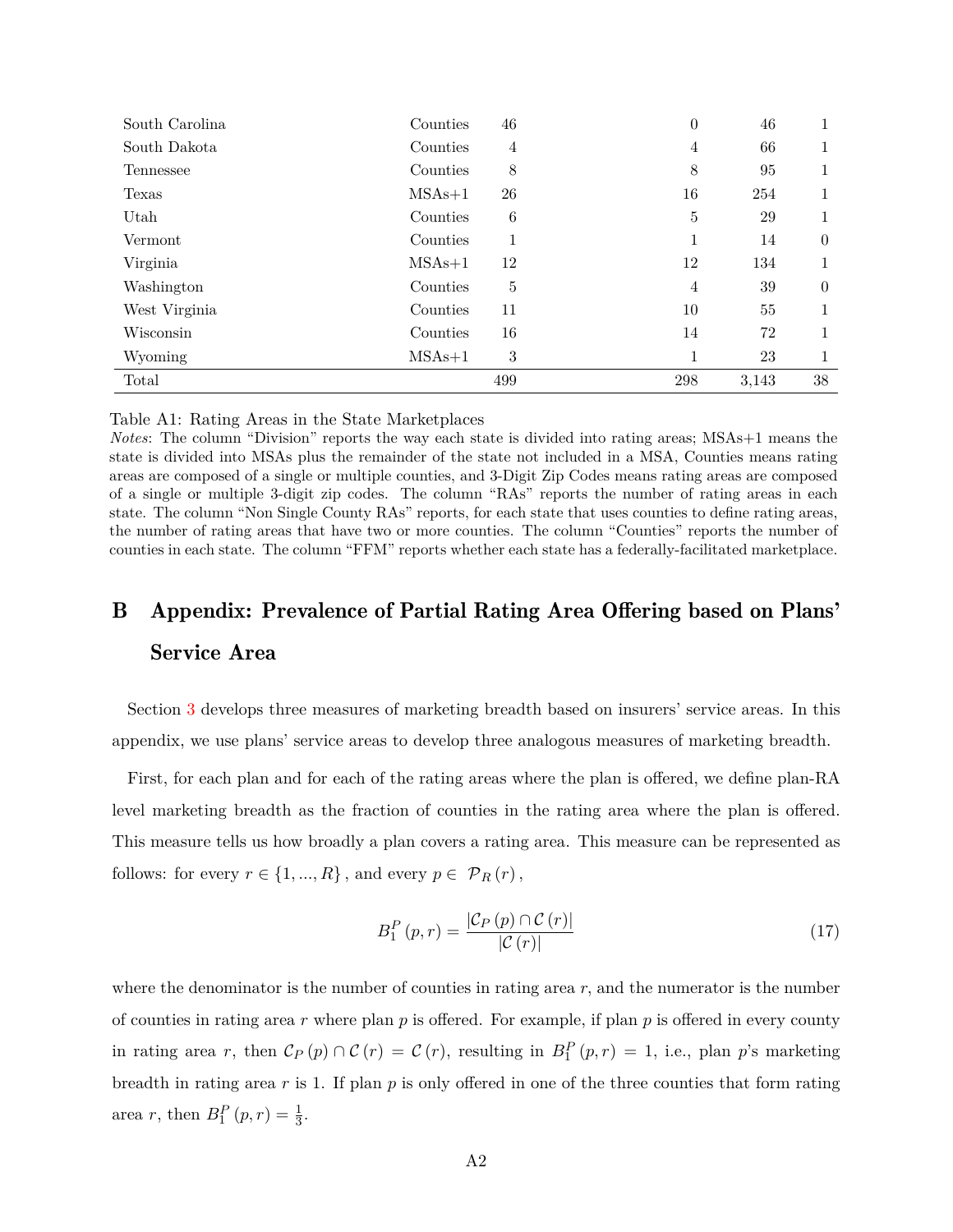Second, we develop a county level measure to evaluate how completely a county is served by plans that are offered in the county's rating area. Specifically, for each county, we compute the fraction of plans offered in its rating area that are also offered in the county:

$$
B_2^P(c) = \frac{|\mathcal{P}_C(c)|}{|\mathcal{P}_R(r) : c \in \mathcal{C}(r)|},\tag{18}
$$

where the denominator is the number of plans that are offered in the rating area to which county *c* belongs, and the numerator is the number of plans offered in county *c.* For example, if five plans are offered in the rating area to which county *c* belongs, but only two of the five plans are offered in county *c*, then  $B_2^P(c) = \frac{2}{5}$ .

Lastly, we develop a rating area level measure to quantify how broadly plans serve counties in a rating area. This measure can be computed either by taking the average of the first plan-RA level measure, or by taking the average of the second county level measure. Both methods yield the same result: $21$ 

$$
B_3^P(r) = \frac{1}{|\mathcal{P}_R(r)|} \sum_{p \in \mathcal{P}_R(r)} B_1^P(p, r)
$$
  
= 
$$
\frac{1}{|\mathcal{C}(r)|} \sum_{c \in \mathcal{C}(r)} B_2^P(c).
$$
 (19)

Table [B1](#page-39-0) reports the summary statistics of the three measures for the 2016 Marketplace PUF described in Table [2.](#page-7-1) From the first measure  $B_1^P(p,r)$ , we see that 33% of the 13,029 plan-RA combinations have coverage breadth less than one. This means that one third of the plans are sold to some, but not all of the residents in a rating area. On average, a plan is offered to 81% of counties in a rating area, with a standard deviation of 30%. From the second measure  $B_2^P(c)$ , we find that,

$$
B_3^P(r) = \frac{1}{|\mathcal{P}_R(r)|} \sum_{p \in \mathcal{P}_R(r)} B_1^P(p,r)
$$
  
= 
$$
\frac{1}{|\mathcal{P}_R(r)|} \sum_{p \in \mathcal{P}_R(r)} \frac{|\mathcal{C}_P(p) \cap \mathcal{C}(r)|}{|\mathcal{C}(r)|}
$$
  
= 
$$
\frac{1}{|\mathcal{P}_R(r)| |\mathcal{C}(r)|} \sum_{p \in \mathcal{P}_R(r)} |\mathcal{C}_P(p) \cap \mathcal{C}(r)|.
$$

As  $|\mathcal{C}_P(p) \cap \mathcal{C}(r)|$  represents the total number of counties in rating area r where plan p is sold,  $\sum_{p \in \mathcal{P}_R(r)} |\mathcal{C}_P(p) \cap \mathcal{C}(r)|$  represents the total number of plan-county combinations in rating area r. An alternative expression for the total number of plan-county combinations in rating area *r* is  $\sum_{c \in \mathcal{C}(r)} |\mathcal{P}_C(c)|$ .

<span id="page-38-0"></span><sup>21</sup> To see this, note that, for rating area *r,*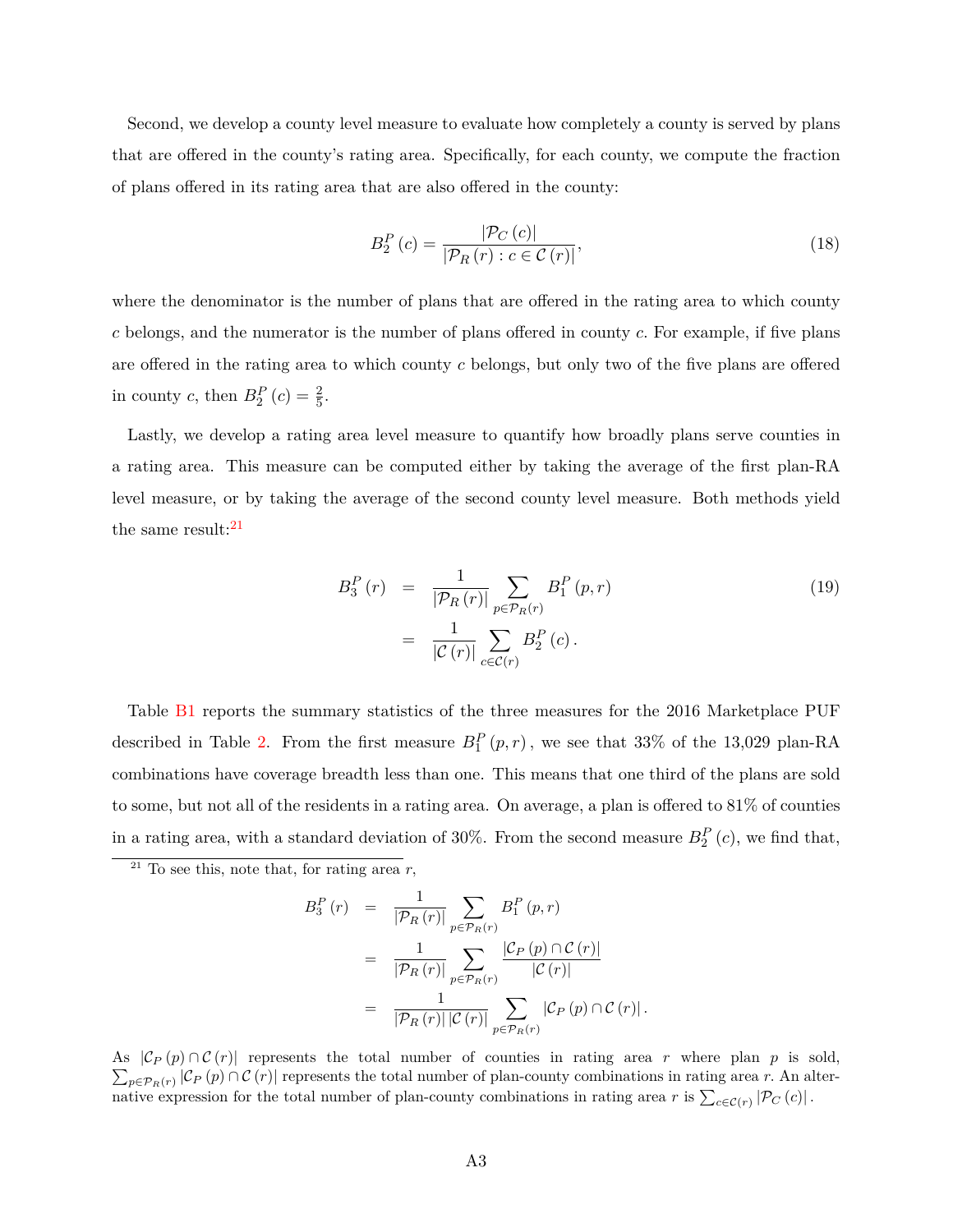| Measure Unit |                             |     | Obs. Share of Obs. $\lt 1$ Mean Std |                                |  |
|--------------|-----------------------------|-----|-------------------------------------|--------------------------------|--|
|              | $B_1^P(p,r)$ Plan-RA 13,029 |     |                                     | $0.33 \qquad 0.81 \qquad 0.30$ |  |
| $B_2^P(c)$   | County $2,335$              |     | 0.57                                | $0.79 \quad 0.25$              |  |
| $B_3^P(r)$   | - RA                        | 259 |                                     | $0.63$ $0.87$ $0.15$           |  |

#### <span id="page-39-0"></span>Table B1: Plan Coverage Measures

*Notes*: The table reports summary statistics on the three measures of marketing breadth using plan coverage.

of the 2,335 counties located in rating areas that consist of multiple counties, 57% are excluded by at least one plan offered in their respective rating area. On average, a county is served by 79% of plans in its rating area, with a standard deviation of 25%. From the third measure  $B_3^P(r)$ , we find that, of the 259 rating areas with multiple counties, about 63% have at least one plan that is not universally offered across counties. On average, rating areas have plan coverage rate of 87%.

# <span id="page-39-1"></span>C Appendix: More Illustrative Examples of the Correlation Measure

**Example 1.** Consider rating area r with two counties,  $c_1$  and  $c_2$ . There are two insurance companies, insurer 1 and insurer 2, and a total of 5 plans,  $\{a, b, d, e, f\}$ , that are offered in the rating area. Suppose insurer 1 offers plan  $a$  in county  $c_1$  and plan  $b$  in county  $c_2$ ; insurer 2 offers plan  $d$ in both counties, plan *e* in county  $c_1$ , and plan *f* in county  $c_2$ . The object  $o(1, 2; c_1, c_2)$  as defined in Equation [\(11\)](#page-24-2) is 1. The correlation measure  $CORR(r)$  is computed as

$$
CORR(r) = \frac{1}{\begin{pmatrix} 2 \\ 2 \end{pmatrix} \cdot \begin{pmatrix} 2 \\ 2 \end{pmatrix}} o(1,2; c_1, c_2)
$$
  
= 1.

As both insurers are active in all counties of the rating area, we could say that they are perfectly aligned in their county entry decisions, resulting in a correlation measure of one.

**Example 2.** As in the previous example, consider rating area  $r$  with two counties,  $c_1$  and  $c_2$ , and two insurance companies, insurer 1 and insurer 2. There is again a total of 5 plans,  $\{a, b, d, e, f\}$ , that are offered in the rating area. Now suppose that insurer 1 offers plans  $a$  and  $b$  in county  $c_1$ , and insurer 2 offers plans  $d, e$ , and  $f$  in county  $c_2$ . The object  $o(1, 2; c_1, c_2)$  as defined in Equation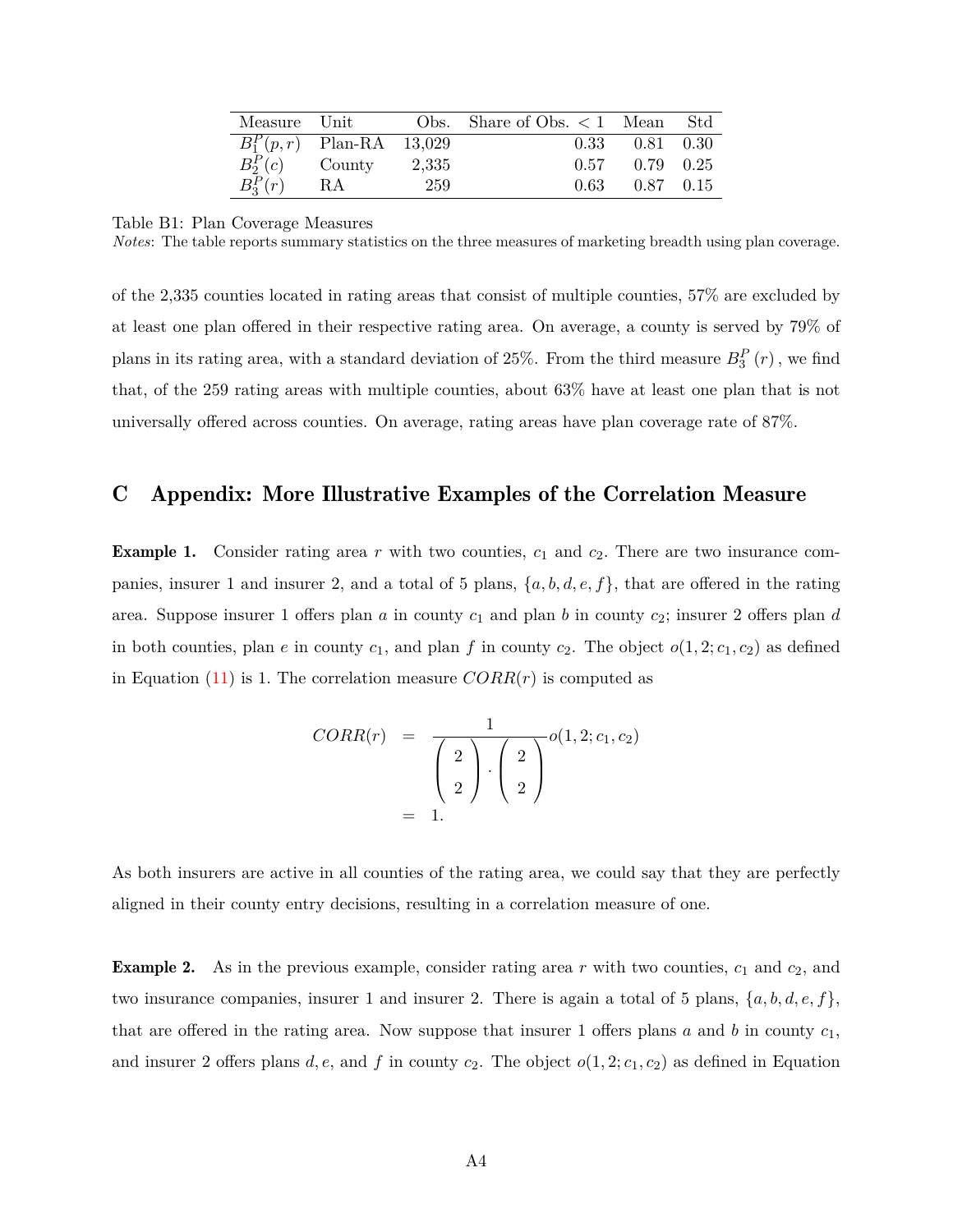[\(11\)](#page-24-2) is −1*.* The correlation measure *CORR*(*r*) is then computed as

$$
CORR(r) = \frac{1}{\begin{pmatrix} 2 \\ 2 \end{pmatrix} \cdot \begin{pmatrix} 2 \\ 2 \end{pmatrix}} o(1,2; c_1, c_2)
$$
  
= -1.

As the two insurers perfectly segment the rating area, the correlation measure results in -1.

**Example 3.** Rating area r again has two counties,  $c_1$  and  $c_2$ , but now there are three insurance companies, insurer 1,2, and 3. There is a total of 7 plans, {*a, b, d, e, f, g, h*} *,* that are offered in the rating area. Insurer 1 offers plans *a, b* and *d* in county *c*1; insurer 2 offers plan *e* in both counties and plan *f* in county  $c_2$ ; and insurer 3 offers plans *g* and *h* in county  $c_2$ . The objects  $o(\cdot, \cdot; \cdot, \cdot)$ as defined in Equation [\(11\)](#page-24-2) are:  $o(1, 2; c_1, c_2) = 0, o(1, 3; c_1, c_2) = -1, o(2, 3; c_1, c_2) = 0$ . Thus the correlation measure *CORR*(*r*) is computed as

$$
CORR(r) = \frac{1}{\begin{pmatrix} 3 \\ 2 \end{pmatrix} \cdot \begin{pmatrix} 2 \\ 2 \end{pmatrix}} \{o(1, 2; c_1, c_2) + o(1, 3; c_1, c_2) + o(2, 3; c_1, c_2)\}
$$
  
=  $\frac{1}{3} \{0 + (-1) + 0\}$   
=  $-\frac{1}{3}$ .

While no pair of insurers are perfectly aligned in their county entry decisions, insurer 1 and insurer 3 are perfectly misaligned in their county entry decisions. As a result, the overall correlation measure for the rating area is negative at  $-\frac{1}{3}$  $\frac{1}{3}$ .

# <span id="page-40-0"></span>D Appendix: *E*[*CORR*(*r*)] and Var[*CORR*(*r*)] under the Null

We derive the analytical forms of  $E[CORR(r)]$  and  $Var[CORR(r)]$  under the null hypothesis stated in Section [5.](#page-23-0) For notational simplicity, define function  $C(n, k)$  as the combination function

<span id="page-40-1"></span>
$$
C(n,k) = \begin{cases} \frac{n!}{(n-k)!k!} & \text{if } n \ge k, \\ 0 & \text{otherwise.} \end{cases}
$$
 (20)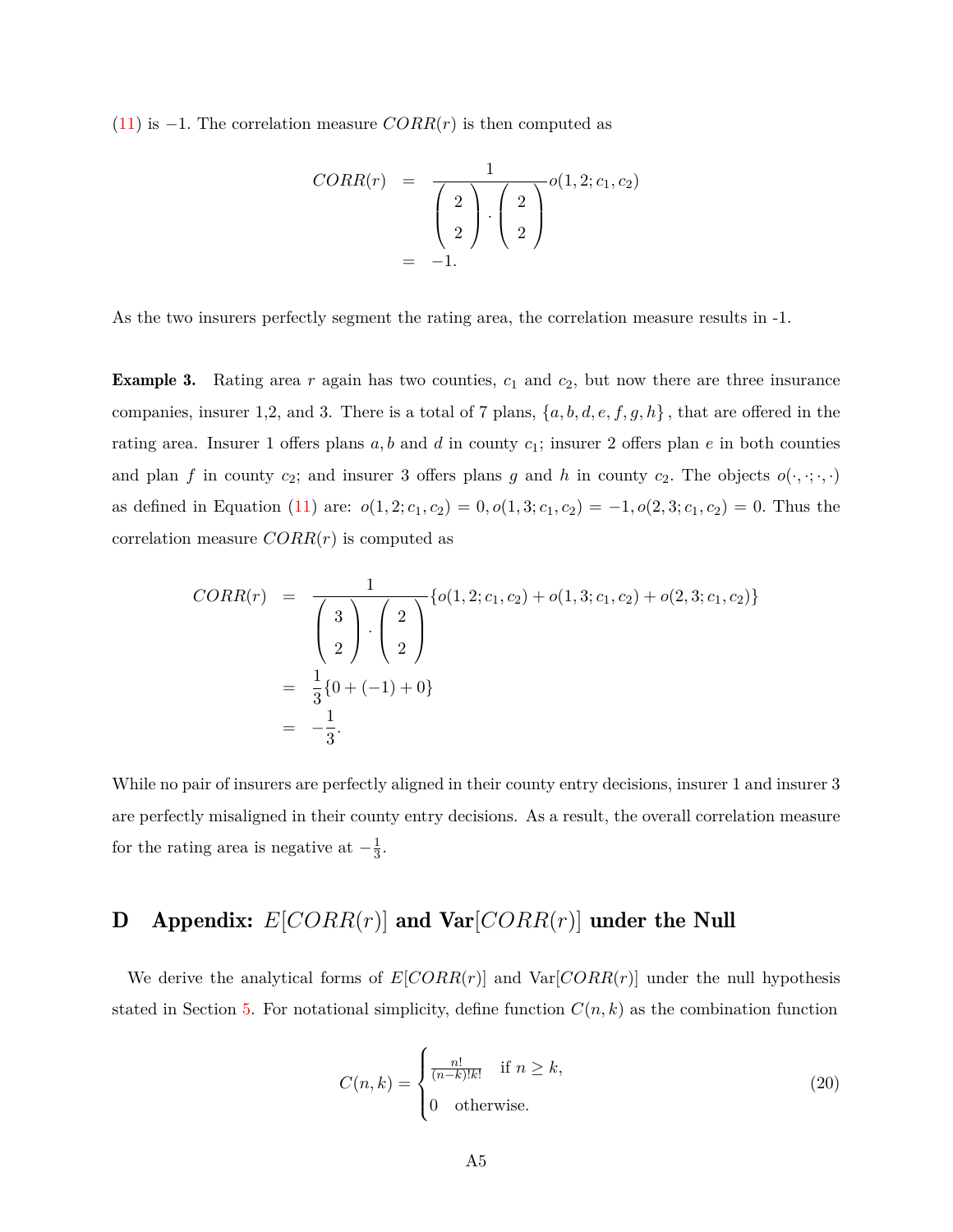Analytical Form of  $E[CORR(r)]$ . For any given pair of insurers  $(i, i')$  and a pair of counties  $(c, c')$ , the probability that  $o(i, i'; c, c') = 1$  is

$$
Pr[(O(i, c) = O(i', c) \text{ and } O(i, c') = O(i', c')] = 3\left(\frac{2^{|C(r)|-2}}{|\mathcal{A}(r)|}\right)^2 + \left(\frac{2^{|C(r)|-2}-1}{|\mathcal{A}(r)|}\right)^2.
$$

The probability that  $o(i, i'; c, c') = -1$  is

$$
Pr[O(i, c) \neq O(i', c) \text{ and } O(i, c') \neq O(i', c')] = 2\left(\frac{2^{|C(r)| - 2}}{|\mathcal{A}(r)|}\right)^2 + 2\left(\frac{2^{|C(r)| - 2}}{|\mathcal{A}(r)|} \cdot \frac{2^{|C(r)| - 2} - 1}{|\mathcal{A}(r)|}\right)
$$

The expected value of  $o(i, i'; c, c')$  is

$$
E[o(i, i'; c, c')] = Pr[(O(i, c) = O(i', c) \text{ and } O(i, c') = O(i', c')] - Pr[(O(i, c) \neq O(i', c) \text{ and } O(i, c') \neq O(i', c')] = \frac{1}{|\mathcal{A}(r)|^2} = \frac{1}{(2^{|\mathcal{C}(r)|} - 1)^2}
$$

*.*

which only depends on the number of counties in the rating area. The expected value of *CORR*(*r*) under the null is

$$
E[CORR(r)] = \frac{1}{C(|\mathcal{I}|, 2) \cdot C(|\mathcal{C}|, 2)} \sum_{(i,i') \in \tilde{\mathcal{I}}_R(r)} \sum_{(c,c') \in \tilde{\mathcal{C}}(r)} E[o(i, i'; c, c')] = \frac{1}{(2^{|\mathcal{C}(r)|} - 1)^2}.
$$

As the number of counties in a rating area approaches to infinity, the mean correlation converges to zero under the null.

Analytical Form of  $Var[CORR(r)]$ . Express  $Var[CORR(r)]$  as

$$
Var[CORR(r)] = E[CORR(r)2] - (E[CORR(r)])2.
$$
\n(21)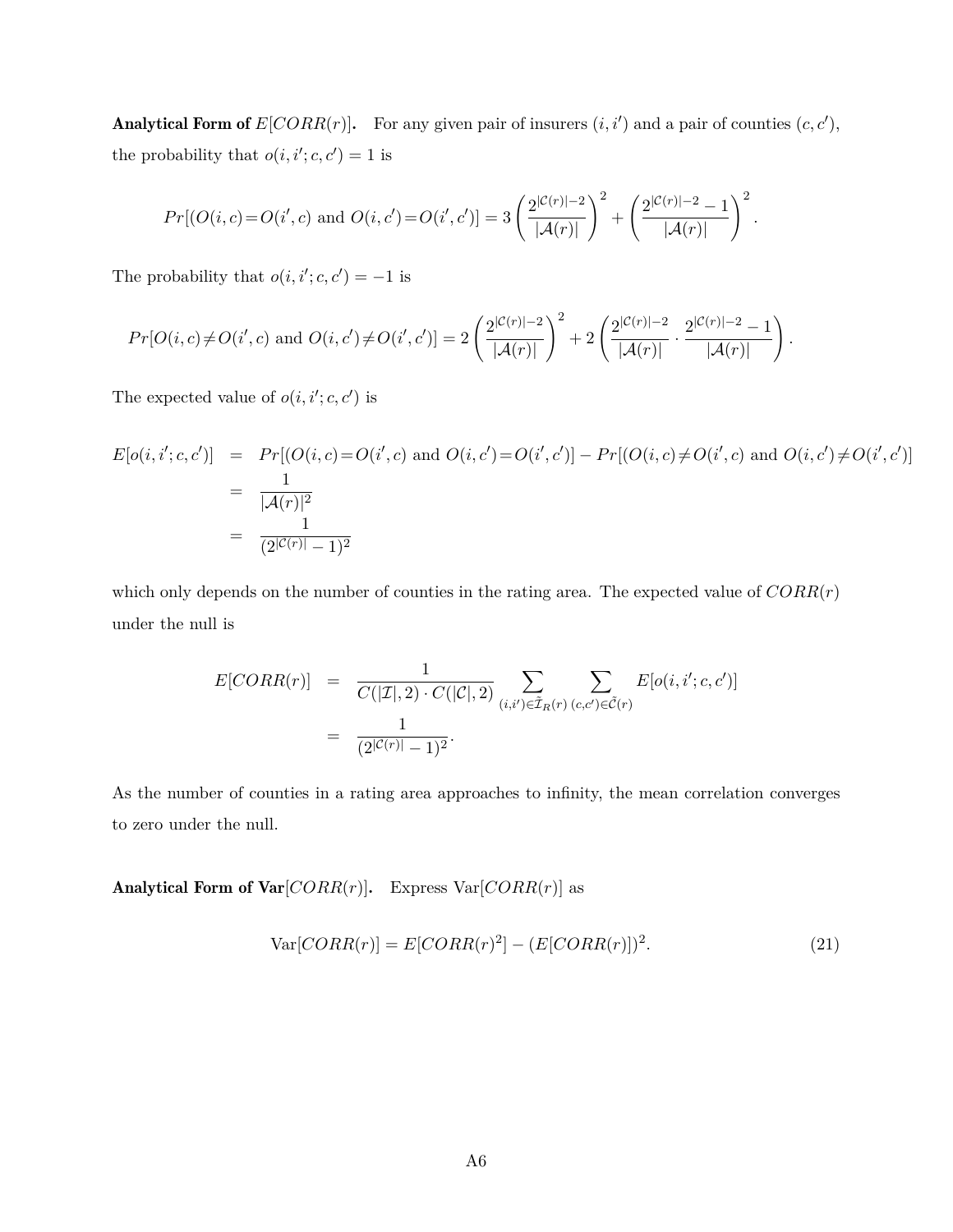We already computed  $E[CORR(r)]$  under the null, so it suffices to derive the expression for  $E[CORR(r)<sup>2</sup>]$  which can be written as

$$
E[CORR(r)^{2}] = \frac{1}{(C(|\mathcal{I}|, 2) \cdot C(|\mathcal{C}|, 2))^{2}} E\left[\left(\sum_{(i,i') \in \mathcal{I}_{R}(r), (c,c') \in \mathcal{C}(r)} o(i,i'; c, c')\right)^{2}\right].
$$
 (22)

We can express the expectation term on the right hand side of the equation as the following:

$$
E\left[\left(\sum_{(i,i')\in\mathcal{I}_R(r),(c,c')\in\mathcal{C}(r)}o(i,i';c,c')\right)^2\right] = \sum_{(i,i')\in\mathcal{I}_R(r),(c,c')\in\mathcal{C}(r)}E\left[o(i,i';c,c'^2\right] + \sum_{(i,i'),(\tilde{i},\tilde{i}')\in\mathcal{I}_R(r),(c,c'),(\tilde{c},\tilde{c}')\in\mathcal{C}(r)}E\left[o(i,i';c,c')\cdot o(\tilde{i},\tilde{i}';\tilde{c},\tilde{c}')\right].
$$
\n(23)

The analytical form of  $E\left[o(i, i'; c, c'^2\right]$  under the null is

$$
E\left[o(i, i'; c, c'^2\right] = Pr[o(i, i'; c, c') = 1] + Pr[o(i, i'; c, c') = -1]
$$
  
= 
$$
\left(3\left(\frac{2^{|C|-2}}{|A|}\right)^2 + \left(\frac{2^{|C|-2}-1}{|A|}\right)^2\right) + \left(2\left(\frac{2^{|C|-2}}{|A|}\right)^2 + 2\frac{2^{|C|-2}-1}{|A|} \cdot \frac{2^{|C|-2}}{|A|}\right)
$$
  
= 
$$
\frac{2^{2|C|-1} - 2^{|C|} + 1}{(2^{|C|} - 1)^2}.
$$

So we have

<span id="page-42-0"></span>
$$
\sum_{(i,i')\in\mathcal{I}_R(r),(c,c')\in\mathcal{C}(r)} E\left[o(i,i';c,c'^2\right] = C(\mathcal{I},2)\cdot C(\mathcal{I},2)\cdot \left(\frac{2^{2|\mathcal{C}|-1}-2^{|\mathcal{C}|}+1}{(2^{|\mathcal{C}|-1})^2}\right).
$$
(24)

 $E\left[ o(i, i'; c, c') \cdot o(\tilde{i}, \tilde{i}'; \tilde{c}, \tilde{c}') \right]$  can be written as

$$
E\left[o(i, i'; c, c') \cdot o(\tilde{i}, \tilde{i}'; \tilde{c}, \tilde{c}')\right] = Pr[o(i, i'; c, c') = 1 \text{ and } o(i, \tilde{i}'; c, c') = 1]
$$

$$
+ Pr[o(i, i'; c, c') = -1 \text{ and } o(\tilde{i}, \tilde{i}'; \tilde{c}, \tilde{c}') = -1]
$$

$$
- Pr[o(i, i'; c, c') = 1 \text{ and } o(\tilde{i}, \tilde{i}'; \tilde{c}, \tilde{c}') = -1]
$$

$$
- Pr[o(i, i'; c, c') = -1 \text{ and } o(\tilde{i}, \tilde{i}'; \tilde{c}, \tilde{c}') = 1].
$$

The exact expression of  $E\left[ o(i, i'; c, c') \cdot o(i, \tilde{i}'; \tilde{c}, \tilde{c}') \right]$  under the null depends on the presence of common insurers between the two pairs of insurers  $(i, i')$  and  $(\tilde{i}, \tilde{i}')$ , and the presence of common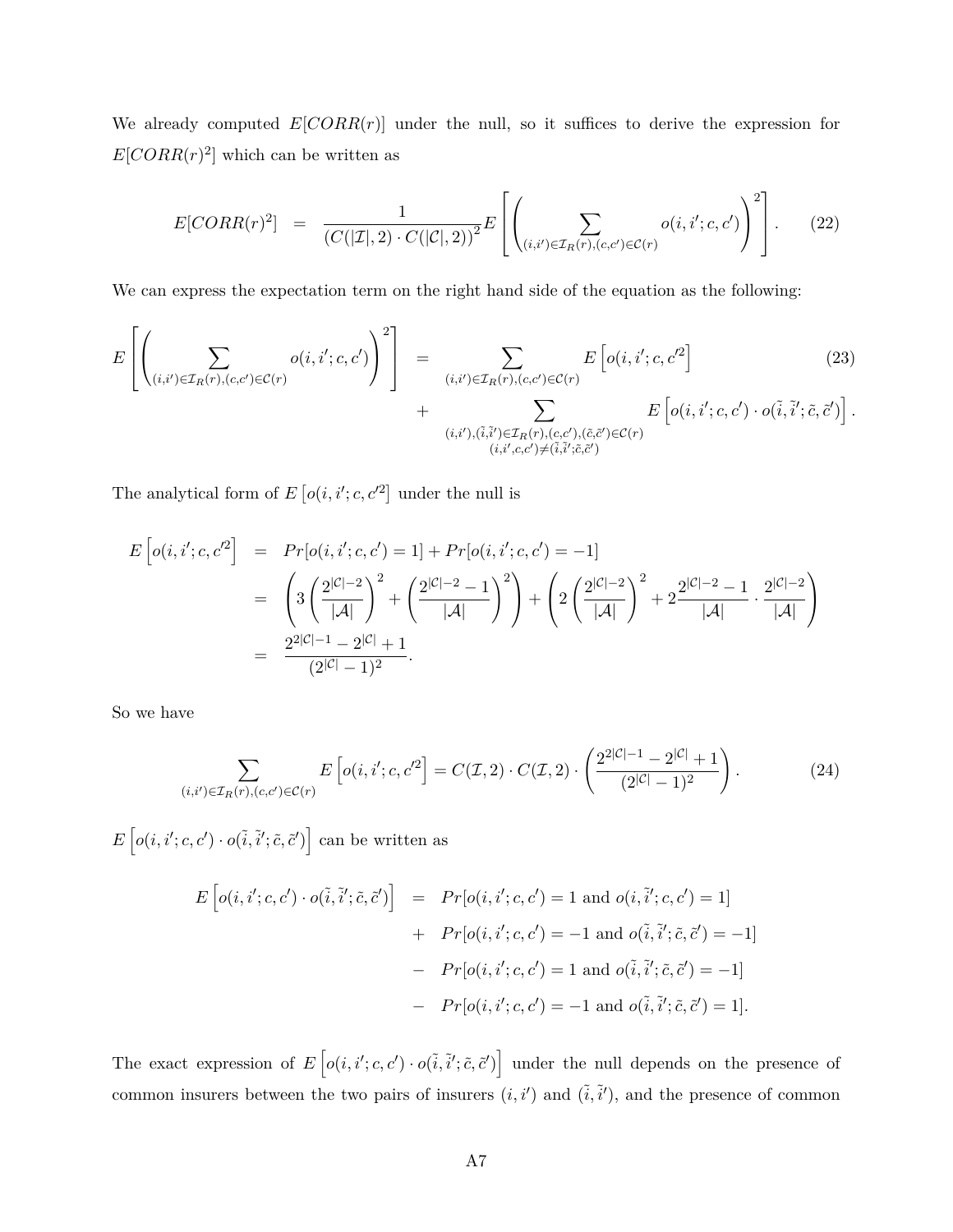counties between the two pairs of counties  $(c, c')$  and  $(\tilde{c}, \tilde{c}')$ . We compute the analytical form of  $E\left[ o(i, i'; c, c') \cdot o(\tilde{i}, \tilde{i}'; \tilde{c}, \tilde{c}') \right]$  under each of the following six cases.

Case 1: There is no common insurer between  $(i, i')$  and  $(\tilde{i}, \tilde{i}')$ . As the null assumes insurers' county entry decisions are independent, we get the following analytical form<sup>[22](#page-43-0)</sup>:

$$
E\left[o(i, i'; c, c') \cdot o(\tilde{i}, \tilde{i}'; \tilde{c}, \tilde{c}')|\text{Case 1}\right] = E\left[o(i, i'; c, c')\right] \cdot E\left[o(\tilde{i}, \tilde{i}'; \tilde{c}, \tilde{c}')\right]
$$

$$
= \frac{1}{|\mathcal{A}|^4}
$$

$$
= \frac{1}{(2^{|\mathcal{C}|} - 1)^4}.
$$

Case 2: There is one common insurer between  $(i, i')$  and  $(\tilde{i}, \tilde{i}')$ , and the two pairs of counties are identical, i.e.,  $(c, c') = (\tilde{c}, \tilde{c}')$ .

$$
E\left[o(i, i'; c, c') \cdot o(\tilde{i}, \tilde{i}'; \tilde{c}, \tilde{c}')|\text{Case 2}\right] = 3\left(\frac{2^{|C|-2}}{|A|}\right)^3 + 1*\left(\frac{2^{|C|-2}-1}{|A|}\right)^3 + 2^{|C|-2}\cdot\left(\frac{2^{|C|-2}-1}{|A|}\right)^2 + \left(\frac{2^{|C|-2}}{|A|}\right)^2 \cdot \frac{2^{|C|-2}-1}{|A|}
$$
  
\n
$$
- 2\left(2\left(\frac{2^{|C|-2}}{|A|}\right)^3 + \frac{2^{|C|-2}}{|A|} \cdot \left(\frac{2^{|C|-2}-1}{|A|}\right)^2 + \left(\frac{2^{|C|-2}}{|A|}\right)^2 \cdot \frac{2^{|C|-2}-1}{|A|}\right)
$$
  
\n
$$
= 3\left(\frac{2^{|C|-2}}{|A|}\right)^3 + 1*\left(\frac{2^{|C|-2}-1}{|A|}\right)^3
$$
  
\n
$$
- \left(2\left(\frac{2^{|C|-2}}{|A|}\right)^3 + \frac{2^{|C|-2}-1}{|A|} \cdot \left(\frac{2^{|C|-2}-1}{|A|}\right)^3 + \left(\frac{2^{|C|-2}-1}{|A|}\right)^2 \cdot \frac{2^{|C|-2}-1}{|A|}\right).
$$

<span id="page-43-0"></span>Case 3: There is one common insurer between  $(i, i')$  and  $(\tilde{i}, \tilde{i}')$ , and there is one common county <sup>22</sup>Note that  $(c, c') = (\tilde{c}, \tilde{c}')$  is allowed.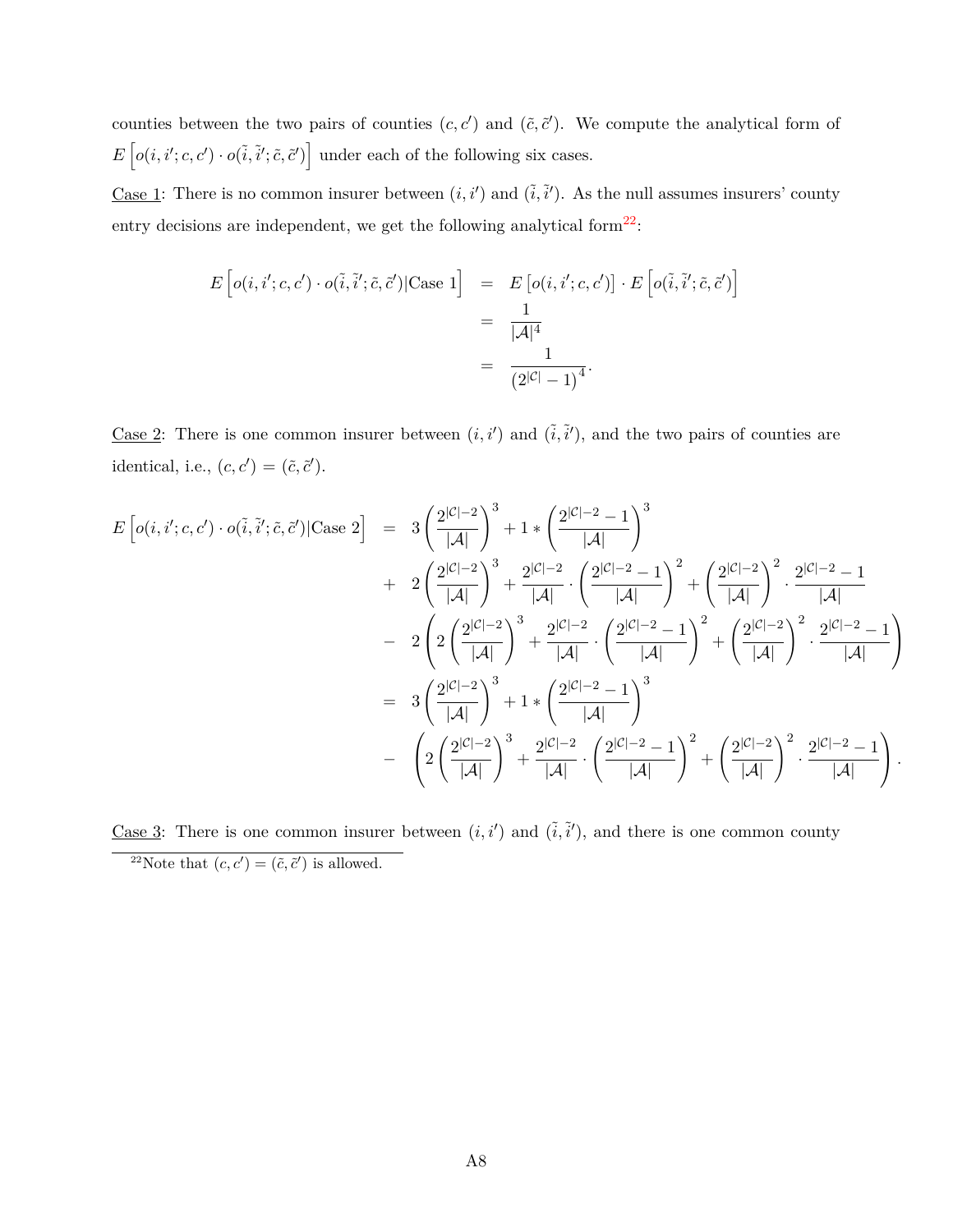between  $(c, c')$  and  $(\tilde{c}, \tilde{c}')$ .

$$
E\left[ o(i, i'; c, c') \cdot o(\tilde{i}, \tilde{i}'; \tilde{c}, \tilde{c}') | \text{Case 3} \right]
$$
\n
$$
= \frac{2^{|C|-3} - 1}{|\mathcal{A}|} \left( \frac{2^{|C|-2} - 1}{|\mathcal{A}|} \right)^2 + 5 \frac{2^{|C|-3}}{|\mathcal{A}|} \left( \frac{2^{|C|-2}}{|\mathcal{A}|} \right)^2 + 2 \frac{2^{|C|-3}}{|\mathcal{A}|} \cdot \frac{2^{|C|-2}}{|\mathcal{A}|} \cdot \frac{2^{|C|-2} - 1}{|\mathcal{A}|}
$$
\n
$$
+ \frac{2^{|C|-3} - 1}{|\mathcal{A}|} \left( \frac{2^{|C|-2}}{|\mathcal{A}|} \right)^2 + 4 \frac{2^{|C|-3}}{|\mathcal{A}|} \left( \frac{2^{|C|-2}}{|\mathcal{A}|} \right)^2 + 2 \frac{2^{|C|-3}}{|\mathcal{A}|} \cdot \frac{2^{|C|-2} - 1}{|\mathcal{A}|} \cdot \frac{2^{|C|-2} - 1}{|\mathcal{A}|} + \frac{2^{|C|-3}}{|\mathcal{A}|} \left( \frac{2^{|C|-2} - 1}{|\mathcal{A}|} \right)^2
$$
\n
$$
- 2 \left( \frac{2^{|C|-3} - 1}{|\mathcal{A}|} \cdot \frac{2^{|C|-2}}{|\mathcal{A}|} \cdot \frac{2^{|C|-2} - 1}{|\mathcal{A}|} + 4 \frac{2^{|C|-3}}{|\mathcal{A}|} \left( \frac{2^{|C|-2}}{|\mathcal{A}|} \right)^2 + 3 \frac{2^{|C|-3}}{|\mathcal{A}|} \cdot \frac{2^{|C|-2} - 1}{|\mathcal{A}|} \cdot \frac{2^{|C|-2} - 1}{|\mathcal{A}|} \right).
$$

Case 4: There is one common insurer between  $(i, i')$  and  $(\tilde{i}, \tilde{i}')$ , and there is no common county between  $(c, c')$  and  $(\tilde{c}, \tilde{c}')$ .

$$
\begin{array}{lll} & E\left[ o(i,i';c,c') \cdot o(\tilde{i},\tilde{i}';\tilde{c},\tilde{c}')|\text{Case 4}\right] \\ & = & 9\frac{2^{|{\cal C}|-4}}{|{\cal A}|}\left(\frac{2^{|{\cal C}|-2}}{|{\cal A}|}\right)^2 + 6\frac{2^{|{\cal C}|-4}}{|{\cal A}|}\cdot \frac{2^{|{\cal C}|-2}}{|{\cal A}|}\cdot \frac{2^{|{\cal C}|-2}-1}{|{\cal A}|} + \frac{2^{|{\cal C}|-4}-1}{|{\cal A}|}\left(\frac{2^{|{\cal C}|-2}-1}{|{\cal A}|}\right)^2 \\ & & + & 8\frac{2^{|{\cal C}|-4}}{|{\cal A}|}\left(\frac{2^{|{\cal C}|-2}}{|{\cal A}|}\right)^2 + 6\frac{2^{|{\cal C}|-4}}{|{\cal A}|}\cdot \frac{2^{|{\cal C}|-2}}{|{\cal A}|}\cdot \frac{2^{|{\cal C}|-2}-1}{|{\cal A}|} + \frac{2^{|{\cal C}|-4}-1}{|{\cal A}|}\left(\frac{2^{|{\cal C}|-2}}{|{\cal A}|}\right)^2 + \frac{2^{|{\cal C}|-4}}{|{\cal A}|}\left(\frac{2^{|{\cal C}|-2}-1}{|{\cal A}|}\right)^2 \\ & & - & 2\left(9\frac{2^{|{\cal C}|-4}}{|{\cal A}|}\left(\frac{2^{|{\cal C}|-2}}{|{\cal A}|}\right)^2 + 5\frac{2^{|{\cal C}|-4}}{|{\cal A}|}\cdot \frac{2^{|{\cal C}|-2}-1}{|{\cal A}|} \cdot \frac{2^{|{\cal C}|-2}-1}{|{\cal A}|} + \frac{2^{|{\cal C}|-4}}{|{\cal A}|}\left(\frac{2^{|{\cal C}|-2}-1}{|{\cal A}|}\right)^2 + \frac{2^{|{\cal C}|-4}-1}{|{\cal A}|}\cdot \frac{2^{|{\cal C}|-2}-1}{|{\cal A}|} \cdot \frac{2^{|{\cal C}|-2}-1}{|{\cal A}|} \end{array}\right).
$$

Case 5: The two pairs of insurers are identical, i.e.,  $(i, i') = (\tilde{i}, \tilde{i}')$ , and there is one common county between  $(c, c')$  and  $(\tilde{c}, \tilde{c}')$ .

$$
E\left[o(i, i'; c, c') \cdot o(\tilde{i}, \tilde{i}'; \tilde{c}, \tilde{c}') | \text{Case 5}\right] = \left(\frac{2^{|\mathcal{C}| - 3} - 1}{|\mathcal{A}|}\right)^2 + 7\left(\frac{2^{|\mathcal{C}| - 3}}{|\mathcal{A}|}\right)^2 + 2\frac{2^{|\mathcal{C}| - 3} - 1}{|\mathcal{A}|} \cdot \frac{2^{|\mathcal{C}| - 3}}{|\mathcal{A}|} + 6\left(\frac{2^{|\mathcal{C}| - 3}}{|\mathcal{A}|}\right)^2.
$$

Case 6: The two pairs of insurers are identical, i.e.,  $(i, i') = (\tilde{i}, \tilde{i}')$ , and there is no common county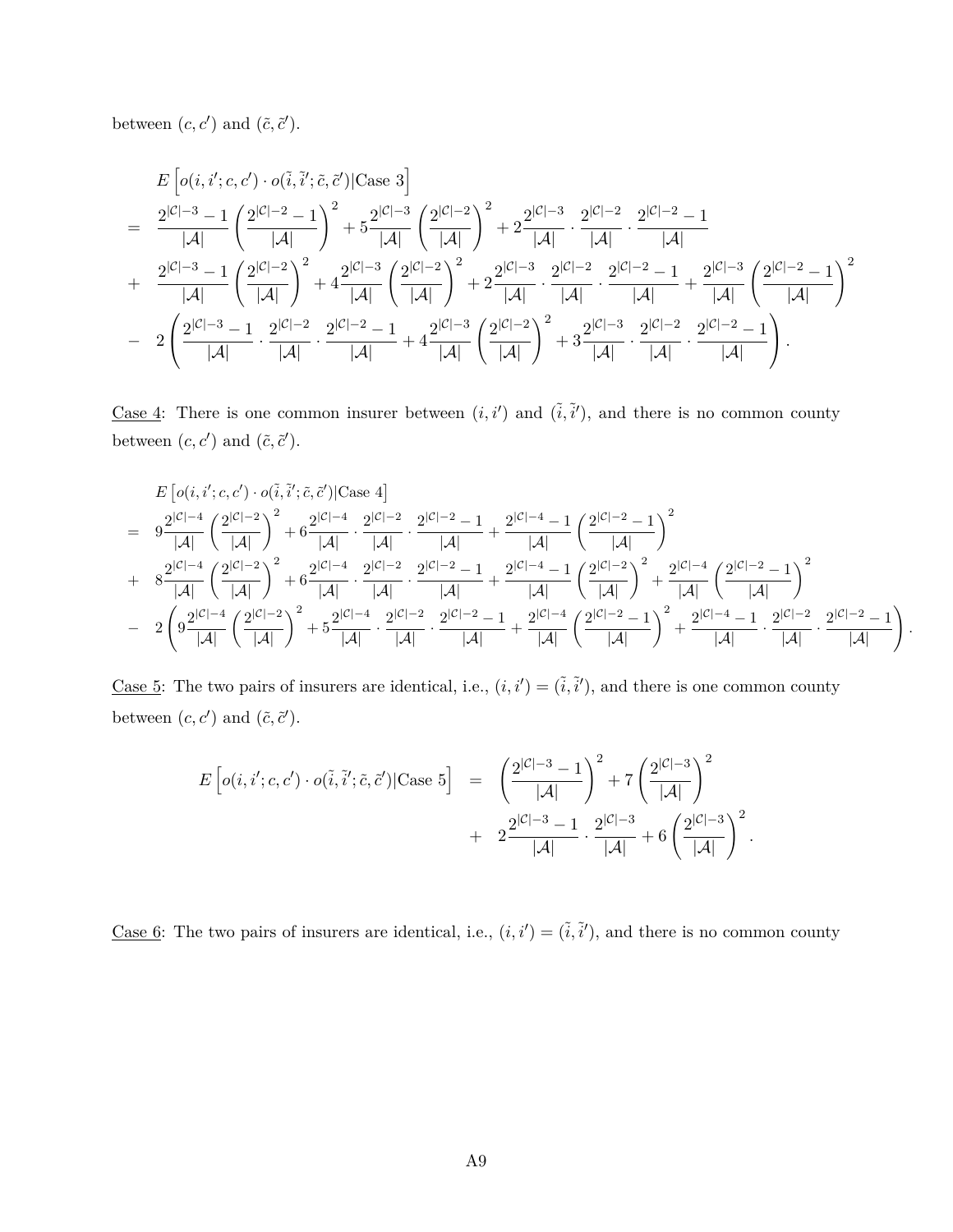<span id="page-45-1"></span>

| Number of $\{(i, i'; c, c'), (\tilde{i}, \tilde{i}'; \tilde{c}, \tilde{c}')\}$ Combinations                         |
|---------------------------------------------------------------------------------------------------------------------|
| Case 1 $C( \mathcal{I} , 2) \cdot C( \mathcal{I}  - 2, 2) \cdot C( \mathcal{C} , 2)^2$                              |
| Case 2 $2C( \mathcal{I} , 2) \cdot C( \mathcal{I}  - 2, 1) \cdot C( \mathcal{C} , 2)$                               |
| Case 3 $4C( \mathcal{I} , 2) \cdot C( \mathcal{I}  - 2, 1) \cdot C( \mathcal{C} , 2) \cdot C( \mathcal{C}  - 2, 1)$ |
| Case 4 $2C( \mathcal{I} ,2) \cdot C( \mathcal{I} -2,1) \cdot C( \mathcal{C} ,2) \cdot C( \mathcal{C} -2,2)$         |
| Case 5 $2C( \mathcal{I} , 2) \cdot C( \mathcal{C} , 2) \cdot C( \mathcal{C} -2, 1)$                                 |
| Case 6 $C( \mathcal{I} ,2) \cdot C( \mathcal{C} ,2) \cdot C( \mathcal{C} -2,2)$                                     |
| Total $2C(C( \mathcal{I} ,2) \cdot C( \mathcal{C} ,2),2)$                                                           |

Table D1: Number of  $\{(i, i'; c, c'), (\tilde{i}, \tilde{i}'; \tilde{c}, \tilde{c}')\}$  Combinations for Each of the Six Cases *Notes*: The table reports the number of  $\{(i, i'; c, c'), (\tilde{i}, \tilde{i}'; \tilde{c}, \tilde{c}')\}$  combinations for each of the six cases when we sum over the left-hand side of Equation [\(25\)](#page-45-0). For  $n < k$ ,  $C(n, k) = 0$  as defined in Equation [\(20\)](#page-40-1).

between  $(c, c')$  and  $(\tilde{c}, \tilde{c}')$ .

$$
E\left[o(i, i'; c, c') \cdot o(\tilde{i}, \tilde{i}'; \tilde{c}, \tilde{c}')|\text{Case 6}\right] = \left(\frac{2^{|C|-4}-1}{|\mathcal{A}|}\right)^2 + 15\left(\frac{2^{|C|-4}}{|\mathcal{A}|}\right)^2 + 2\frac{2^{|C|-4}-1}{|\mathcal{A}|} \cdot \frac{2^{|C|-4}}{|\mathcal{A}|} + 14\left(\frac{2^{|C|-4}}{|\mathcal{A}|}\right)^2 - 2\left(2\frac{2^{|C|-4}-1}{|\mathcal{A}|} \cdot \frac{2^{|C|-4}}{|\mathcal{A}|} + 14\left(\frac{2^{|C|-4}}{|\mathcal{A}|}\right)^2\right) - \left(\frac{2^{|C|-4}-1}{|\mathcal{A}|}\right)^2 + 15\left(\frac{2^{|C|-4}}{|\mathcal{A}|}\right)^2 - \left(2\frac{2^{|C|-4}-1}{|\mathcal{A}|} \cdot \frac{2^{|C|-4}}{|\mathcal{A}|} + 14\left(\frac{2^{|C|-4}}{|\mathcal{A}|}\right)^2\right).
$$

Using the number of  $\{(i, i'; c, c'), (\tilde{i}, \tilde{i}'; \tilde{c}, \tilde{c}')\}$  combinations for each of the six cases (reported in Table [D1\)](#page-45-1), we obtain the following expression:

<span id="page-45-0"></span>
$$
\sum_{(i,i'),(i,\tilde{i},i')\in\mathcal{I}_R(r),(c,c'),(\tilde{c},\tilde{c}')\in\mathcal{C}(r)} E\left[o(i,i';c,c')\cdot o(\tilde{i},\tilde{i}';\tilde{c},\tilde{c}')\right] \tag{25}
$$
\n
$$
= C(|\mathcal{I}|,2)\cdot C(|\mathcal{I}|-2,2)\cdot C(|\mathcal{C}|,2)^2\cdot E\left[o(i,i';c,c')\cdot o(\tilde{i},\tilde{i}';\tilde{c},\tilde{c}')|\text{Case 1}\right]
$$
\n
$$
+ 2C(|\mathcal{I}|,2)\cdot C(|\mathcal{I}|-2,1)\cdot C(|\mathcal{C}|,2)\cdot E\left[o(i,i';c,c')\cdot o(\tilde{i},\tilde{i}';\tilde{c},\tilde{c}')|\text{Case 2}\right]
$$
\n
$$
+ 4C(|\mathcal{I}|,2)\cdot C(|\mathcal{I}|-2,1)\cdot C(|\mathcal{C}|,2)\cdot C(|\mathcal{C}|-2,1)\cdot E\left[o(i,i';c,c')\cdot o(\tilde{i},\tilde{i}';\tilde{c},\tilde{c}')|\text{Case 3}\right]
$$
\n
$$
+ 2C(|\mathcal{I}|,2)\cdot C(|\mathcal{I}|-2,1)\cdot C(|\mathcal{C}|,2)\cdot C(|\mathcal{C}|-2,2)\cdot E\left[o(i,i';c,c')\cdot o(\tilde{i},\tilde{i}';\tilde{c},\tilde{c}')|\text{Case 4}\right]
$$
\n
$$
+ 2C(|\mathcal{I}|,2)\cdot C(|\mathcal{C}|,2)\cdot C(|\mathcal{C}|-2,1)\cdot E\left[o(i,i';c,c')\cdot o(\tilde{i},\tilde{i}';\tilde{c},\tilde{c}')|\text{Case 5}\right]
$$
\n
$$
+ C(|\mathcal{I}|,2)\cdot C(|\mathcal{C}|,2)\cdot C(|\mathcal{C}|-2,2)\cdot E\left[o(i,i';c,c')\cdot o(\tilde{i},\tilde{i}';\tilde{c},\tilde{c}')|\text{Case 6}\right].
$$
\n(25)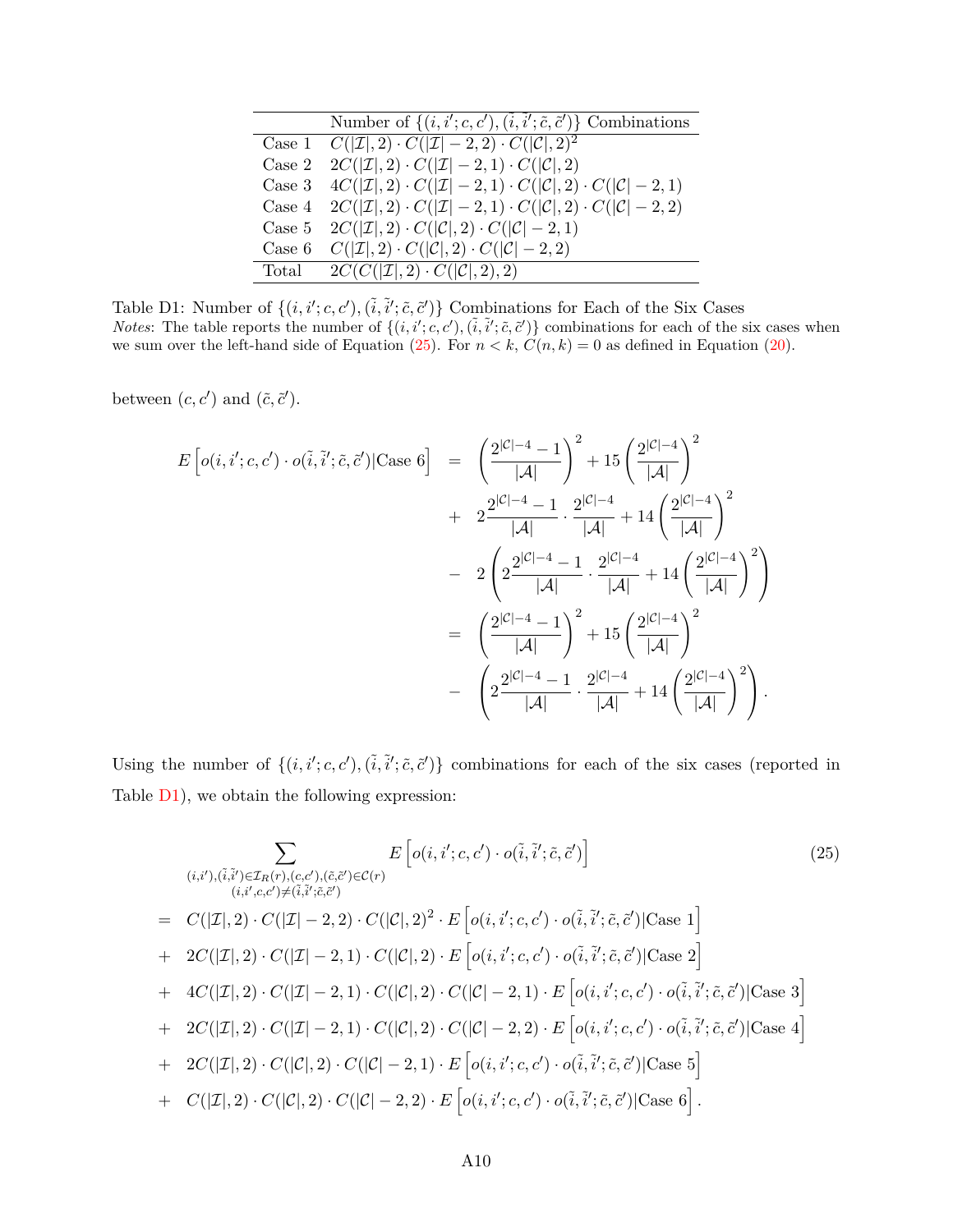Using Equations [\(24\)](#page-42-0) and [\(25\)](#page-45-0), we obtain the analytical form for  $E[CORR(r)<sup>2</sup>]$ . As the analytical form for  $E[CORR(r)]$  has already been computed, we obtain the analytical form for  $Var[CORR(r)]$ .

# <span id="page-46-0"></span>E Appendix: Connections with Affiliation Tests

Here we discuss and contrast our correlation test with some recent nonparametric tests of affiliation in the auction literature. The notion of affiliation is stronger than positive correlation, and it was first introduced into economics by [Milgrom and Weber](#page-34-11)  $(1982)$  in auction settings.<sup>[23](#page-46-1)</sup> Affiliation of bidders' signals has testable implications for observable decision variables, such as bids and participation decisions. Since then, various tests have been developed to test affiliation in the context of auctions [\(Roosen and Hennessy,](#page-35-0) [2004;](#page-35-0) [de Castro and Paarsch,](#page-34-12) [2010;](#page-34-12) [Jun et al.,](#page-34-13) [2010;](#page-34-13) [Aradillas-Lopez,](#page-33-2) [2016\)](#page-33-2). In particular, [Aradillas-Lopez](#page-33-2) [\(2016\)](#page-33-2) developed a non-parametric test for affiliation of bidders' participation decisions based on the aggregate number of bidders.<sup>[24](#page-46-2)</sup> The test is based on the result that in competitive auctions where bidders' values are affiliated, bidders' participation decisions would also be affiliated. This implies that, under the null hypothesis of affiliation, the aggregate number of bidders in auctions must satisfy some inequality. If the test rejects the null hypothesis of affiliation, it could suggest that bidders are not acting competitively, such as acting in collusion. Indeed, [Aradillas-Lopez et al.](#page-34-14) [\(2017\)](#page-34-14) use this implication as the basis for testing whether there is evidence for collusion in off-shore oil and gas lease auctions.

One of the main hypotheses that we test in this paper is whether partial rating area offering can be explained by insurers' incentive to segment a rating area and avoid competition. As market segmentation could also be sustained as a result of collusion among insurers, it could be tempting to apply [Aradillas-Lopez](#page-33-2) [\(2016\)](#page-33-2)'s test of affiliation to our setting. A county will correspond to an auction, and insurers' county entry decisions would correspond to bidders' participation decisions in auctions. [Aradillas-Lopez](#page-33-2) [\(2016\)](#page-33-2)'s test of affiliation is based on the number of bidders in auctions. Applied to our setting, we would use the number of entering insurers in a county as the analog of the number of bidders in an auction. Using multiple observations of counties, we would compute [Aradillas-Lopez](#page-33-2) [\(2016\)](#page-33-2)'s test statistic, and decide whether to reject the null of affiliation among insurers' entry decisions in a county. Finding evidence for the null of affiliation would be supportive

<span id="page-46-1"></span> $23$  For a formal definition of affiliation, see [Milgrom and Weber](#page-34-11) [\(1982\)](#page-34-11).

<span id="page-46-2"></span><sup>&</sup>lt;sup>24</sup> Refer to Section 2.5.1 in [Aradillas-Lopez](#page-33-2)  $(2016)$  for details.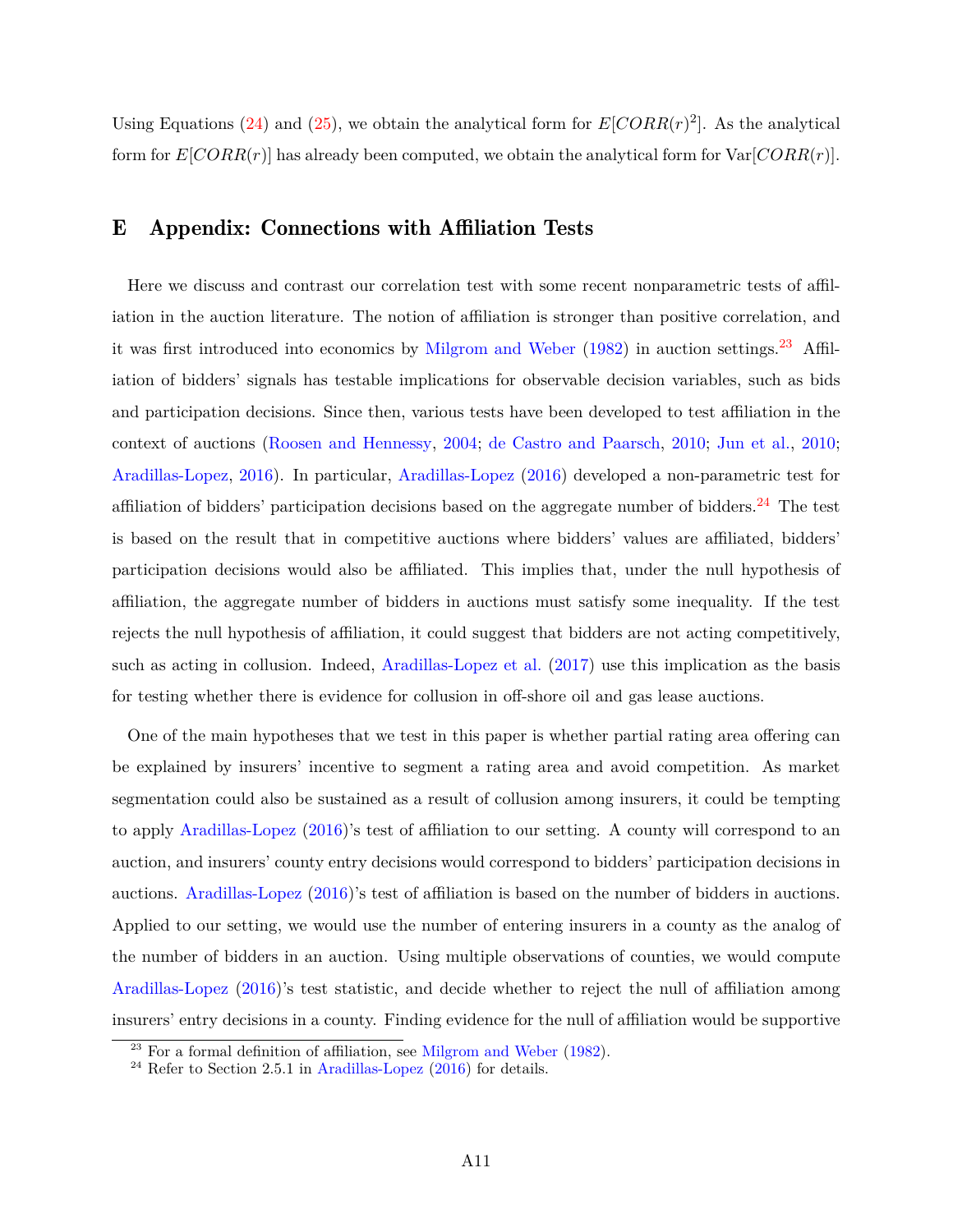of the importance of common market level shocks, while finding evidence against the null would be supportive of the market segmentation hypothesis.

However, one key assumption needed to properly implement [Aradillas-Lopez](#page-33-2) [\(2016\)](#page-33-2)'s test is that bidders' participation decisions are i.i.d. across auctions. Applied to our setting, this assumption would imply that insurers' county entry decisions are i.i.d. across all counties. However, insurers' county entry decisions within a rating area are unlikely to be independent. As in our model, it is reasonable to assume that insurers in a given rating area decide simultaneously which counties to enter with the constraint that premiums of the same plan have to be identical for all counties within the rating area. In this case, insurers' entry decisions in counties that belong to the same rating area would not be independent, and [Aradillas-Lopez](#page-33-2) [\(2016\)](#page-33-2)'s test would not be applicable. That is why we develop our correlation test which is also nonparametric but is better suited to test the relative importance of common market characteristics and competitive pressure in the context of insurer competition under the geographic rating regulation.

# <span id="page-47-0"></span>F Appendix: Description of the 2017 Marketplace Data

This appendix provides a brief description of the 2017 Marketplace PUF data. Table [F1](#page-48-0) describes the data before excluding rating areas that consist of a single county. Table  $F2$  describes the final 2017 Marketplace PUF sample which excludes single county rating areas. Compared to the 2016 Marketplace PUF data described in Tables [1](#page-7-0) and [2,](#page-7-1) the number of states increased by one as Kentucky transitioned to the federal marketplace for year 2017. Despite this change, there are fewer plans and insurers, as several insurers exited the marketplaces. Table [F3](#page-48-2) describes premiums and copayments of the 2017 marketplace plans. Compared to 2016, premiums increased across all metal levels. Table  $F4$  provides information about insurer participation. Compared to 2016, the average number of insurers participating in a state marketplace decreased from 6.3 to 4.4, the average number of insurers active in a rating area decreased from 4.8 to 2.9, and the average number of active insurers in a county decreased from 3.5 to 2.1. Table [F5](#page-48-4) provides the summary statistics of the three measures that we developed in Section [3](#page-9-0) to quantify insurer marketing breadth relative to rating areas. The results are quantitatively similar to the 2016 measures, implying that partial rating area coverage is still common in the 2017 marketplaces.